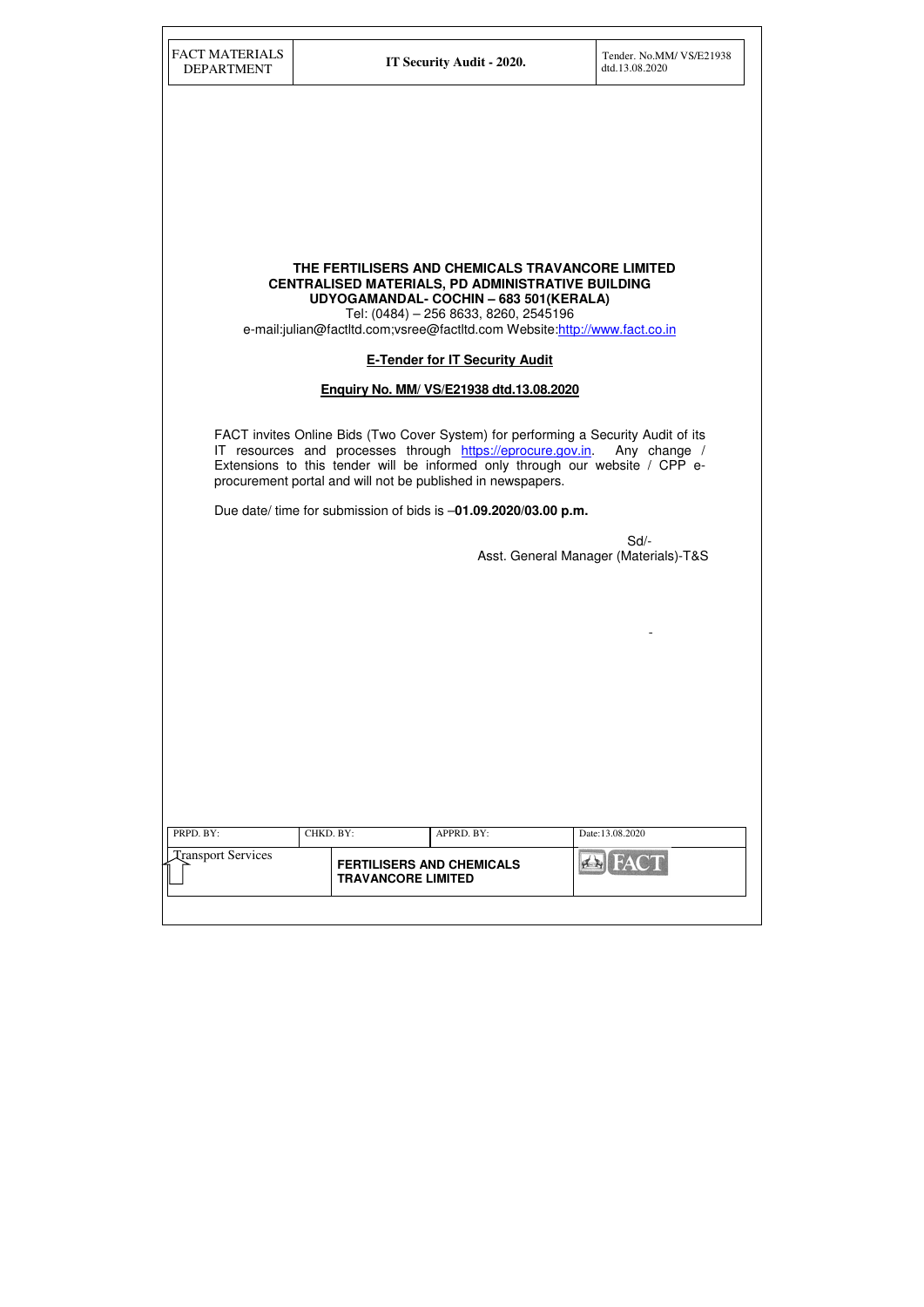| <b>FACT MATERIALS</b><br><b>DEPARTMENT</b> |                                                                                                                                                                                                                                                                                 |                                         | IT Security Audit - 2020.                                                                                                                                                                                                                                                                                                                                                                    | Tender. No.MM/ VS/E21938<br>dtd.13.08.2020                                                                                                                                        |  |
|--------------------------------------------|---------------------------------------------------------------------------------------------------------------------------------------------------------------------------------------------------------------------------------------------------------------------------------|-----------------------------------------|----------------------------------------------------------------------------------------------------------------------------------------------------------------------------------------------------------------------------------------------------------------------------------------------------------------------------------------------------------------------------------------------|-----------------------------------------------------------------------------------------------------------------------------------------------------------------------------------|--|
|                                            | of work attached.                                                                                                                                                                                                                                                               |                                         | <b>NOTICE INVITING e-TENDER</b><br>1. FACT invites Online Bids (Two Cover System) for performing a Security Audit<br>of its IT resources and processes, as per the terms and conditions and scope                                                                                                                                                                                            |                                                                                                                                                                                   |  |
| 2.0                                        |                                                                                                                                                                                                                                                                                 | <b>General Information</b>              |                                                                                                                                                                                                                                                                                                                                                                                              |                                                                                                                                                                                   |  |
|                                            | Enquiry No.                                                                                                                                                                                                                                                                     |                                         | MM/ VS/E21938 dtd. 13.08.2020                                                                                                                                                                                                                                                                                                                                                                |                                                                                                                                                                                   |  |
|                                            | Mode of Tendering<br>Due date & time for<br>Submission of bids                                                                                                                                                                                                                  |                                         | <b>TWO COVER SYSTEM</b><br>Part A: Pre-Qualification cum Techno-Commercial Bid<br>Part B: Price Bid                                                                                                                                                                                                                                                                                          |                                                                                                                                                                                   |  |
|                                            |                                                                                                                                                                                                                                                                                 |                                         | 01.09.2020 / 03.00 p.m.                                                                                                                                                                                                                                                                                                                                                                      |                                                                                                                                                                                   |  |
|                                            | the Bid.                                                                                                                                                                                                                                                                        | Date & Time for<br>opening of Part A of | 02.09.2020 / 03.30 p.m.                                                                                                                                                                                                                                                                                                                                                                      |                                                                                                                                                                                   |  |
|                                            |                                                                                                                                                                                                                                                                                 | <b>Contract Period</b>                  | Order.                                                                                                                                                                                                                                                                                                                                                                                       | The entire audit exercise is expected to be completed and<br>final report is to be submitted within a period of 8 weeks<br>from the date of commencement of audit as per LOI/Work |  |
|                                            | Description.                                                                                                                                                                                                                                                                    | Name of Work/                           | Security Audit of IT resources and processes in FACT                                                                                                                                                                                                                                                                                                                                         |                                                                                                                                                                                   |  |
|                                            | <b>EMD</b>                                                                                                                                                                                                                                                                      |                                         | ₹8750/-by NEFT/RTGS                                                                                                                                                                                                                                                                                                                                                                          |                                                                                                                                                                                   |  |
|                                            | Contacts                                                                                                                                                                                                                                                                        |                                         | 2) Mr. V. Sreekumar, Tel: +91 484 256 8633,<br>e-mail: vsree@factltd.com<br>3) Mr. R Julian, Tel: +91 484 256 8260,<br>e-mail: julian@factltd.com                                                                                                                                                                                                                                            | 1) e-Tender Helpline: Mr. Ajino Anandh, Tel: +91 0484 256<br>8374, 9497334230, email:ajinoanandh@gmail.com                                                                        |  |
| 3.0                                        | TENDER DOCUMENTS (e-TENDER): Please<br>Central<br>Public<br>see<br>Procurement Portal https://eprocure.gov.in for tender documents. Bid<br>submission shall be in electronic form through https://eprocure.gov.in only.<br>See Annexure I 'Instructions to Bidders (e-Tender)'. |                                         |                                                                                                                                                                                                                                                                                                                                                                                              |                                                                                                                                                                                   |  |
| 4.0                                        | <b>GENERAL</b>                                                                                                                                                                                                                                                                  |                                         |                                                                                                                                                                                                                                                                                                                                                                                              |                                                                                                                                                                                   |  |
| 4.1                                        |                                                                                                                                                                                                                                                                                 |                                         | When bids are received from any proprietorship / firm / company having the<br>same proprietor or one or more Partners/Directors in the business<br>organisation of any other party quoting against this tender (hereinafter called<br>Common Firms), such bids shall be considered having been received from<br>only one applicant in different names and the lowest acceptable quotation of |                                                                                                                                                                                   |  |
| PRPD. BY:                                  |                                                                                                                                                                                                                                                                                 | CHKD. BY:                               | APPRD. BY:                                                                                                                                                                                                                                                                                                                                                                                   | Date:13.08.2020                                                                                                                                                                   |  |
| <b>Transport Services</b>                  |                                                                                                                                                                                                                                                                                 |                                         | <b>FERTILISERS AND CHEMICALS</b><br><b>TRAVANCORE LIMITED</b>                                                                                                                                                                                                                                                                                                                                | AN PA                                                                                                                                                                             |  |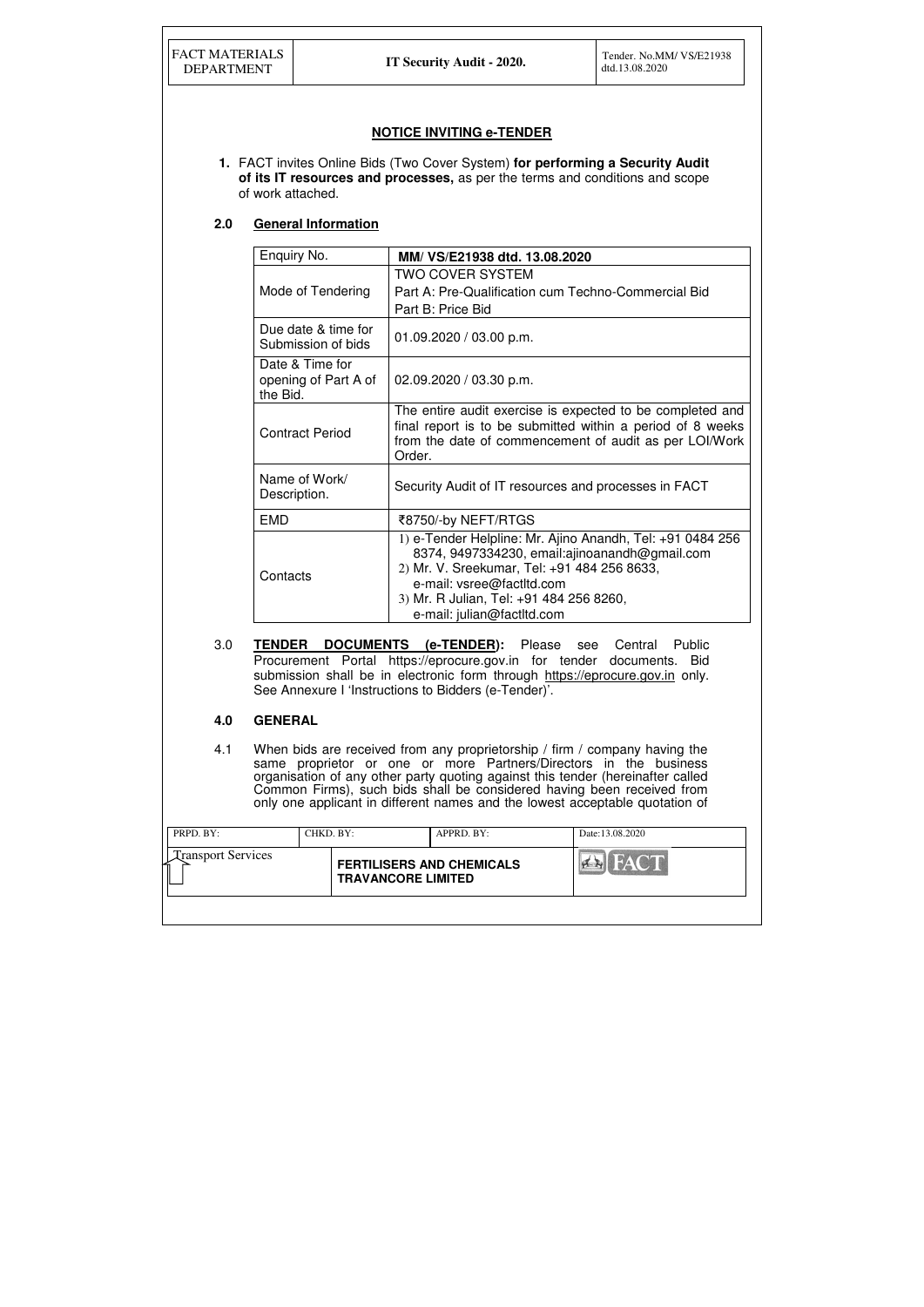| <b>Transport Services</b><br><b>HACT</b><br><b>FERTILISERS AND CHEMICALS</b> | PRPD. BY: | CHKD. BY: | $APPRD$ . $BY$ : | Date:13.08.2020 |
|------------------------------------------------------------------------------|-----------|-----------|------------------|-----------------|
| <b>TRAVANCORE LIMITED</b>                                                    |           |           |                  |                 |

| <b>DEPARTMENT</b> | Tender, No.MM/VS/E21938<br>dtd.13.08.2020                                                                                                                                                                                                                                             |                                       |                                                                                                                                                                    |                |  |  |  |
|-------------------|---------------------------------------------------------------------------------------------------------------------------------------------------------------------------------------------------------------------------------------------------------------------------------------|---------------------------------------|--------------------------------------------------------------------------------------------------------------------------------------------------------------------|----------------|--|--|--|
|                   |                                                                                                                                                                                                                                                                                       |                                       | such Common Firm shall only be considered for evaluation.                                                                                                          |                |  |  |  |
| 4.2               | Bids from<br>bidders against whom any criminal case, enquiry or<br>investigation/report by authorities like Vigilance, CBI etc., are pending in<br>relation with FACT or bidders who are defaulting contractors of FACT shall be<br>disqualified and rejected.                        |                                       |                                                                                                                                                                    |                |  |  |  |
| 4.3               | FACT reserves the right to reject any or all bids without assigning any<br>reasons whatsoever, and / or based on the past unsatisfactory performance<br>by bidders at FACT / other PSEs / Govt. Departments. The opinion of FACT<br>regarding the same shall be final and conclusive. |                                       |                                                                                                                                                                    |                |  |  |  |
| 4.4               |                                                                                                                                                                                                                                                                                       |                                       | Any information on site familiarization / nature of work, if required by the<br>bidders, can be had from the AGM (CS), FACT CSC HO (Tel:0484-2567210)              |                |  |  |  |
| 5.0               |                                                                                                                                                                                                                                                                                       |                                       | <b>EVALUATION:</b> Evaluation of Price Bids (BoQ) and determination of the lowest<br>bidder (L1) shall be based on the lowest rates quoted among the Pre qualified |                |  |  |  |
|                   | bidders.                                                                                                                                                                                                                                                                              |                                       |                                                                                                                                                                    |                |  |  |  |
|                   | Yours faithfully,                                                                                                                                                                                                                                                                     |                                       |                                                                                                                                                                    |                |  |  |  |
|                   |                                                                                                                                                                                                                                                                                       |                                       | For THE FERTILISERS AND CHEMICALS TRAVANCORE LTD                                                                                                                   |                |  |  |  |
|                   |                                                                                                                                                                                                                                                                                       | Asst. General Manager (Materials)-T&S |                                                                                                                                                                    |                |  |  |  |
|                   |                                                                                                                                                                                                                                                                                       |                                       | <b>List of Enclosures of this NIT is as follows:</b>                                                                                                               |                |  |  |  |
| SI.<br>No.        |                                                                                                                                                                                                                                                                                       | Document                              | <b>TITLE</b>                                                                                                                                                       | No. of Pages   |  |  |  |
| 1                 |                                                                                                                                                                                                                                                                                       | Annexure I                            | Instructions to Bidders (e-Tender)                                                                                                                                 | 7              |  |  |  |
| $\mathfrak{2}$    |                                                                                                                                                                                                                                                                                       | Annexure II                           | Pre- qualification criteria                                                                                                                                        | $\mathcal I$   |  |  |  |
| $\mathcal S$      |                                                                                                                                                                                                                                                                                       | Annexure III                          | Vendor data updation (Declaration)<br>Form                                                                                                                         | $\mathfrak{D}$ |  |  |  |
| $\overline{4}$    |                                                                                                                                                                                                                                                                                       | Annexure IV                           | Scope of work & Special Terms and<br>Conditions                                                                                                                    | 8              |  |  |  |
| 5                 |                                                                                                                                                                                                                                                                                       | Annexure IVA                          | <b>SAP</b> implementation in FACT                                                                                                                                  | $\mathcal I$   |  |  |  |
| 6                 |                                                                                                                                                                                                                                                                                       | Annexure IV B                         | IT Infrastructure details                                                                                                                                          | 1              |  |  |  |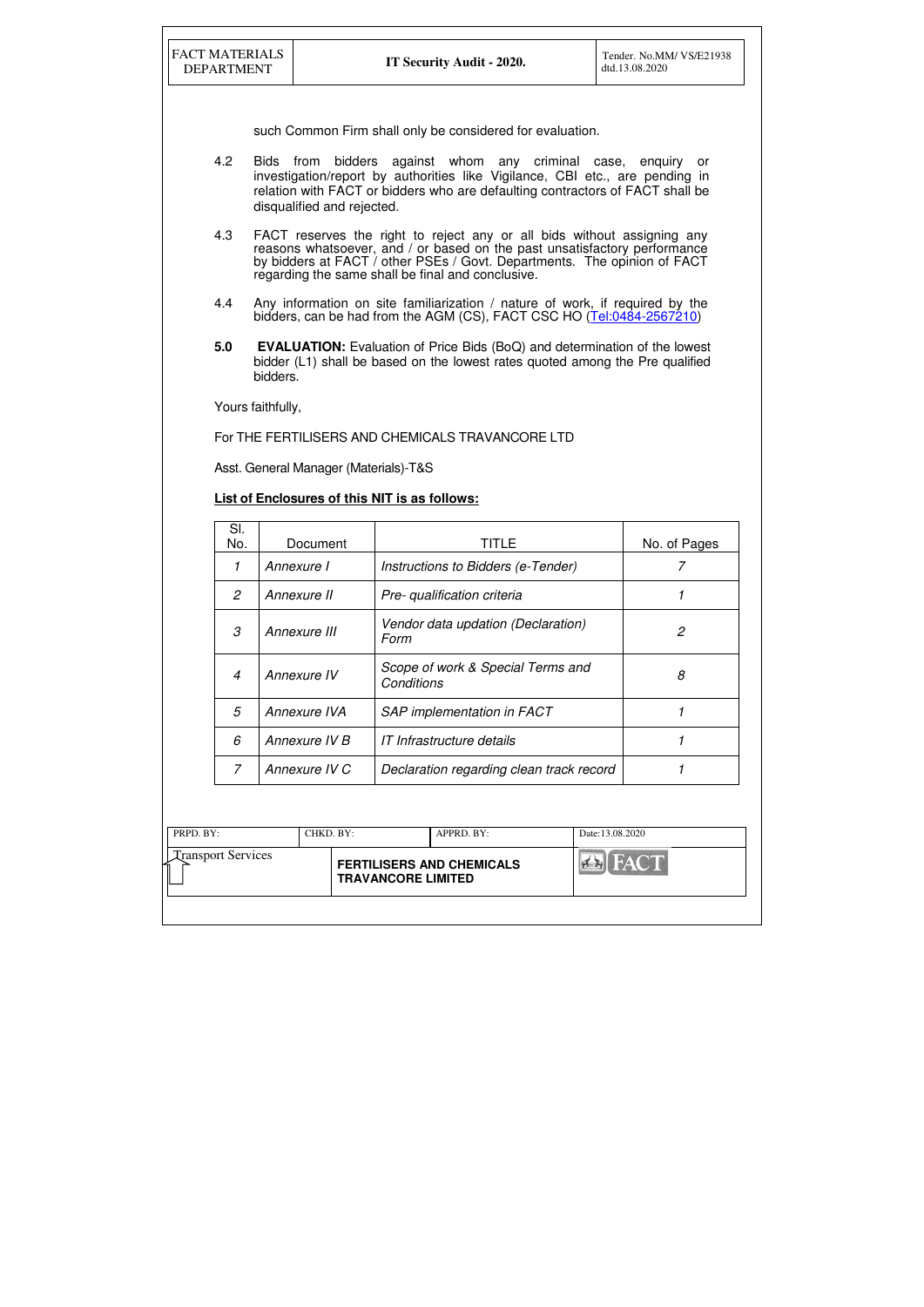| <b>FACT MATERIALS</b> |
|-----------------------|
| <b>DEPARTMENT</b>     |

| 8  | Annexure IV D | Model non-disclosure agreement                    | 5                              |
|----|---------------|---------------------------------------------------|--------------------------------|
| 9  | Annexure IV E | <b>FACT Network Layout</b>                        |                                |
| 10 | Annexure V    | Standard terms and conditions of<br>contract      | 5                              |
| 11 | Annexure VI   | <b>Compliance Statement</b>                       | 1                              |
| 12 | Annexure VII  | Un-priced copy of Price Bid Format                |                                |
| 13 | Annexure VIII | Price Bid - BoQ                                   | Separate Excel<br><b>Sheet</b> |
| 14 | Annexure-IX   | Proforma for BG towards<br><b>SecurityDeposit</b> | 2                              |
| 15 | Annexure-X    | Proforma for Agreement                            |                                |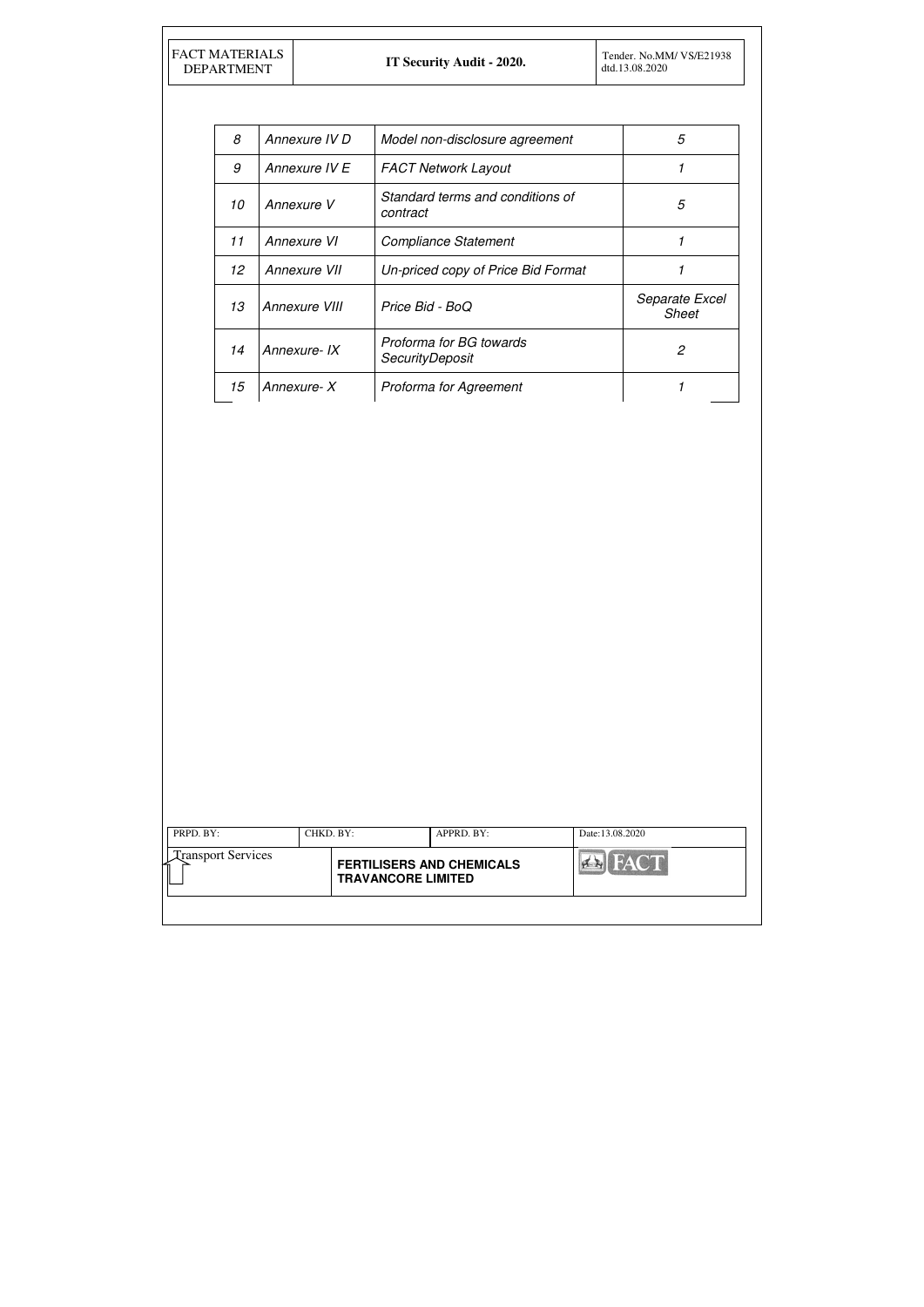| FACT MATERIALS    |
|-------------------|
| <b>DEPARTMENT</b> |

| PRPD. BY:                 | CHKD. BY: |                                                               | $APPRD$ . $BY$ : | Date:13.08.2020 |
|---------------------------|-----------|---------------------------------------------------------------|------------------|-----------------|
| <b>Transport Services</b> |           | <b>FERTILISERS AND CHEMICALS</b><br><b>TRAVANCORE LIMITED</b> |                  | <b>FACT</b>     |
|                           |           |                                                               |                  |                 |

### **ANNEXURE – I Instructions to Bidders (OPEN e-Procurement)**

- 1.0 Bidders shall study carefully the complete tender documents viz. NIT with Prequalification criteria, Instructions to Bidders (ANNEXURE-I), Technical Procurement Specifications if any, Terms & Conditions and any other documents forming part of this tender attached herewith. All conditions set out there in shall be binding on the bidders unless conflicting with any conditions expressly stated by FACT while accepting any bid in the event of such acceptance. One signed and scanned copy of the above documents shall accompany their online bids signifying their acceptance of the same. Bidder shall also submit along with his bid Vendor data updation (Declaration) Form, Check list (If applicable) and Compliance Statement duly filled with all details required therein and also attach supporting documents as required.
- 2.0 Before submitting the bid, the bidder shall familiarise himself about the details of the work, operating conditions during different seasons of year, etc., collect all necessary data regarding the facilities available at various points indicated in Special Terms and Conditions, applicable timings, routes etc., and satisfy himself on all aspects relating to this work which he has to handle and execute for the full contract period and shall make due provisions in his rates for any contingency or difficulty involved in the work covered by this enquiry. Claiming lack of knowledge shall not be a reason for exoneration of the bidder of his contractual obligations, if the contract is awarded to him or for demand for increase in rate.
- 3.0 Offers against this NIT shall be submitted online on e-Tendering portal https://eprocure.gov.in, with valid digital signature certificate. Offers submitted on any other platform or in any other mode or including e-mails, physical submission of offers etc. SHALL NOT be accepted.
- 3.1 The bidders are requested to register themselves on the above website with their valid digital signature certificate, if not done already. It is mandatory for bidder to have valid digital signature certificate (Class II or Class III) issued by any of the Certifying Authority approved by Govt. of India for participating in the tender. The digital signature certificate shall be arranged by the bidder at his cost. Bidders may refer **Bidders Manual Kit** available on the above website for detailed information and instructions for registration, bid submission etc.
- 3.2 The documents, if any, which necessarily have to be submitted in originals if specified specifically in the enquiry documents, shall be submitted offline. However scanned copies of such documents shall be uploaded along with the offer submitted online.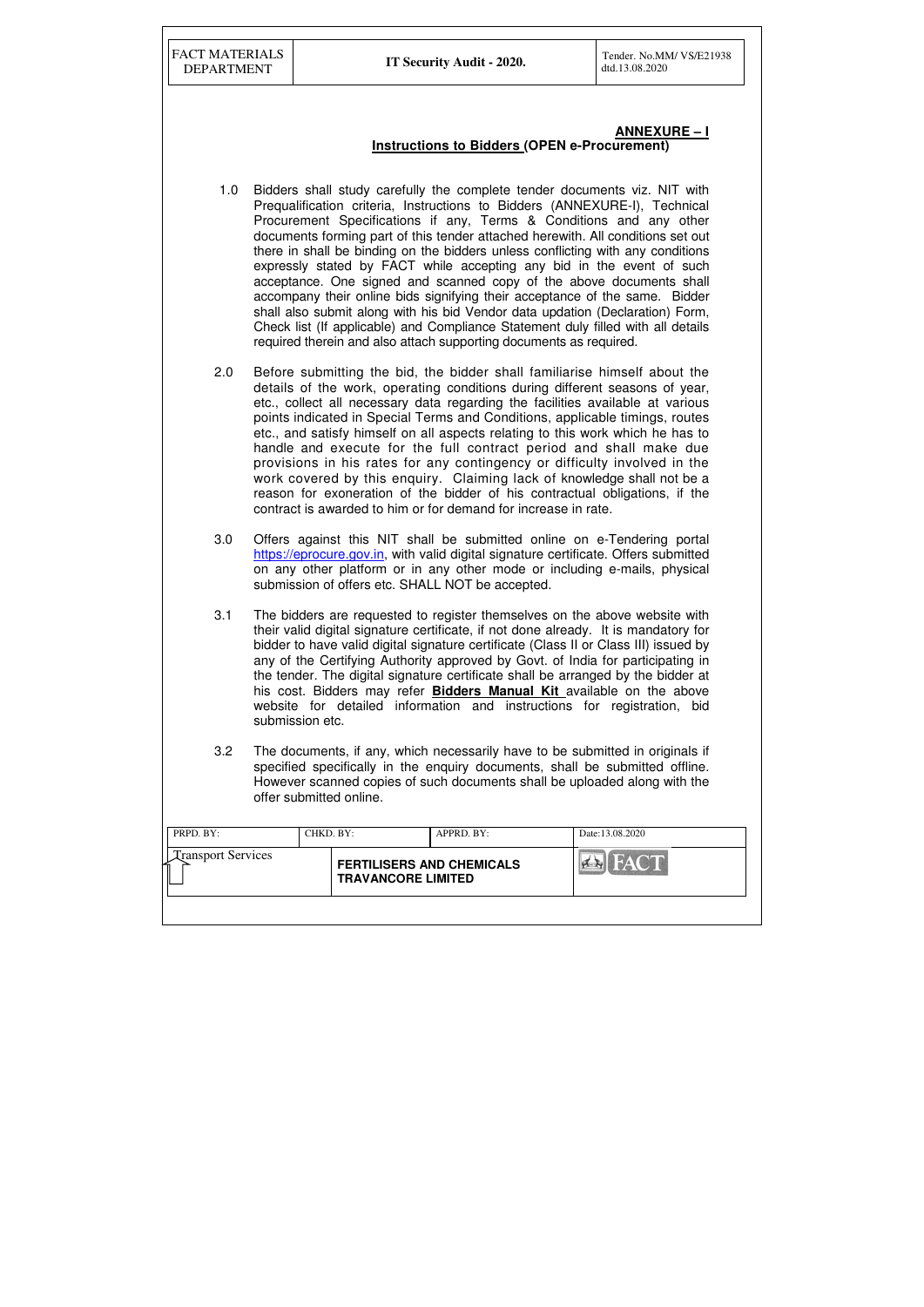| <b>FACT MATERIALS</b><br><b>DEPARTMENT</b> |                                              | IT Security Audit - 2020.                                                                                                                                                                                                                                                                                                                                                                                                                        | Tender. No.MM/VS/E21938<br>dtd.13.08.2020 |
|--------------------------------------------|----------------------------------------------|--------------------------------------------------------------------------------------------------------------------------------------------------------------------------------------------------------------------------------------------------------------------------------------------------------------------------------------------------------------------------------------------------------------------------------------------------|-------------------------------------------|
| 3.3                                        | Kochi - 683 501, Kerala                      | The cover (s) containing the documents in original etc. to be submitted offline<br>as required in the enquiry documents shall be duly superscribed with enquiry<br>No., due date of enquiry, bidder's name & address and contact details. The<br>documents shall be submitted to the following on or before the due date :<br>The Asst. General Manager (T&S), Centralized Materials,<br>PD Administrative Building, FACT Ltd., Udyogamandal PO, |                                           |
| 4.0                                        | documents<br>above.                          | SUBMISSION OF BIDS: The bid shall be uploaded with all relevant<br>before due date and time in the above portal as given                                                                                                                                                                                                                                                                                                                         |                                           |
| 5.0                                        |                                              | Bid documents shall consist of Part-A and Part B as detailed below:                                                                                                                                                                                                                                                                                                                                                                              |                                           |
| 1.                                         |                                              | 5.1 Part A (Pre-qualification-cum-Techno Commercial Bid) shall contain:<br>Documentary proof for remittance of EMD such as scanned copy of<br>EMD Instrument (UTR No./Payment Receipt/Challan), as applicable or                                                                                                                                                                                                                                 |                                           |
| 2.                                         |                                              | Claim for EMD exemption with documentary proof.<br>Scanned copies of supporting documents for satisfying Pre-                                                                                                                                                                                                                                                                                                                                    |                                           |
| 3.                                         | Qualification criteria.<br>terms conditions. | Digitally Signed copies of NIT, Instructions to Bidders (Annexure I) and                                                                                                                                                                                                                                                                                                                                                                         |                                           |
| 4.                                         | Declaration Form'                            | Scanned copy of Signed & duly filled Vendor Data Updation                                                                                                                                                                                                                                                                                                                                                                                        |                                           |
| 5.                                         | Check list.                                  | Signed and duly filled up Check List for Commercial Terms' (if<br>applicable) and scanned copies of attached documents as detailed in                                                                                                                                                                                                                                                                                                            |                                           |
| 6.<br>7.                                   |                                              | Scanned copy of Signed & duly filled 'Compliance Statement'<br>Scanned copy of Signed "Un-priced bid indicating "QUOTED" in the<br>applicable columns. Rates shall not be indicated in Un-priced Bid.                                                                                                                                                                                                                                            |                                           |
| 5.2                                        |                                              | Part-B: shall comprise of the filled Price bid. The filled price bid ie. BoQ<br>attached to the tender shall be uploaded after filling all relevant details                                                                                                                                                                                                                                                                                      |                                           |
| 5.3                                        | document.                                    | such as name and address of the bidder, rates etc. as applicable.<br>The priced BOQ shall be uploaded strictly in the format attached, failing<br>which the offer is liable to be rejected. Renaming or changing the format of the<br>BoQ is not permitted and the System will not accept any such changed                                                                                                                                       |                                           |
| 5.4                                        | this regard.                                 | Fill-in all the relevant fields of the BoQ either in value or as a percentage as<br>specified in the BoQ. Blank field, if any, in the uploaded BoQ shall be<br>considered as Nil (not Quoted). No claim or revisions shall be entertained in                                                                                                                                                                                                     |                                           |
| 5.5                                        |                                              | Bidders shall quote prices in the BOQ only and nowhere else. No other<br>documents shall be enclosed with Price Bid (BOQ).                                                                                                                                                                                                                                                                                                                       |                                           |
| 5.6                                        | be considered accordingly.                   | Rates shall be quoted in the same unit of measure given in the BOQ and shall                                                                                                                                                                                                                                                                                                                                                                     |                                           |
| PRPD. BY:                                  | CHKD. BY:                                    | APPRD. BY:                                                                                                                                                                                                                                                                                                                                                                                                                                       | Date:13.08.2020                           |
| <b>Transport Services</b>                  |                                              | <b>FERTILISERS AND CHEMICALS</b><br><b>TRAVANCORE LIMITED</b>                                                                                                                                                                                                                                                                                                                                                                                    |                                           |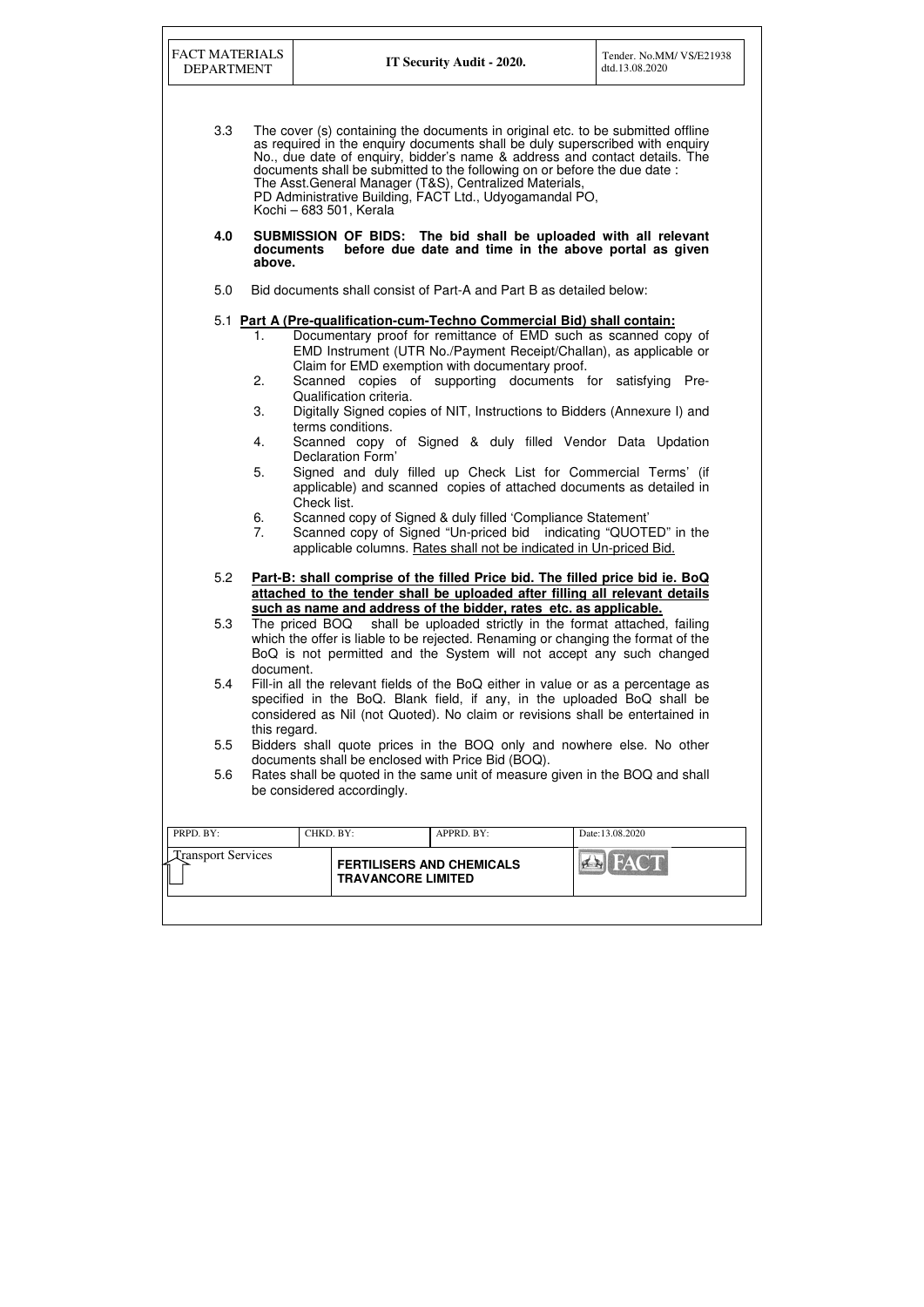FACT MATERIALS

|                                                                                            | Date:13.08.2020          |
|--------------------------------------------------------------------------------------------|--------------------------|
| <b>Transport Services</b><br><b>FERTILISERS AND CHEMICALS</b><br><b>TRAVANCORE LIMITED</b> | FACT<br>$H_{\mathbb{Z}}$ |

- 5.7 Bidders shall ensure that all the required documents as per enquiry are uploaded in the System before due date and time. The System does not allow submission of bids or any other document forming part of the bid after due date & time of bid submission. Non-submission of documents or incomplete documents may result in rejection of offers and no communication in this regard will be entertained. FACT reserves the right to reject any bid not submitted as per instructions at their discretion.
- 5.8 Timely submission of offers along with all the relevant documents online is the responsibility of the bidder concerned. The bids may be submitted well in advance to avoid last minute issues like non availability of internet, server not available, power failure etc. FACT shall not be held responsible for bidder's inability to submit documents in time, incomplete submission of offers or non submission of any documents forming part of the offers etc.
- 5.9 Bidders shall meet all expenses in connection with submission of his bid, attending the bid opening, meetings etc.

### **6.0 BID OPENING:**

- 6.1 **Part-A** of the bids of all bidders who submit their Bids as per the instructions on or before the due date and time shall be opened online, on the specified bid opening date and time. Bids submitted not in conformity with the Enquiry instructions are liable to be rejected without further processing.
- 6.2 **Part-B** Price bids of those bidders whose Part-A bid is acceptable, based on pre-qualification and techno-commercial evaluation, only shall be opened online on a subsequent date, on completion of evaluation.

#### **7.0 EARNEST MONEY:**

- 7.1 **Earnest Money Deposit (EMD)** shall be furnished for the respective amount indicated in the NIT only through **NEFT/RTGS to FACT a/c No. 57017844467 with the State Bank of India, Udyogamandal Branch, IFSC Code SBIN0070158.**  A scanned copy of the Payment Receipt /UTR No. shall also be furnished along with Part-A bid. **Bids without EMD or inadequate amount of EMD will be rejected**. No interest shall be paid on the EMD. EMD of the unsuccessful bidder will be refunded after awarding the contract. EMD furnished against one enquiry will not be adjusted against any other enquiry.
- 7.2 Bids without EMD shall be rejected except in the following cases. EMD will be exempted for Govt. Depts./firms/public sector units/ Startups recognized by Dept. of Industrial policy & Promotion, MSE units registered under MSMED Act/ firms registered under NSIC/Khadi Board etc. as per applicable govt. directions, on submission of valid documents in proof of the same.
- 7.3 If any bidder retracts from or without request of FACT revises his bid during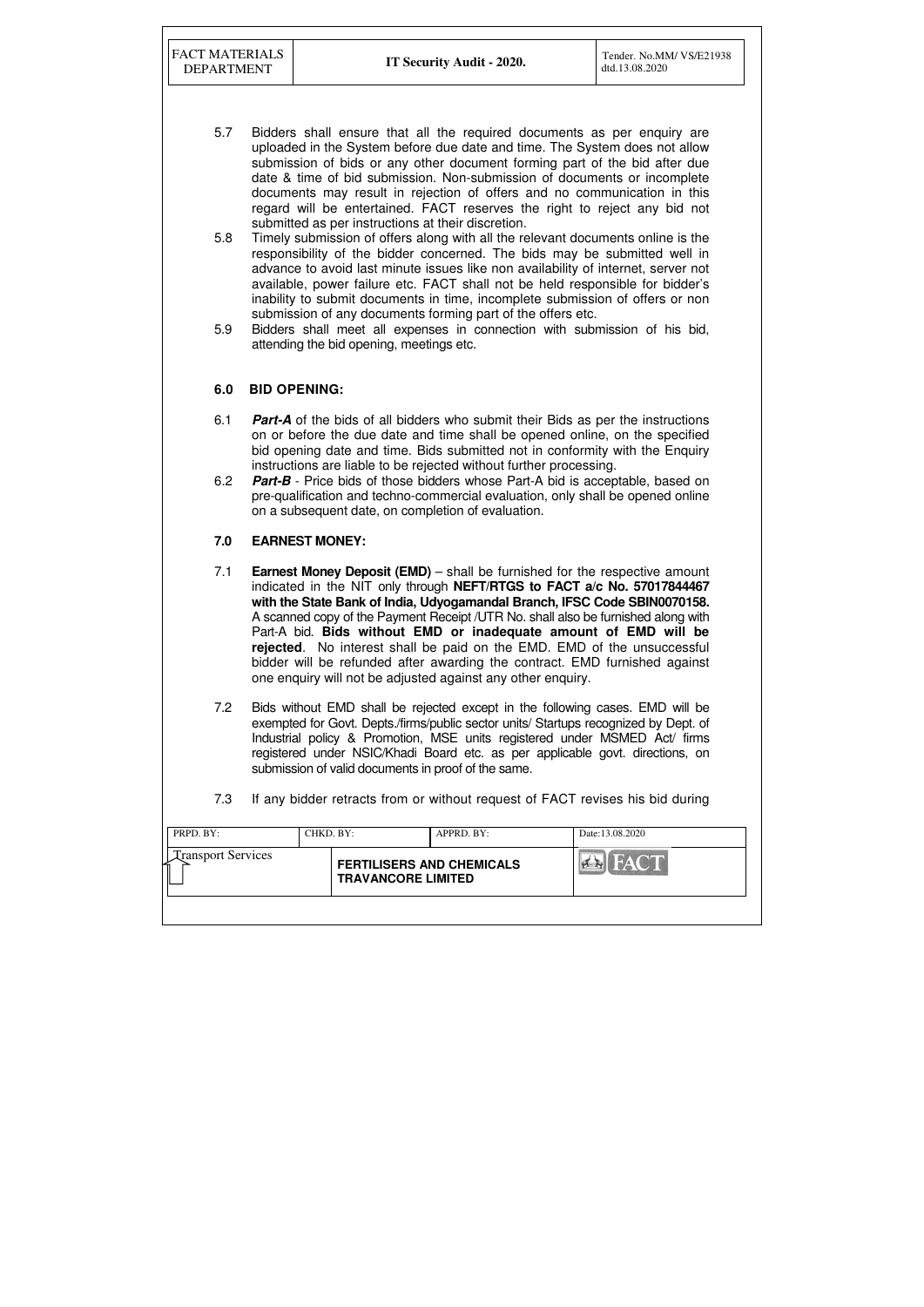| PRPD. BY:<br>CHKD. BY:    |                           | APPRD. BY:                       | Date:13.08.2020           |
|---------------------------|---------------------------|----------------------------------|---------------------------|
| <b>Transport Services</b> | <b>TRAVANCORE LIMITED</b> | <b>FERTILISERS AND CHEMICALS</b> | EATCH<br>$\left  \right $ |

its validity period or fails to submit Security Deposit and execute the required agreement when the contract is awarded or fails to commence the execution of the work on the stipulated date, the EMD furnished shall be liable to be forfeited without prejudice to FACT's other right to claim damages.

## **8.0 PURCHASE PREFERENCE:**

This tender shall be based on MSME order dt. 23<sup>rd</sup> March 2012, and as amended from time to time, pertaining to Public Procurement Policy in respect of procurement of goods and services, produced and provided by micro and small enterprises, including special benefits to MSE firms owned by SC/ST and women entrepreneurs, on furnishing relevant documents as proof. Declaration of UAM numbers on CPPP is mandatory, failing which bidders will not be able to enjoy the benefits as per PP policy. Bidders will get the benefit of PP policy only if they are MSE bidders at the time of submission of their offers.

In divisible tenders, participating MSEs quoting price within price band of  $L1+15%$ shall also be allowed to supply a portion of requirement by bringing down their price to L1 price in a situation where L1 price is from someone other than an MSE. Such MSEs shall be allowed to supply atleast 25% (or as applicable) of the total tendered value. In case of more than one such MSE, the supply will be shared proportionately (to tendered quantity). Special provisions extended to certain categories of MSEs as per the order shall also be applicable.

In case of non divisible tenders, an MSE quoting in the price band of  $L1+15%$ may be awarded for full/compete work of tendered value, considering the spirit of policy for enhancing the Government procurement from MSEs subject to bringing down of price to L1 by the MSE concerned.

This tender is non divisible.

## **9.0 DEVIATIONS:**

- 9.1 Deviations in the tender clauses shall not be accepted.
- 9.2 FACT reserves the right to reject the offers with deviations without further correspondence.
- 9.3 Bidder shall clearly indicate the time required for mobilisation /commencement of work from the date of receipt of Letter of Intent (LOI) / Work Order.

## **10.0 CONFORMITY:**

Bids must conform in all respects with the applicable terms and conditions of this enquiry. Bidder must certify in the compliance Statement that his bid complies with all Enquiry documents and technical specifications.

## **11.0 Rates:**

11.1 Bidder shall quote his lowest rate for the work strictly as per the BoQ (Price Bid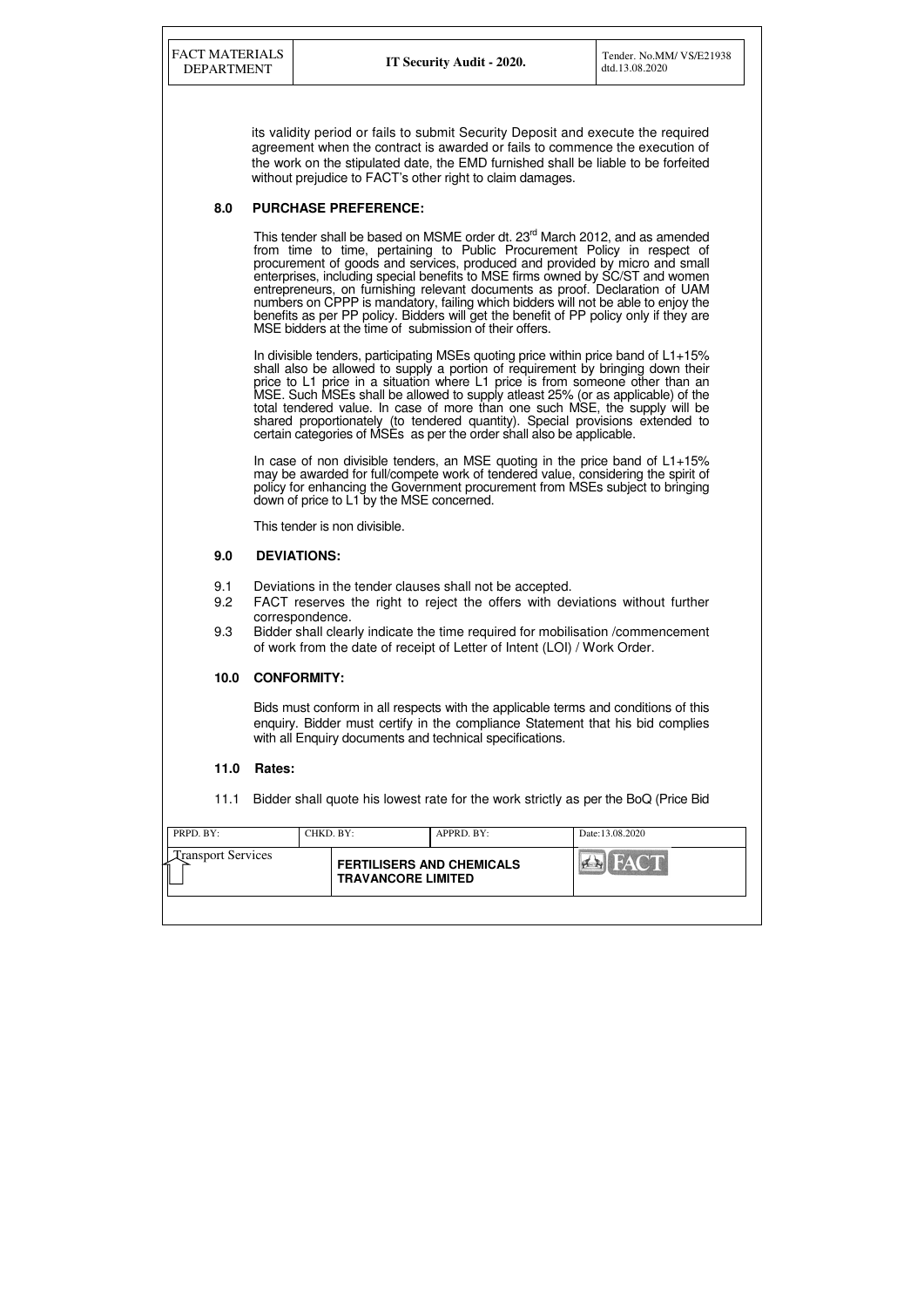| PRPD. BY:                 | CHKD. BY: |                                                               | APPRD. BY: | Date:13.08.2020               |
|---------------------------|-----------|---------------------------------------------------------------|------------|-------------------------------|
| <b>Transport Services</b> |           | <b>FERTILISERS AND CHEMICALS</b><br><b>TRAVANCORE LIMITED</b> |            | <b>FACT</b><br>H <sub>1</sub> |
|                           |           |                                                               |            |                               |

format) . Bids not complying with the above are liable to be rejected.

The Un-priced bid shall be submitted along with Part-A bid duly signed by the Bidder, indicating "QUOTED" in the columns. **Rates shall not be indicated in Un-priced Bid.** 

- 11.2 Bidder shall quote all-inclusive rate for the work, but **exclusive of GST.** GST if applicable, will be payable extra by FACT as per statutory notification.
- 11.3 The rates quoted in the tender are to hold good for a period of four months from the date of opening of the Pre-Qualification-cum-Techno-Commercial bid (Part-A). If contract is awarded, the work order rates shall be valid for the entire period of contract inclusive of extension / extensions. **No bidder can withdraw his tender or revoke or revise the rates within the aforesaid period of 120 days.** If the bidder withdraws/revises/revokes OR shows unwillingness to confirm with his offer, the Earnest Money Deposit (EMD) remitted by the bidder against the tender shall be forfeited by FACT, without prejudice to FACT's other rights to claim damages.

## 12.0 **SECURITY DEPOSIT**:

- 12.1 The successful bidder (Contractor) shall be required to furnish an interest free Security Deposit (SD) equivalent to **five percent (5%) of the total contract value** by DD/NEFT/RTGS or by Bank Guarantee issued by a Nationalised / Scheduled Bank as per the Proforma prescribed within 15 days of issue of the work order. The Bank Guarantee shall be valid till the expiry of the contract with a claim period of six months thereafter. FACT a/c No. 57017844467 with the State Bank of India, Udyogamandal Branch, IFSC Code SBIN0070158 shall be used in case of remittance of Security deposit by NEFT/RTGS and proof of remittance shall be submitted to FACT.
- 12.2 In case the bidder whose bid is accepted, fails to deposit the prescribed Security Deposit or fails to execute the agreement or fails to commence the execution of the work within the specified time, the contract issued to him is liable to be terminated and the Earnest Money already deposited by the contractor shall be forfeited without any further reference to the contractor and alternative arrangements made at the risk and cost of the Contractor.

## **13.0 PURCHASER'S RIGHT:**

 FACT reserves the right to reject any or all bids without assigning any reason whatsoever. No claims shall lie against FACT on this account and FACT's decision in this regard shall be final and binding on the bidders. FACT reserves the right to negotiate with the lowest bidder.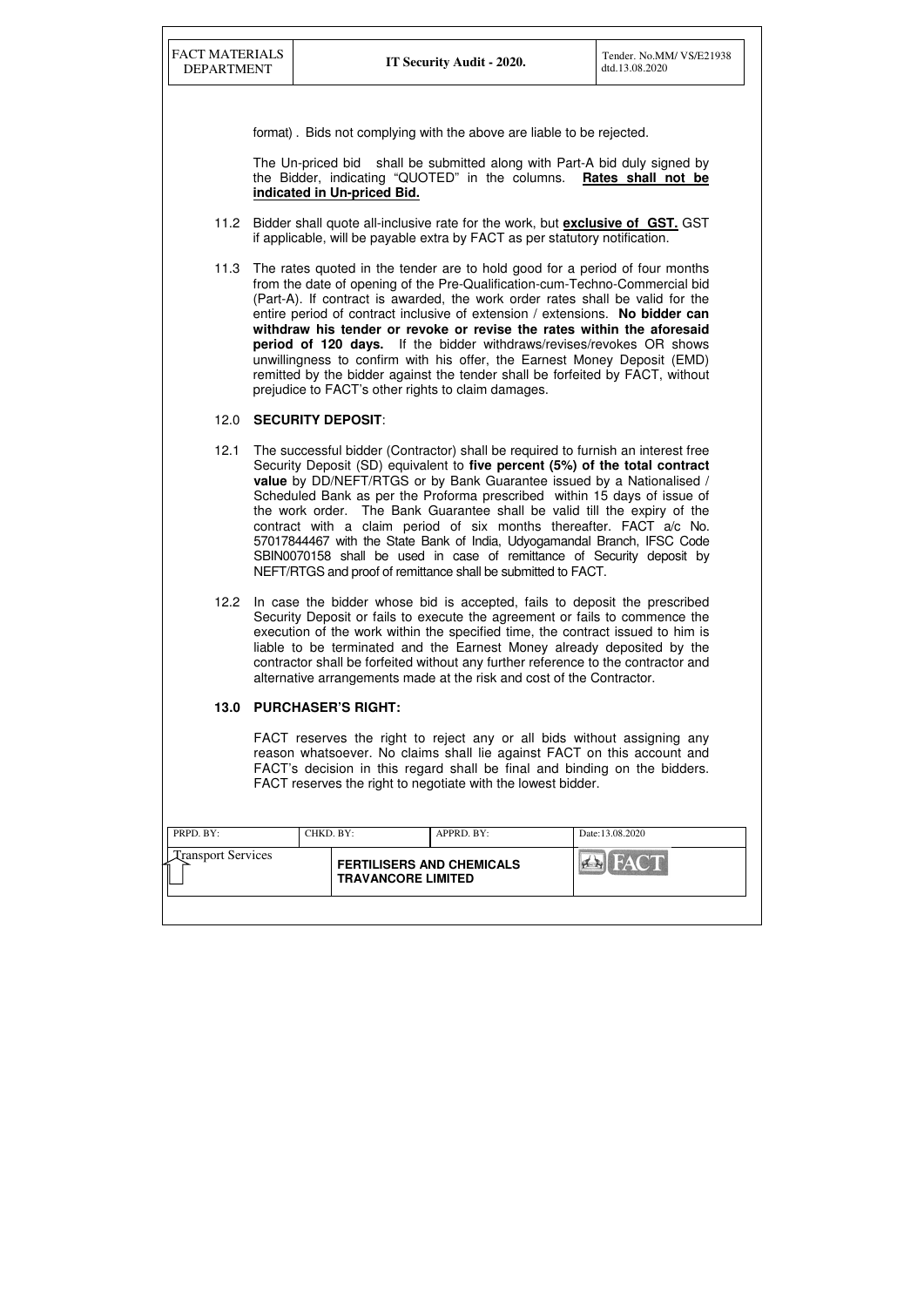| PRPD. BY:                 | CHKD. BY: |                                                               | $APPRD$ . $BY$ : | Date:13.08.2020                                      |
|---------------------------|-----------|---------------------------------------------------------------|------------------|------------------------------------------------------|
| <b>Transport Services</b> |           | <b>FERTILISERS AND CHEMICALS</b><br><b>TRAVANCORE LIMITED</b> |                  | <b>FACT</b><br>$\left( 4 - \left  4 \right  \right)$ |
|                           |           |                                                               |                  |                                                      |

### 14.0 **CONTRACTOR TO EXECUTE AGREEMENT**:

 The contractor's responsibility under this contract will commence on the date specified in the Letter of Intent/Work Order. The successful Bidder shall be required to execute an Agreement with FACT, within 15 days of the receipt by him of the Work order issued by FACT for carrying out the work according to the terms and conditions of the contract given along with the Work Order. The Agreement shall be executed on Rs.500/- Stamp paper and shall be in the pro forma as specified by FACT. The provisions contained in tender papers and other documents exchanged between the Bidder and FACT shall form part of the contract. The Earnest Money Deposit is liable to be forfeited in case the contractor fails to execute the Agreement within the stipulated period as mentioned above.

#### **15.0 The bidder shall furnish the following along with the offers.**

| The GST registration Number and details. In the case of Provisional ID, |
|-------------------------------------------------------------------------|
| GST Registration Number shall be provided on receipt of the same.       |

- 2. Place of supply/Service
- 3. Address of the supplier/service provider's billing the item if it is different from 2 above
- 4. GST rates applicable for each item
- 5. HSN / SAC codes of each of the goods / services quoted

In case of unregistered contractor, a declaration to that effect with reason should be furnished.

FACT's GST No. in the state of Kerala is **32AAACT6204C1Z2**. FACT's GST numbers in other southern states is as follows:

| 33AAACT6204C1Z0 |
|-----------------|
| 29AAACT6204C1ZP |
| 37AAACT6204C1ZS |
| 36AAACT6204C1ZU |
| 34AAACT6204C1ZY |
|                 |

The supplier/contractor shall do the following:

a) Submit GST compliant tax invoice to FACT along with supply.

b) Shall ensure uploading the above invoice as per statute &

c) File monthly returns in time enabling FACT to claim the input tax credit. GST charged by the supplier/contractor shall be released separately to the supplier/contractor only after filing of (i) the outward supply details & the monthly return on GSTN portal by the supplier/contractor and (ii) on matching the input tax credit to such invoice with the corresponding details of outward supply of the supplier/contractor.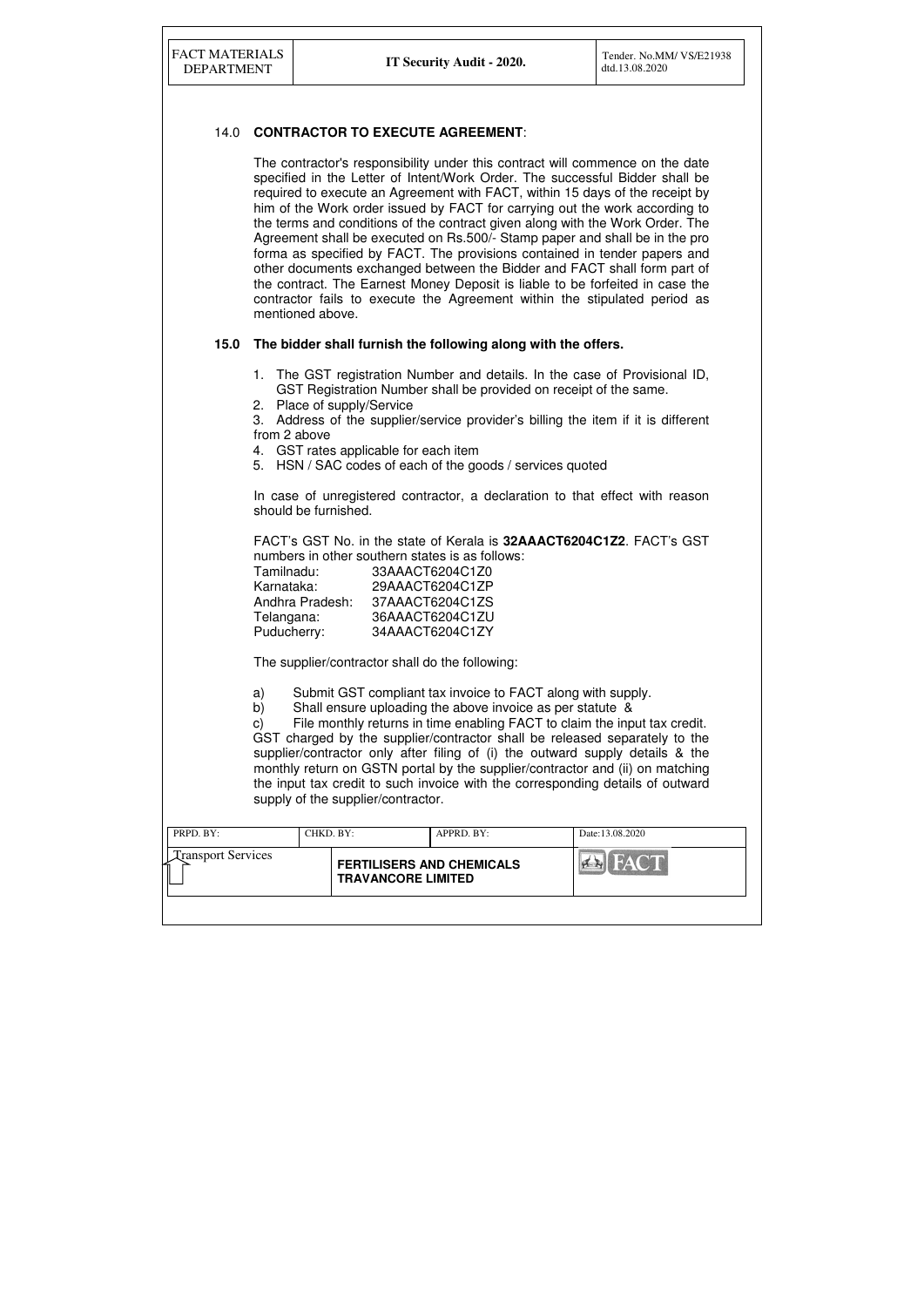| PRPD. BY:                 | CHKD. BY: |                                                               | APPRD. BY: | Date: 13.08.2020 |
|---------------------------|-----------|---------------------------------------------------------------|------------|------------------|
| <b>Transport Services</b> |           | <b>FERTILISERS AND CHEMICALS</b><br><b>TRAVANCORE LIMITED</b> |            | HACT<br>$H = H$  |
|                           |           |                                                               |            |                  |

In case FACT incurs any liability (like interest, penalty etc.,) due to denial/reversal of such input tax credit in respect of the invoice submitted by the supplier/contractor, for the reasons attributable to the supplier/contractor, the same shall be recovered from the supplier/contractor

Further, in case FACT is deprived of the input tax credit due to any reason attributable to the supplier/contractor, the same shall not be paid or recovered if already paid to the supplier/contractor.

### 16.0 **GENERAL:**

- 16.1 FACT reserves the right to extend without giving any reason, the last date for submission and opening of bid, but such extension will be duly intimated to those who have submitted online. In case the date of bid opening happens to be a day of strike/hartal etc. due to any reasons or happens to be a holiday for FACT, declared due to unforeseen and emergency reasons or due to any tech problems, the bids will be opened at the same time on the next full working day.
- 16.2 FACT reserves the right to make changes in the tender documents, but such changes will be published in our portal as a corrigendum. Bidders are requested to counter check with portal before submitting their bids.
- 16.3 Mere submission of all the documents will not necessarily mean that the Bidder is suitable. Worthiness assessed by FACT will be final and binding on the Bidder.
- 16.4 FACT may relax condition of prior turnover and prior experience (if specified in the tender) with respect to Micro & Small Enterprises (MSEs) subject to meeting of quality and technical specifications.
- 16.5 Except in the cases of items/services related to public safety, health, critical security operations and equipment etc., FACT at its discretion may relax the conditions of prior turnover and prior experience (if specified in the tender) for Startups recognised by Dept. of Industrial policy and promotion (DIPP) subject to meeting quality and technical specifications, on furnishing copies of relevant certificates / documents in proof of such recognition by DIPP.
- 16.6 All clarification and correspondence related to this enquiry shall be made only in English to the Asst.General Manager(Materials)T&S, Centralised Materials, PD Administrative Building, FACT Ltd., Udyogamandal – 683 501, Tel : 0484- 2568260/2568629/2546427, FAX No: 0484-2545196, Email:julian@factltd.com
- 16.7 All disputes and questions, claims, rights, matters or things, whatsoever, in any way, arising out of or relating to the calling of bids, evaluation of offers, award of contract, change in structure of bids or any other matter relating to finalization of contract are to be referred to the sole Arbitrator who shall be the General Manager [Materials] of FACT. The award shall be binding on both the parties.The bidders are advised to get informed of all details they require regarding the work before submitting their bids.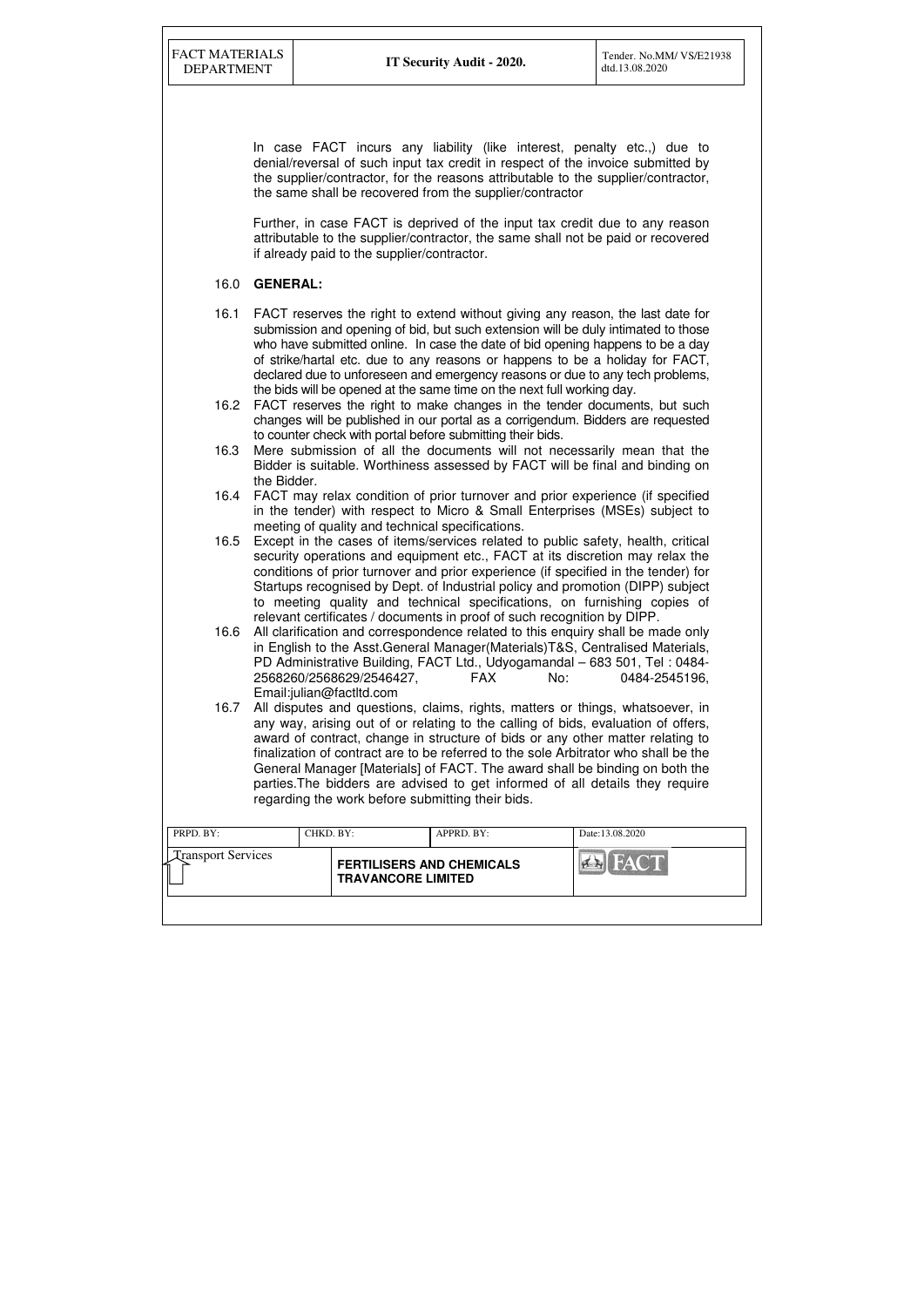| PRPD. BY:                 | CHKD. BY:                                                     | APPRD. BY: | Date:13.08.2020 |
|---------------------------|---------------------------------------------------------------|------------|-----------------|
| <b>Transport Services</b> | <b>FERTILISERS AND CHEMICALS</b><br><b>TRAVANCORE LIMITED</b> |            | <b>FACT</b>     |

16.8 Work order shall be issued by Asst. General Manager [Materials]-T&S.

Bidders shall comply with Fraud Prevention Policy of FACT 2012 (FPPF 2012). The said Policy is available in FACT's Website www.fact.co.in.

# **17.0 TENDER UPDATES:**

Bidders are requested to visit Central Public Procurement Portal (https://eprocure.gov.in) regularly for any updates/corrigendum on the tender, including extension of due date, if any. No other mode of communication shall be made in this regard.

# **18.0 FRAUD PREVENSION POLICY:**

|  |  |  | ASST. GENERAL MANAGER (MATERIALS)-TS |
|--|--|--|--------------------------------------|
|--|--|--|--------------------------------------|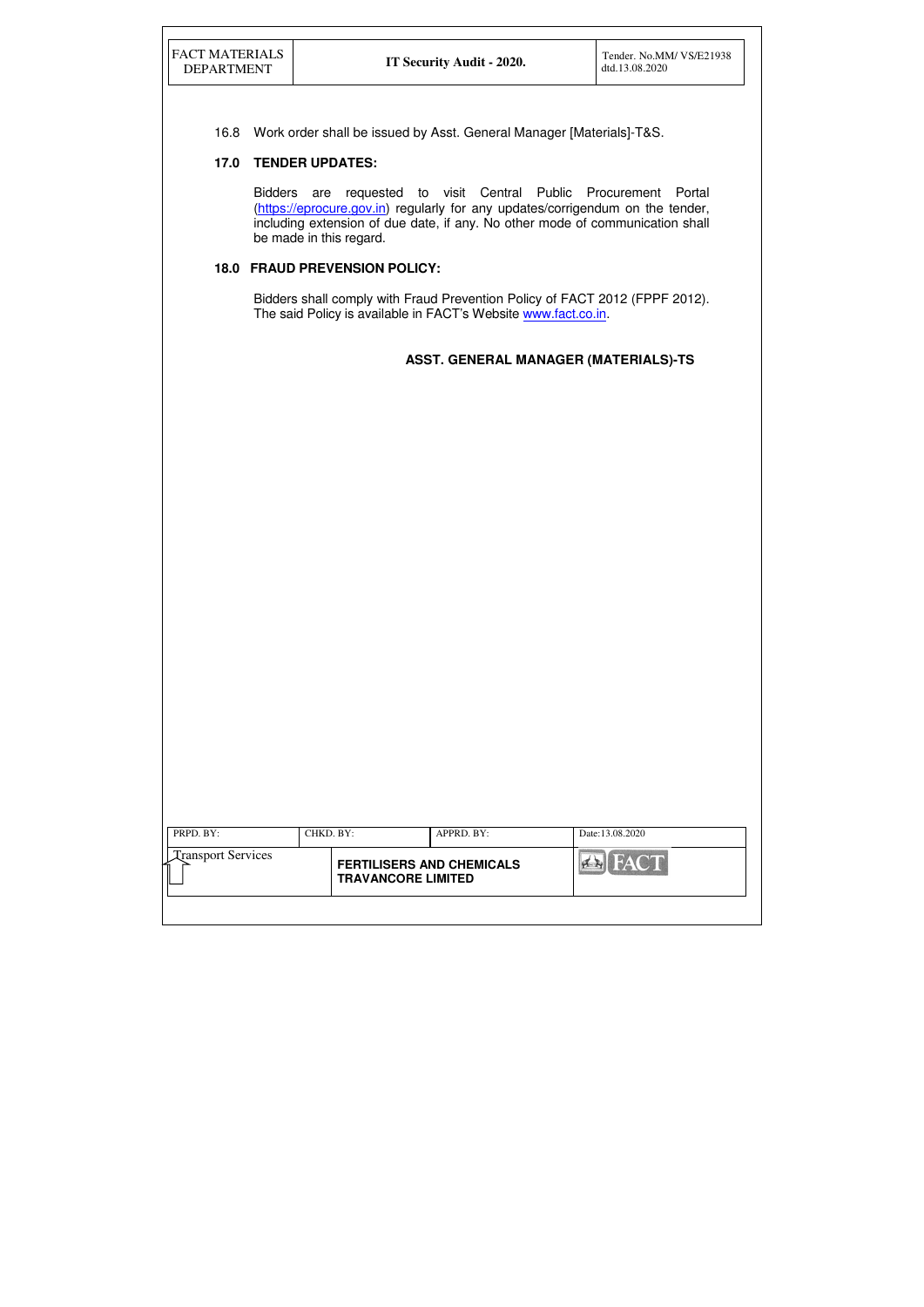| PRPD. BY:                 | CHKD. BY:                                                     | APPRD. BY: | Date:13.08.2020 |
|---------------------------|---------------------------------------------------------------|------------|-----------------|
| <b>Transport Services</b> | <b>FERTILISERS AND CHEMICALS</b><br><b>TRAVANCORE LIMITED</b> |            | <b>EN FACT</b>  |

# **ANNEXURE-II**

### **PRE QUALIFICATION CRITERIA**

- 1. The bidder must be an active Information Security Auditing Organisation empanelled by Indian Computer Emergency Response Team (CERT-In), Government of India as on date with validity till 31.10.2020. (Attach Letter of empanelment issued by CERT-IN). Please also see clause 5.3 of Terms & conditions.
- 2. Bidder should be in the field of conducting Information security audit in India during the last 5 financial years as on 31.03.2020. (Certificate to be enclosed).
- 3. Bidder should have successfully executed at least five (three in case of start-up/MSME) contracts of similar nature during the last 5 years (ended on 31/03/2020) and at least 2 (1 in case of Start-up/MSME) of these should be for Government, Public Sector, Nationalised banks, etc. The value of each such contracts should be ₹ 2 lakhs or above. (Work Order Copy and completion certificate from customer shall be submitted).
- 4. The bidder Company should have at-least 3 qualified Information Security / Cyber Security professionals (CISA / CISSP/ CISM / DISA / CEH / GSNA / ISO 27001 certified) in their payroll. (Documentary evidence shall be attached – i.e. appointment letter, latest pay slip, documents related to CISA, CISSP, etc.)
- 5. The Bidder should not be under debar/blacklisting by any Government or Semi Government Departments, PSUs, Government Financial Institutions, etc. (Declaration of clean track record as per format in Annexure-IV C to be submitted.)

-------------------------------------------------------------------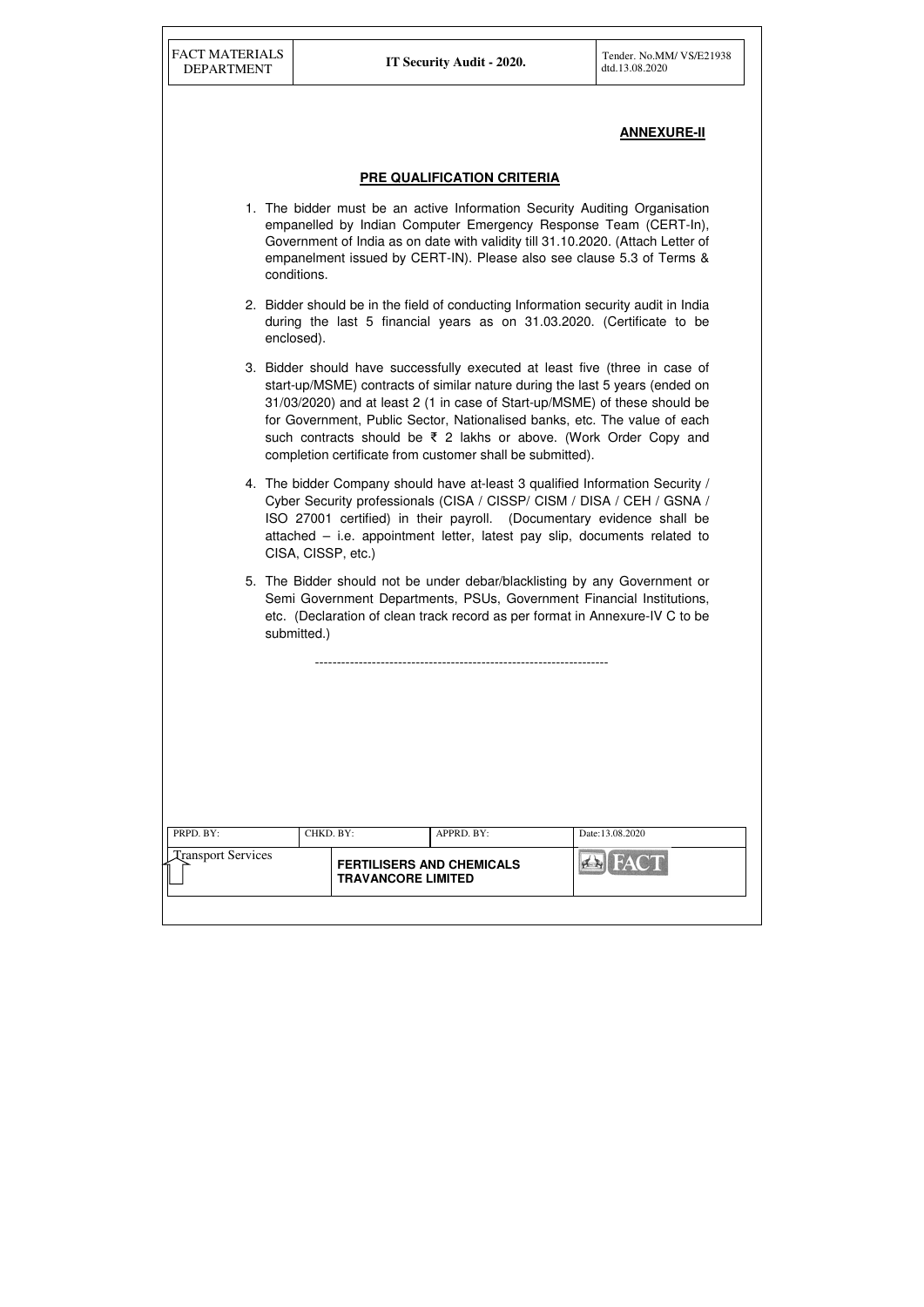| <b>FACT MATERIALS</b> |
|-----------------------|
| <b>DEPARTMENT</b>     |

| PRPD. BY:                      | CHKD, BY:                                                     | $APPRD$ . BY: | Date:13.08.2020 |
|--------------------------------|---------------------------------------------------------------|---------------|-----------------|
| <b>Transport Services</b><br>∽ | <b>FERTILISERS AND CHEMICALS</b><br><b>TRAVANCORE LIMITED</b> |               | <b>FACT</b>     |
|                                |                                                               |               |                 |

#### **ANNEXURE-III**

# **Vendor data updation (Declaration) Form**

#### [TENDER NO: MM/VS/ E 21938 dated 13.08.2020]

(PLEASE USE ADDITIONAL SHEETS, IF SPACE IS INSUFFICIENT)

FACT reserves the right to verify the information given as per the format and enclosures. It is the responsibility of the bidder to give full details asked for as per this format for evaluating his bid as per this Enquiry. Any misrepresentation of facts and withholding of information may result in disqualification.

- 3. Have you ever been blacklisted by any Government Departments, Public Sector, Quasi Government Undertaking: **YES / NO**
- 4. Time required for commencement of work: …... Days from date of our Letter of Intent(LOI):<br>5. Category:
- Category:

### **1. GENERAL PARTICULARS**

|                | Name of the Bidder:                                                                                               |                    |         |         |
|----------------|-------------------------------------------------------------------------------------------------------------------|--------------------|---------|---------|
| $\overline{2}$ | Address:                                                                                                          |                    |         |         |
| 3              | Telephone No: & Fax No:                                                                                           |                    |         |         |
| $\overline{4}$ | Email id                                                                                                          |                    |         |         |
| 5              | Name /Designation of contact person                                                                               |                    |         |         |
|                | Mobile Phone No.                                                                                                  |                    |         |         |
| 6              | Constitution<br>tick):Date<br>(Please<br>of<br>Registration (Attach copy of Registration<br>Certificate), if any. | Private<br>Limited | Limited | /Public |

## 2. **FINANCIAL STATEMENT :** ₹ In Lakhs

| SI. No. | <b>Financial Year</b> | Turnover | <b>Net Profit</b> |
|---------|-----------------------|----------|-------------------|
|         | 2016-2017             |          |                   |
|         | 2017-2018             |          |                   |
| റ       | 2018-2019             |          |                   |
| Total   |                       |          |                   |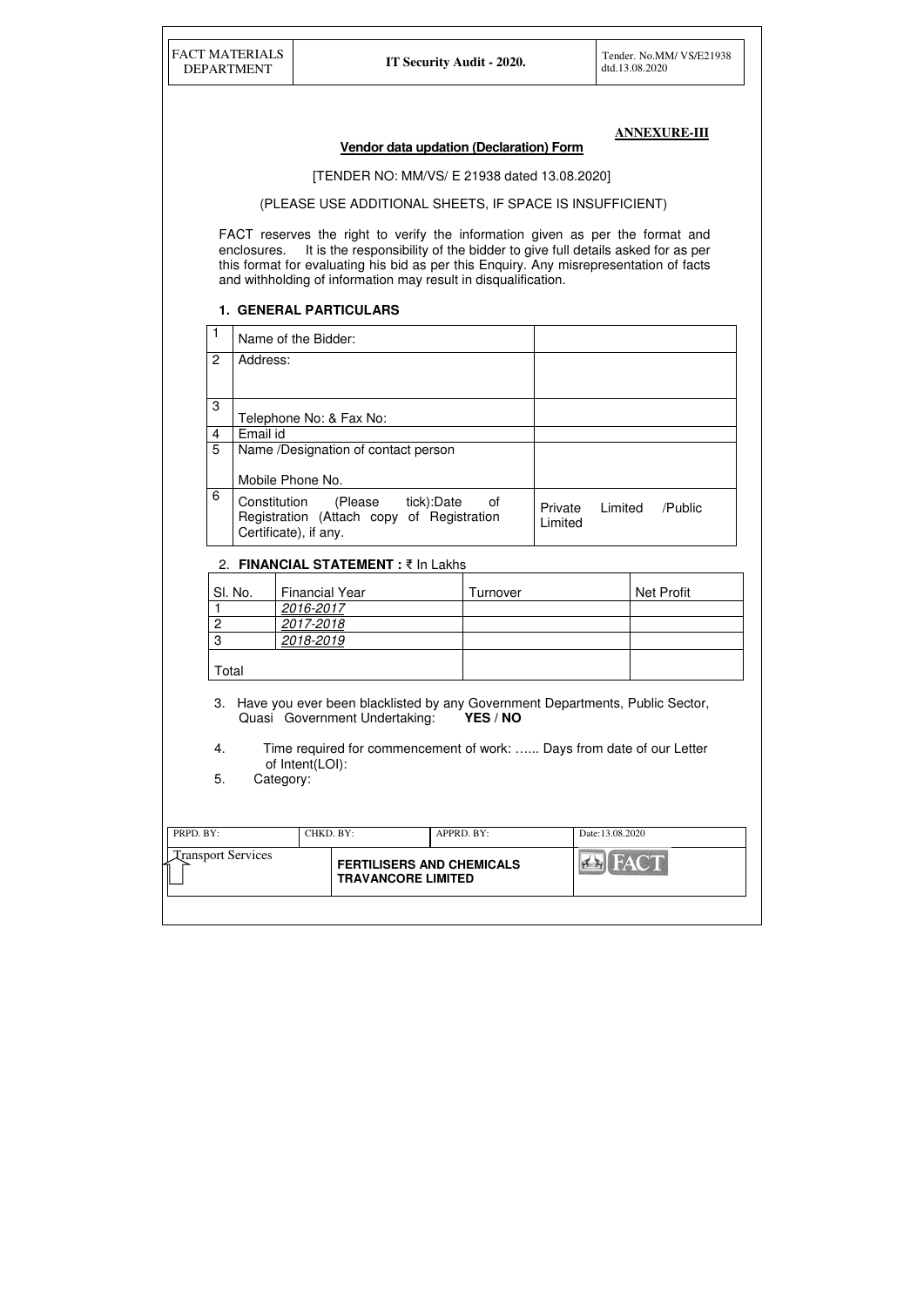| <b>FACT MATERIALS</b><br><b>DEPARTMENT</b> |                                                                                                                                                    | IT Security Audit - 2020.        | Tender. No.MM/VS/E21938<br>dtd.13.08.2020                                                                                                                                                                                                              |  |  |
|--------------------------------------------|----------------------------------------------------------------------------------------------------------------------------------------------------|----------------------------------|--------------------------------------------------------------------------------------------------------------------------------------------------------------------------------------------------------------------------------------------------------|--|--|
| i)                                         | tick) Micro / Small /<br>Medium                                                                                                                    |                                  | Whether the entrepreneur comes under the following status (please)                                                                                                                                                                                     |  |  |
|                                            | registration / declaration shall be attached with the offer;                                                                                       |                                  | In case of Micro/Small pl. enclose UAM certificate. All MSE bidders shall register /<br>declare their UAM Number on CPP Portal failing which such bidders will not be able<br>to enjoy benefits as per PP Policy for MSME order, 2012 and copy of this |  |  |
| 6.                                         | ii) In case bidder is an Entrepreneur whether he/she belongs to SC / ST<br>category.<br>SC/ST<br>Details of EMD:                                   |                                  |                                                                                                                                                                                                                                                        |  |  |
| 7.                                         | NEFT / RTGS:<br>Permanent Account Number" (PAN) of bidder:<br>(Attach copy of PAN Card)                                                            |                                  | UTR No. Date Payment Receipt / Challan (in original)                                                                                                                                                                                                   |  |  |
| 8.<br>9.                                   | the Bidder.                                                                                                                                        |                                  | Bidder shall attach copies of the last three-year's Income Tax return filed by<br>Bank Details: In case the bidder becomes a successful Vendor, payment as                                                                                             |  |  |
| $\overline{2}$                             | authorisation letter:<br>Income Tax PAN No.<br>GST Regn. No.                                                                                       |                                  | per terms and conditions of Work Order will be credited to your bank through<br>National Electronic Fund Transfer or RTGS. Please furnish a cancelled<br>cheque leaf of the account and the following details along with your Banker's                 |  |  |
| 3<br>$\overline{\mathbf{A}}$               | Name of the Bank with address<br>of the<br>Name<br>address                                                                                         | <b>Branch</b><br>with            |                                                                                                                                                                                                                                                        |  |  |
| 5<br>6<br>$\overline{7}$                   | <b>MICR Code</b><br><b>IFSC Code</b><br><b>Account Type</b>                                                                                        |                                  |                                                                                                                                                                                                                                                        |  |  |
| 8<br>9<br>10                               | Bank Account No.<br>Account holder's Name<br>Vendor email address                                                                                  |                                  |                                                                                                                                                                                                                                                        |  |  |
| 10.<br>i)<br>ii)                           | Following documents shall be enclosed along with Part-A of Bid<br>Proof of constitution of firm.<br>Copy of "Permanent Account Number" (PAN) Card. |                                  |                                                                                                                                                                                                                                                        |  |  |
| iii)<br>iv)                                | Copy of GST registration.<br>assessment year.                                                                                                      |                                  | Copy of Income tax return filed by Bidder for the previous three<br>Copy of audited Balance sheets, Profit & Loss Account for previous 3 years.                                                                                                        |  |  |
| PRPD. BY:                                  | CHKD. BY:                                                                                                                                          | APPRD. BY:                       | Date:13.08.2020                                                                                                                                                                                                                                        |  |  |
| <b>Transport Services</b>                  | <b>TRAVANCORE LIMITED</b>                                                                                                                          | <b>FERTILISERS AND CHEMICALS</b> |                                                                                                                                                                                                                                                        |  |  |
|                                            |                                                                                                                                                    |                                  |                                                                                                                                                                                                                                                        |  |  |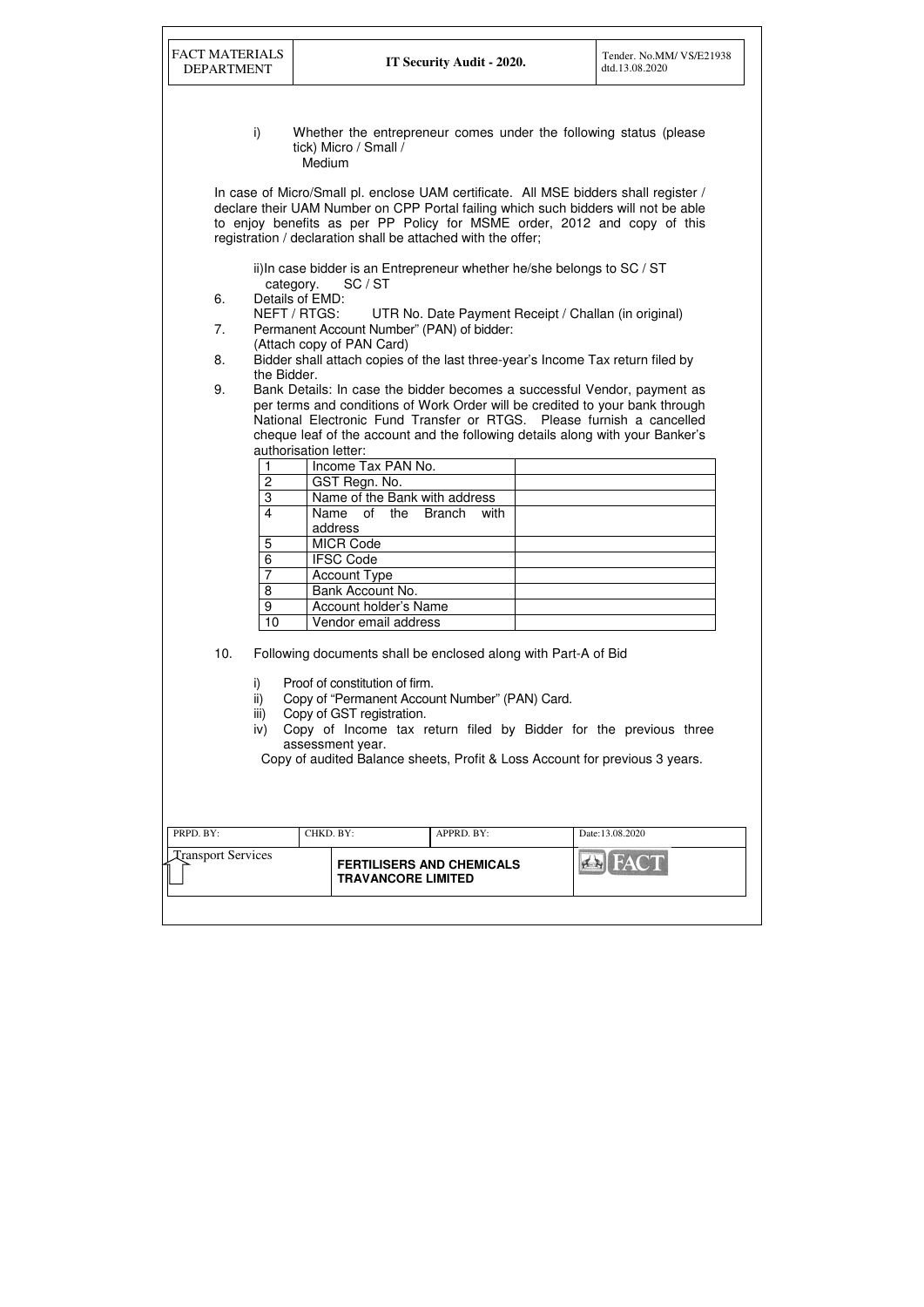| <b>FACT MATERIALS</b><br><b>DEPARTMENT</b> |           | IT Security Audit - 2020.                                                | Tender. No.MM/ VS/E21938<br>dtd.13.08.2020                                                                                                                                                                                                                                                                                                                                                                                                                                                                                                                                                                        |
|--------------------------------------------|-----------|--------------------------------------------------------------------------|-------------------------------------------------------------------------------------------------------------------------------------------------------------------------------------------------------------------------------------------------------------------------------------------------------------------------------------------------------------------------------------------------------------------------------------------------------------------------------------------------------------------------------------------------------------------------------------------------------------------|
|                                            |           | <b>DECLARATION</b>                                                       |                                                                                                                                                                                                                                                                                                                                                                                                                                                                                                                                                                                                                   |
|                                            |           | work as per this enquiry shall be met by me/us in case of award of work. | I/We hereby declare that the particulars furnished above are true to the best of<br>my/our knowledge and belief. I/we hereby agree that FACT shall have the right to<br>visit my/our office/works to satisfy themselves that the particulars furnished above<br>are correct and I/we shall furnish any additional information/documents that may be<br>required by FACT. I/we understand that suppression of any facts/furnishing false<br>information shall render us liable for disqualification. I/We also declare that all<br>statutory requirements and obligations required for employing labourers for the |
| Date:                                      |           |                                                                          | Name of the Bidder:                                                                                                                                                                                                                                                                                                                                                                                                                                                                                                                                                                                               |
| Place                                      | (Seal)    |                                                                          | Signature of the Bidder:                                                                                                                                                                                                                                                                                                                                                                                                                                                                                                                                                                                          |
|                                            |           |                                                                          |                                                                                                                                                                                                                                                                                                                                                                                                                                                                                                                                                                                                                   |
|                                            |           |                                                                          |                                                                                                                                                                                                                                                                                                                                                                                                                                                                                                                                                                                                                   |
|                                            |           |                                                                          |                                                                                                                                                                                                                                                                                                                                                                                                                                                                                                                                                                                                                   |
|                                            |           |                                                                          |                                                                                                                                                                                                                                                                                                                                                                                                                                                                                                                                                                                                                   |
|                                            |           |                                                                          |                                                                                                                                                                                                                                                                                                                                                                                                                                                                                                                                                                                                                   |
| PRPD. BY:                                  | CHKD. BY: | APPRD. BY:                                                               | Date:13.08.2020                                                                                                                                                                                                                                                                                                                                                                                                                                                                                                                                                                                                   |
| <b>Transport Services</b>                  |           | <b>FERTILISERS AND CHEMICALS</b>                                         | <b>FACT</b>                                                                                                                                                                                                                                                                                                                                                                                                                                                                                                                                                                                                       |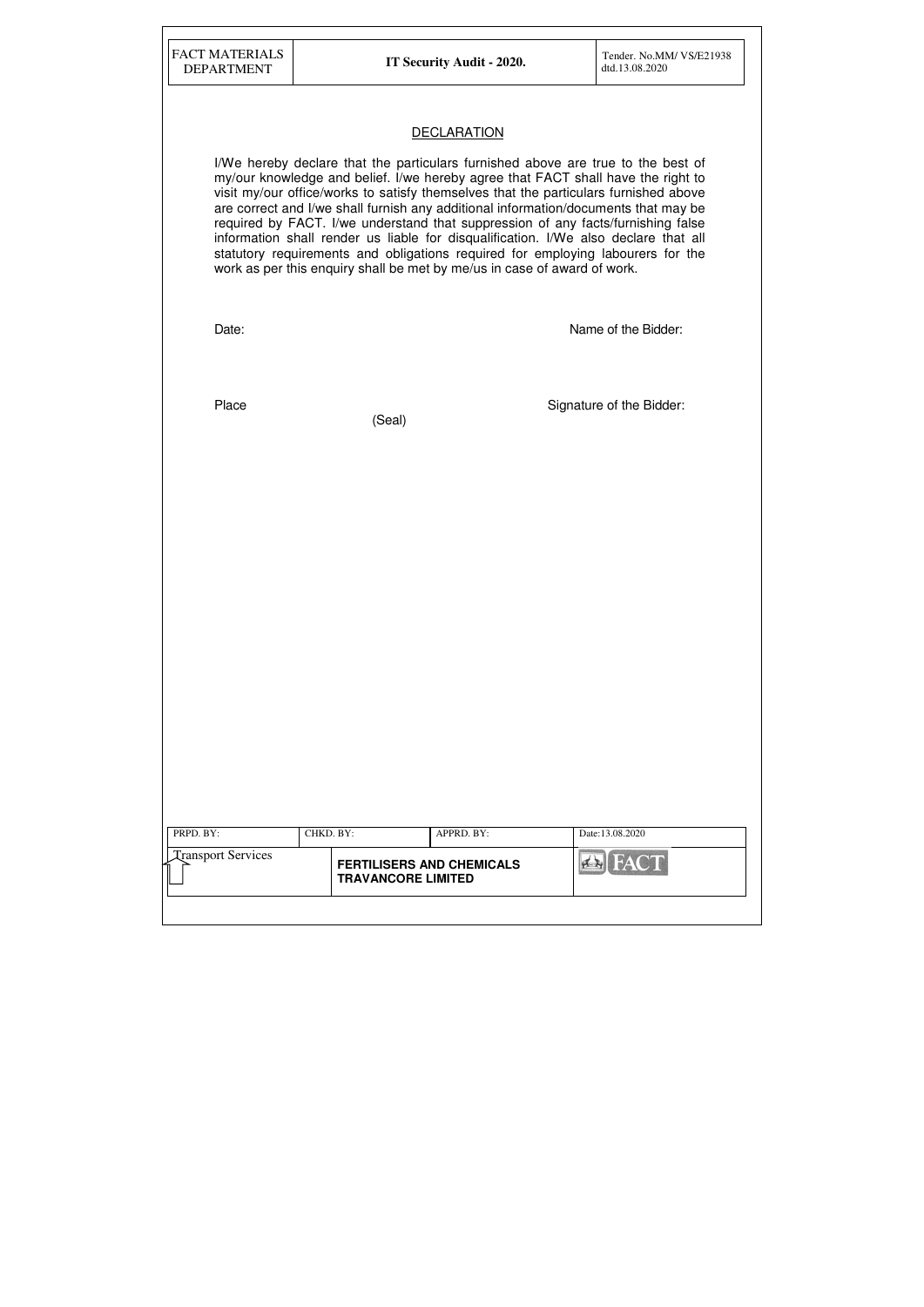| PRPD. BY:                      | CHKD. BY: |                                                               | $APPRD$ . BY: | Date:13.08.2020                   |
|--------------------------------|-----------|---------------------------------------------------------------|---------------|-----------------------------------|
| <b>Transport Services</b><br>ሩ |           | <b>FERTILISERS AND CHEMICALS</b><br><b>TRAVANCORE LIMITED</b> |               | <b>THE RAY ONE DE</b><br>$\sigma$ |
|                                |           |                                                               |               |                                   |

# **ANNEXURE-IV**

# INFORMATION SYSTEMS SECURITY AUDIT

# Scope of work and Terms and Conditions

## 1. Introduction.

The Fertilisers and Chemicals Travancore Limited (FACT), is a Government of India enterprise with an annual turnover of around ₹2,500 Crores. The FACT is a multidivisional organisation having operations related to manufacture of Fertilisers & Chemicals, Engineering design & Consultancy, Fabrication and also a Marketing operation network spread over 5 southern states of India.

FACT would like to engage a third party firm to perform a security audit of its IT resources and processes. The overall purpose of the IT Security Audit exercise is to conform to the IT security needs of quality standard ISO 27001 and compliance with Indian IT Act. The Information systems security audit includes the evaluation and gap analysis of the following with respect to CERT-IN guidelines:

- Current IT infrastructure of FACT
- Networks and devices in use
- SAP ERP System & Enterprise Portal
- Operating systems and databases at Server level and User level
- Application packages
- IT Policies including Operational Procedures
- 3. **Qualification criteria to be met by bidders**:
	- 1. The bidder must be an active Information Security Auditing Organisation empanelled by Indian Computer Emergency Response Team (CERT-In), Government of India as on date with validity till 31.10.2020. (Attach Letter of empanelment issued by CERT-IN). Please also see clause 5.3 of Terms & conditions.
	- 2. Bidder should be in the field of conducting Information security audit in India during the last 5 financial years as on 31.03.2020. (Certificate to be enclosed).
	- 3. Bidder should have successfully executed at least five (three in case of Startup/MSME) contracts of similar nature during the last 5 years (ended on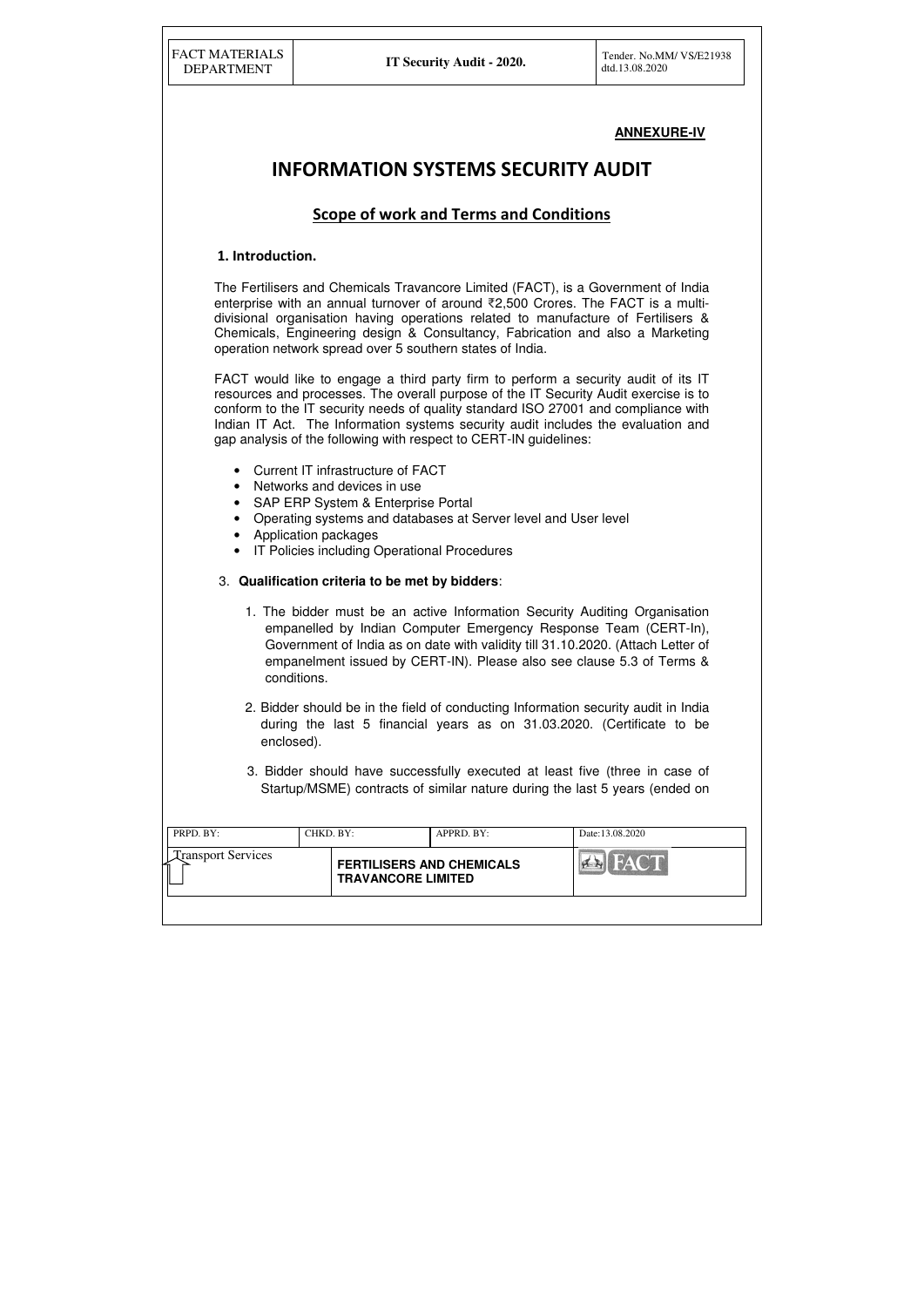31/03/2020) and at least 2 (1 in case of Startup/MSME) of these should be for Government, Public Sector, Nationalised banks, etc. The value of each such contracts should be ₹ 2 lakhs or above. (Work Order Copy and completion certificate from customer shall be submitted).

- 4. The bidder Company should have at-least 3 qualified Information Security / Cyber Security professionals (CISA / CISSP/ CISM / DISA / CEH / GSNA / ISO 27001 certified) in their payroll. (Documentary evidence shall be attached – i.e. appointment letter, latest pay slip, documents related to CISA, CISSP, etc.)
- 5. The Bidder should not be under debar/blacklisting by any Government or Semi Government Departments, PSUs, Government Financial Institutions, etc. (Declaration of clean track record as per format in Annexure-IV to be submitted.)

## **3. Brief overview of FACT's IT Infrastructure**

| S.No                      | <b>Item</b>                   | <b>Description</b>                                                                                                     |                                                                                                                                                                                                                                                                          |
|---------------------------|-------------------------------|------------------------------------------------------------------------------------------------------------------------|--------------------------------------------------------------------------------------------------------------------------------------------------------------------------------------------------------------------------------------------------------------------------|
| 1                         | <b>Organization locations</b> | Cochin<br>2. FACT Cochin Division,<br>Palluruthy, Cochin<br>organisation(FEDO),<br>6. FACT Corporate Office,<br>Cochin | 1. FACT Head Office, Udogamandal,<br>Ambalamedu, Cochin<br>3. FACT Engineering Works,<br>4. FACT Udyogmandal Complex<br>Udyogamandal, Cochin<br>5. FACT Engineering and Design<br>Udyogamandal, Cochin<br>Udyogamandal, Cochin<br>7. Installations at Willingdon Island, |
| PRPD. BY:                 | CHKD. BY:                     | APPRD. BY:                                                                                                             | Date:13.08.2020                                                                                                                                                                                                                                                          |
| <b>Transport Services</b> | <b>TRAVANCORE LIMITED</b>     | <b>FERTILISERS AND CHEMICALS</b>                                                                                       | <b>BEA</b>                                                                                                                                                                                                                                                               |

FACT's Data Centre (DC) is located at Computer Services Centre, FACT-HO, Udyogamandal, Cochin. All locations/divisions within Udyogamandal area is connected to the DC mainly through OFC backbone. Network connections between the data centre and all other divisions/installations of FACT located at other parts of Cochin like Amablamedu, Palluruthy, Willingdon Island, etc. are through leased lines. All nodes in Marketing divisions in Kerala, Tamilnadu, Karnataka, Andhrapradesh and Telangana connects to the DC using Citrix remote desktop service using the Citrix server hosted at the datacentre. Brief description of the IT infrastructure is given below and a detailed list is attached as Annexure –II.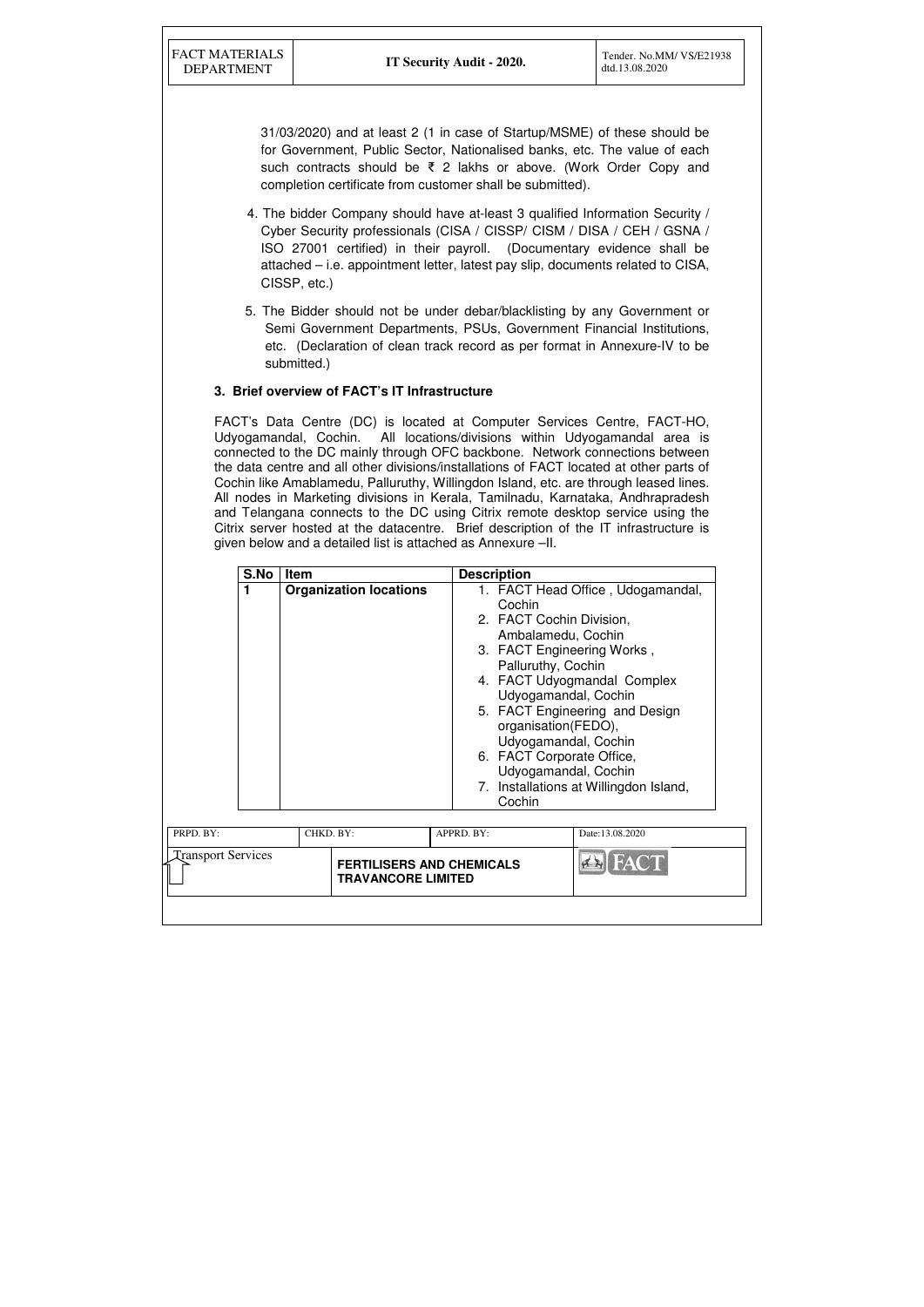| PRPD. BY:                      | CHKD. BY: |                                                               | APPRD. BY: | Date:13.08.2020 |
|--------------------------------|-----------|---------------------------------------------------------------|------------|-----------------|
| <b>Transport Services</b><br>∽ |           | <b>FERTILISERS AND CHEMICALS</b><br><b>TRAVANCORE LIMITED</b> |            | HAIC'IN         |
|                                |           |                                                               |            |                 |

|              |                                | 8. Marketing Offices in Kerala, Tamil                                                       |
|--------------|--------------------------------|---------------------------------------------------------------------------------------------|
|              |                                | Nadu, Karnataka, Andhra and                                                                 |
|              |                                | Telangana                                                                                   |
| $\mathbf{2}$ | <b>Connectivity between</b>    | Leased Lines, OFC connection and Citrix                                                     |
|              | Locations                      | based VPN                                                                                   |
| 3            | No. of end user nodes          | Approx. 800 nodes (Desktops and                                                             |
|              |                                | Laptops)                                                                                    |
| 4            | <b>No. of Physical Servers</b> | 10 Nos.                                                                                     |
| 5            | <b>Operating systems</b>       | <b>SUSE Linux/Windows</b>                                                                   |
| 6            | <b>Routers</b>                 | 10 Nos.                                                                                     |
| 7            | <b>OFC Switches</b>            | 16 Nos.                                                                                     |
| 8            | <b>Firewall devices</b>        | 1 No.                                                                                       |
| 9            | <b>SAN/NAS Storage</b>         | 1 No.                                                                                       |
| 10           | <b>Public IPs in use</b>       | 3 Nos.                                                                                      |
| 11           | <b>ERP Application</b>         | SAP ECC 6.0 EHP8 and SAP Enterprise<br>Portal running on SUSE Linux/Oracle 12c<br>database. |

FACT has its Disaster Recovery Site managed by M/s Sify located at Bangalore with dedicated servers running SAP ECC and EP Systems. Both Data Centre and DR Site are in real time sync with a time gap of 15 minutes.

- **IT Security Audits**
- **ERP Security Audit**
- Compliance Audits
- **IDENTIFICATED IS CONTERNATED IN A LOCATE IS A LOCATE IS A LOCATE IS A LOCATE IS A LOCATE IS A LOCATE IS A LOCATE IS A LOCATE IS A LOCATE IS A LOCATE IS A LOCATE IS A LOCATE IS A LOCATE IS A LOCATE IS A LOCATE IS A LOCATE**
- Carry out ethical Internal and External Penetration Test for FACT IT setup and network

# **4. Scope of Work**

The Scope of work consists of conducting Information System and Security Audit including Cyber Security Audit of different Information systems / applications/ Databases / Operating Systems / Security devices & appliances / Network Equipment and Information Technology (IT) Process presently in use at FACT. The auditing process should evaluate the safety, security and confidentiality of the servers and data and should also assess of security of the information systems and networks against external and internal threats. Audit has to be carried out as per the guidelines issued by Govt. of India and CERT-In. The scope of work would broadly cover the following areas:

This audit exercise needs to be done based from Computer Services Centre, FACT Head Office and information systems at all divisions/locations should be assessed.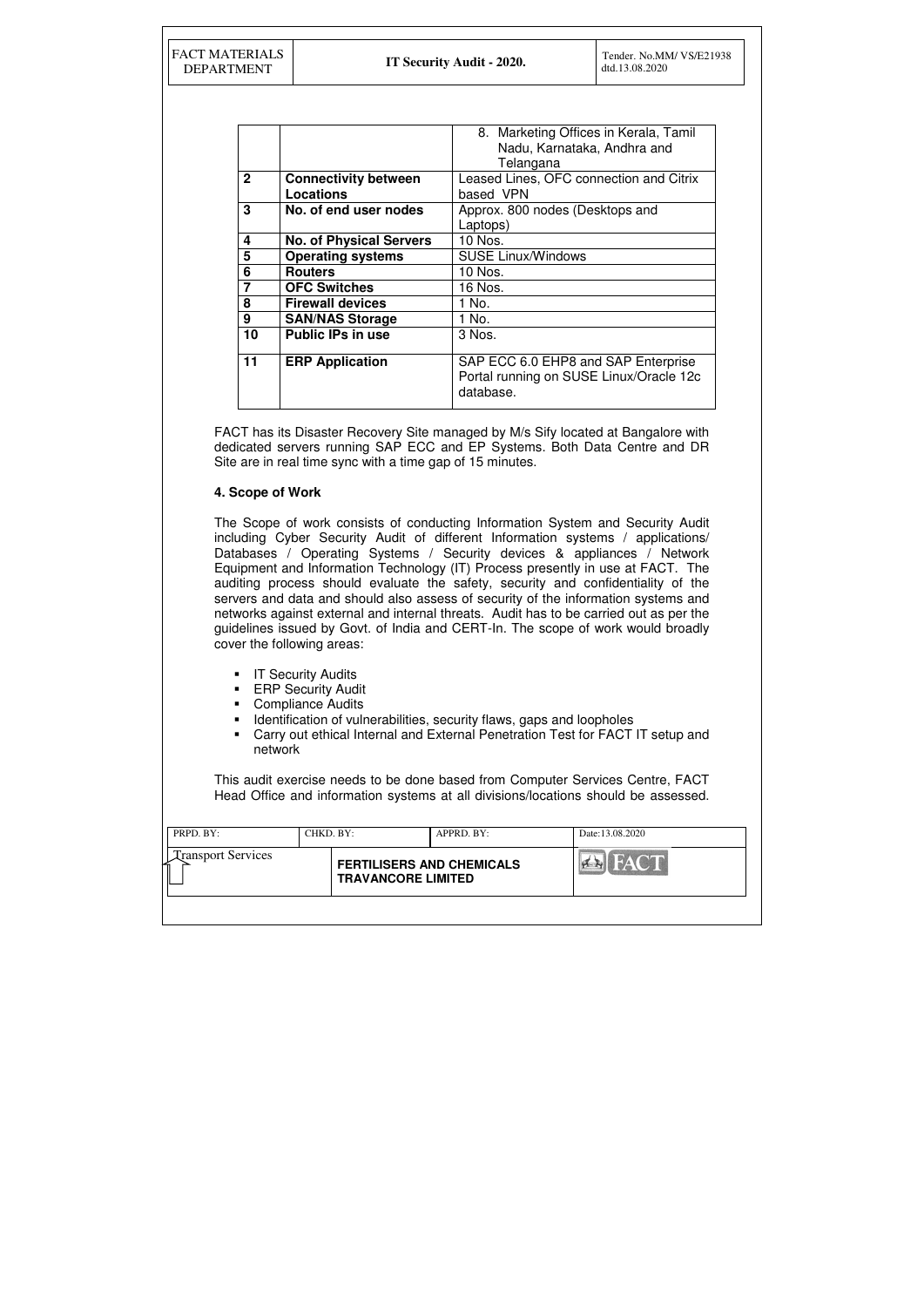| PRPD. BY:                 | CHKD. BY: |                                                               | $APPRD$ . $BY$ : | Date:13.08.2020 |
|---------------------------|-----------|---------------------------------------------------------------|------------------|-----------------|
| <b>Transport Services</b> |           | <b>FERTILISERS AND CHEMICALS</b><br><b>TRAVANCORE LIMITED</b> |                  |                 |
|                           |           |                                                               |                  |                 |

On completion of the audit, a draft report of Cyber Security Gaps along with the recommendations should be submitted and based on the same remedial action would be taken by FACT. After this the vendor should conduct the Security Audit again and submit the final report. The entire audit exercise is expected to be completed and final report is to be submitted within a period of 8 weeks from the date of commencement of audit.

The Bidder will be required to provide the below mentioned details at the starting of the Cyber Security Audit exercise:

- **All Port Scan**
- Patch and service pack level check
- **Back door checks**
- **Unwanted services check**
- Default configuration including antivirus configuration to be reviewed for all servers.
- **Misconfiguration**
- **Telnet/SSH**
- **Trust Relationship**
- Shared folder permission
- Methodology by which the Cyber Security Audit activity will be done. This will also include the time frame of each activity so as to organize the audit activity with better control and monitoring.
- Standards of Security and Quality that are to be followed during the Cyber Security Audit activity.
- Tools and Software that may be used for the cyber security audit activity. All tools and software used by the bidder should be genuine and licensed.
- Detailed audit Plan.
- Dates and Locations of Proposed audit exercise.

Activities to be carried out during security audit would be under the following broad categories. This is a non-exhaustive list and all activities as per the guidelines issued by Govt. of India and CERT-In for the security audit of an organisation should be carried out.

## **4.1 Server vulnerability assessment**

The server details are given in Annexure II. Server Vulnerability assessment audit includes

## **4.2 Network vulnerability audit**

Please see FACT network layout attached as Annexure - III.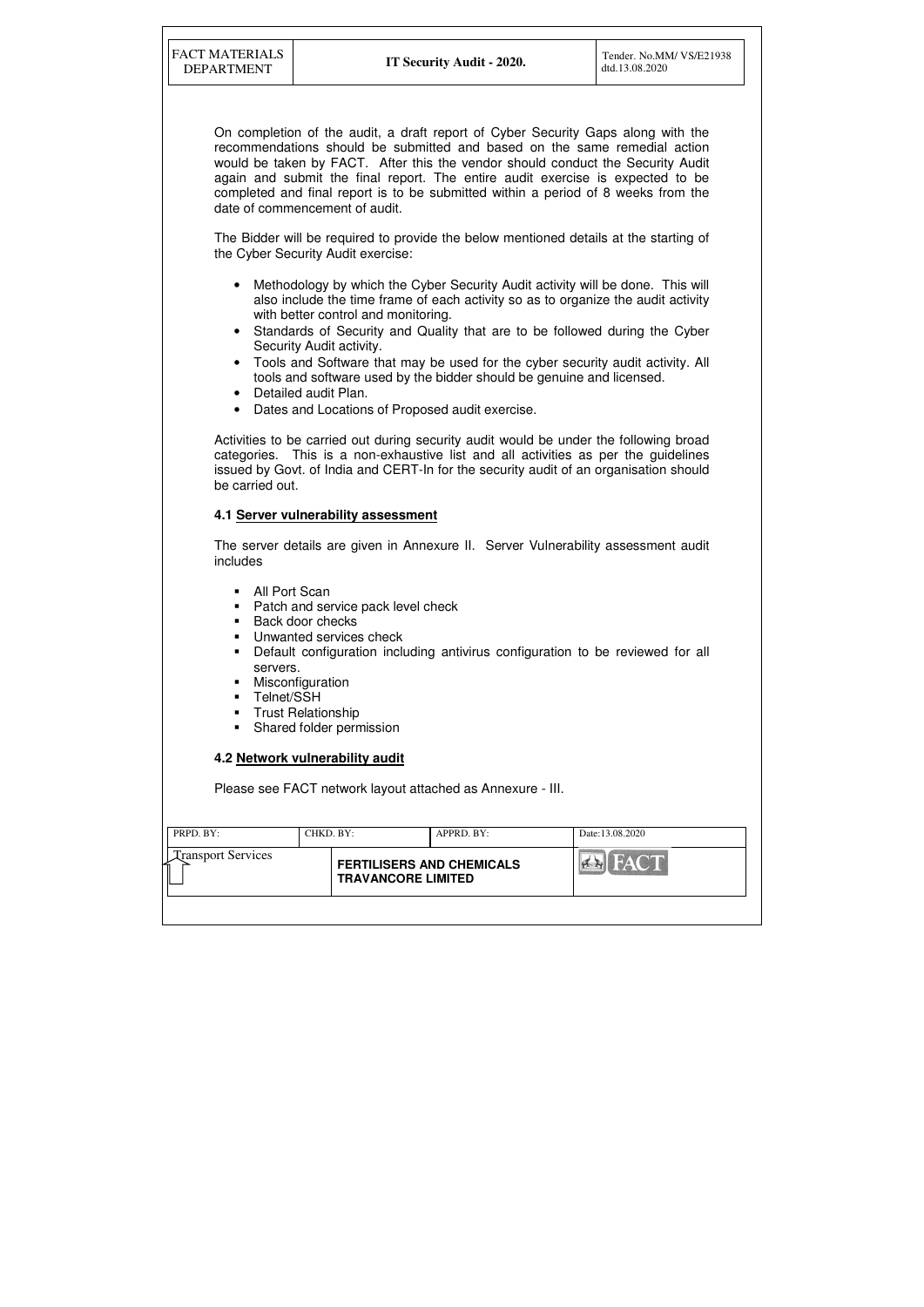| <b>FACT MATERIALS</b><br><b>DEPARTMENT</b>                                                                                                                                                                                                                      |                                                                                                                                                                                                                                                                                                                                                                                                                                                                                                                                                                                                                                                                                                                                                                                                                                                                                                   | IT Security Audit - 2020. | Tender. No.MM/ VS/E21938<br>dtd.13.08.2020 |  |  |  |  |  |
|-----------------------------------------------------------------------------------------------------------------------------------------------------------------------------------------------------------------------------------------------------------------|---------------------------------------------------------------------------------------------------------------------------------------------------------------------------------------------------------------------------------------------------------------------------------------------------------------------------------------------------------------------------------------------------------------------------------------------------------------------------------------------------------------------------------------------------------------------------------------------------------------------------------------------------------------------------------------------------------------------------------------------------------------------------------------------------------------------------------------------------------------------------------------------------|---------------------------|--------------------------------------------|--|--|--|--|--|
|                                                                                                                                                                                                                                                                 | Network vulnerability audit will include:                                                                                                                                                                                                                                                                                                                                                                                                                                                                                                                                                                                                                                                                                                                                                                                                                                                         |                           |                                            |  |  |  |  |  |
| ш<br>ш<br>п<br>п<br>п<br>Internetworking Operating System (IOS)<br>п                                                                                                                                                                                            | Check for configuration access<br>Verify access control lists<br>Check for unnecessary services<br>Check for unnecessary protocols<br>Audit logs<br>Log functions Viz. file location, integrity and confidentially of logs, log analysis<br>and log rotation<br>Intrusion Prevention System(IPS) signature                                                                                                                                                                                                                                                                                                                                                                                                                                                                                                                                                                                        |                           |                                            |  |  |  |  |  |
|                                                                                                                                                                                                                                                                 |                                                                                                                                                                                                                                                                                                                                                                                                                                                                                                                                                                                                                                                                                                                                                                                                                                                                                                   |                           |                                            |  |  |  |  |  |
| ш<br>п<br>п<br>Г<br>п<br>п<br>٠<br>п<br>VPN access review, in terms of access given also.<br>٠                                                                                                                                                                  | Firewall audit will include:<br>Check for default configuration of the Firewall<br>Response to various protocols like TCP, UDP, ICMP, etc.<br>List of open ports available for external users<br>Verify Rule sets for Admin access, Lockdown rule, Internal user, External<br>user, Web server access, Pop access to mail server, Access to ICQ<br>connections<br>Audit of DMZ configuration<br>Log functions viz. file location, Integrity and confidentiality of logs, Log<br>analysis, and Log rotation<br>Change control – modification of rule base, up gradation of Checkpoint, etc.<br>Audit of Authentication mechanism (if used)<br>Audit of Encryption method (if used)<br>Third party software used with Firewall for additional services<br>Firewall failure mode - fail open or fail secure<br>Ease of recovery and backup of Firewall<br>List of IP's (External) allowed for access |                           |                                            |  |  |  |  |  |
| 4.3 End user device audit                                                                                                                                                                                                                                       |                                                                                                                                                                                                                                                                                                                                                                                                                                                                                                                                                                                                                                                                                                                                                                                                                                                                                                   |                           |                                            |  |  |  |  |  |
| End user device audit should cover the following:<br>Admin/user password control<br>License control<br>OS patches and updates<br>Antivirus updates<br>Shared folders access control<br>Use of external devices<br>Presence of malware, non-secure software, etc |                                                                                                                                                                                                                                                                                                                                                                                                                                                                                                                                                                                                                                                                                                                                                                                                                                                                                                   |                           |                                            |  |  |  |  |  |
| PRPD. BY:                                                                                                                                                                                                                                                       |                                                                                                                                                                                                                                                                                                                                                                                                                                                                                                                                                                                                                                                                                                                                                                                                                                                                                                   |                           |                                            |  |  |  |  |  |
| <b>Transport Services</b>                                                                                                                                                                                                                                       | CHKD. BY:<br>APPRD. BY:<br>Date:13.08.2020<br><b>BIFACT</b><br><b>FERTILISERS AND CHEMICALS</b><br><b>TRAVANCORE LIMITED</b>                                                                                                                                                                                                                                                                                                                                                                                                                                                                                                                                                                                                                                                                                                                                                                      |                           |                                            |  |  |  |  |  |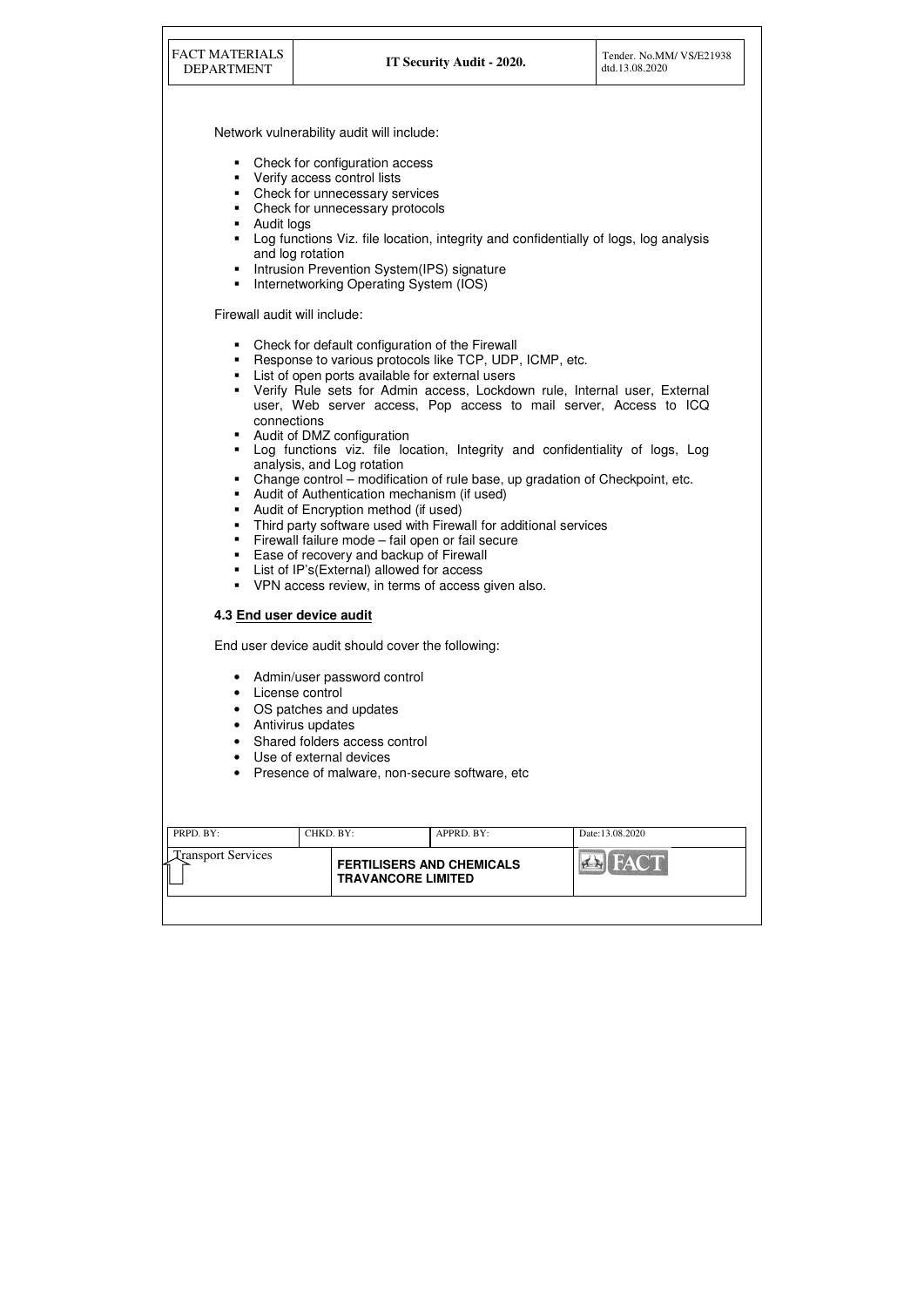| PRPD. BY:                 | CHKD. BY: |                                                               | APPRD. BY: | Date: 13.08.2020 |
|---------------------------|-----------|---------------------------------------------------------------|------------|------------------|
| <b>Transport Services</b> |           | <b>FERTILISERS AND CHEMICALS</b><br><b>TRAVANCORE LIMITED</b> |            |                  |
|                           |           |                                                               |            |                  |

# **4.4 ERP Technical Audit**

Please see the SAP landscape attached as Annexure - I.

Activities to be carried out for SAP ERP technical audit include the following:

- Various Security aspects of Database w.r.t. to respective SAP Components and Best Practice in SAP environment
- Review accessibility of various SAP Systems by end users, from within FACT Network and outside FACT Network.
- SAP and Database User management
- ERP database configuration and access control
- Legacy oracle Apps risk and access review
- RPC internals calls
- Review of OS level commands at SAP level
- Review of RFC and queues
- Review of SAP instances i.e. SAP dialog, central, ICM, gateways parameters.
- Review of table logging of critical tables
- Reviews of various logs in the systems
- Roles and Authorizations
- Review of User Creation, Modification, Deletion and Deactivation Process
- Review of Super user and Administration user IDs.
- Password policy at SAP and Database Level
- Review of groups in SAP user profiles
- Audit trail at SAP and Database Level.
- Review of access control over development, test and production instance
- Identification and review of Critical Transactions and Authorization objects
- Security Parameters at SAP, Database, operating System and Hardware level
- Parameter maintenance process and controls implemented
- Business continuity management and disaster recovery arrangements
- Data replication between primary and DR Site
- DR Switchover procedures
- Review of backup and recovery process
- Change Management process review moving changes to Production from development environment.
- Review of incident management process
- Review of patch management process
- Review of SAP GUI Client
- Penetration testing of various production Instances within FACT Network.
- Helpdesk and technical support management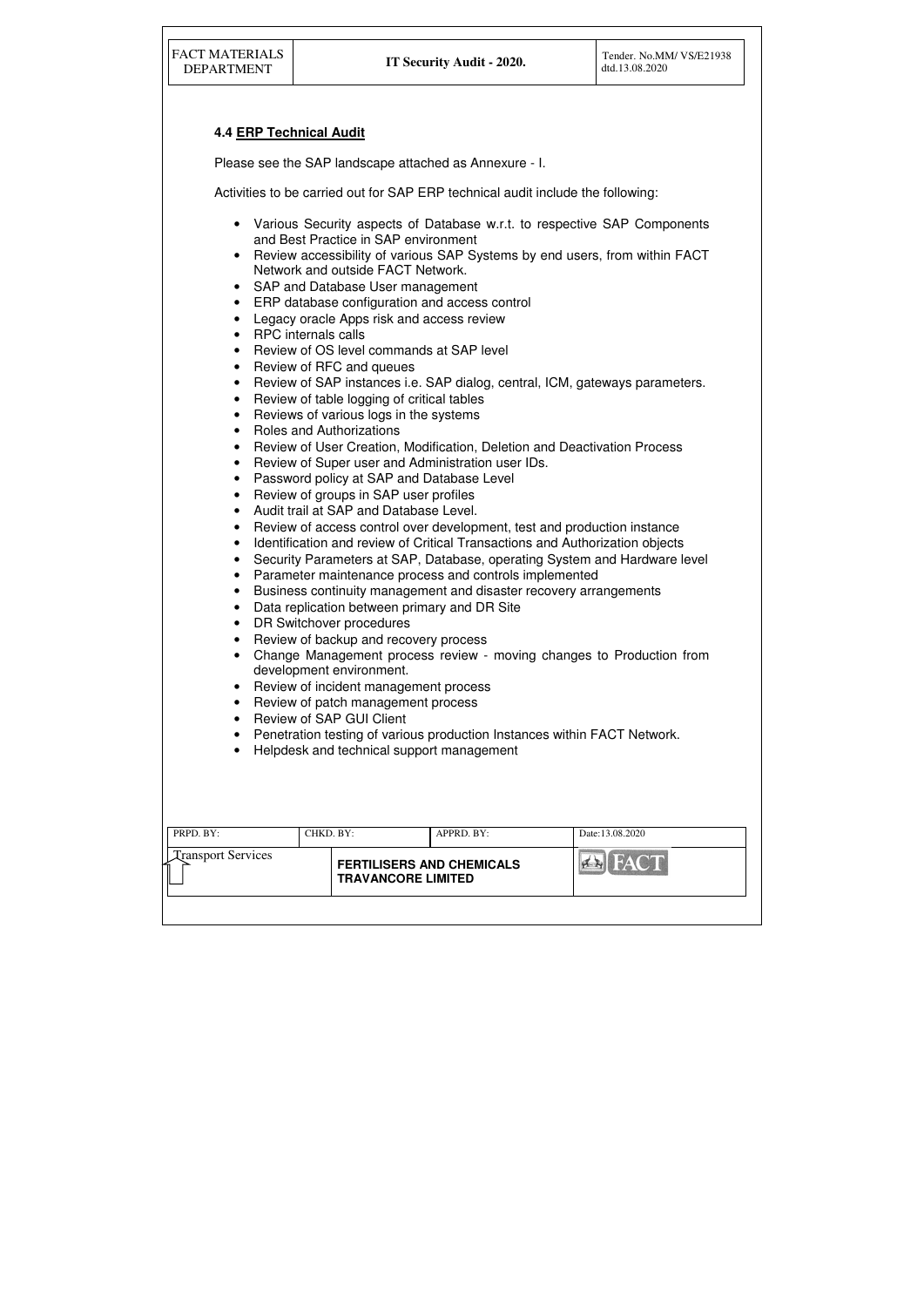| <b>FACT MATERIALS</b><br><b>DEPARTMENT</b>                                              |                                                                                                                                                                                                                                                                                                                                   | IT Security Audit - 2020.                                                                                                                                                                                                                                                                                  | Tender. No.MM/VS/E21938<br>dtd.13.08.2020                                                                                                                                                                                                                                                                                                                                                                                                                                                                                                                                                                                                                                                                                                                                                         |
|-----------------------------------------------------------------------------------------|-----------------------------------------------------------------------------------------------------------------------------------------------------------------------------------------------------------------------------------------------------------------------------------------------------------------------------------|------------------------------------------------------------------------------------------------------------------------------------------------------------------------------------------------------------------------------------------------------------------------------------------------------------|---------------------------------------------------------------------------------------------------------------------------------------------------------------------------------------------------------------------------------------------------------------------------------------------------------------------------------------------------------------------------------------------------------------------------------------------------------------------------------------------------------------------------------------------------------------------------------------------------------------------------------------------------------------------------------------------------------------------------------------------------------------------------------------------------|
|                                                                                         | <b>4.5 External Penetration Testing</b>                                                                                                                                                                                                                                                                                           |                                                                                                                                                                                                                                                                                                            |                                                                                                                                                                                                                                                                                                                                                                                                                                                                                                                                                                                                                                                                                                                                                                                                   |
| The activities include:                                                                 |                                                                                                                                                                                                                                                                                                                                   |                                                                                                                                                                                                                                                                                                            |                                                                                                                                                                                                                                                                                                                                                                                                                                                                                                                                                                                                                                                                                                                                                                                                   |
| п<br>٠<br>٠<br>٠<br>п<br>п<br>п<br>п<br>п<br>п<br>٠                                     | <b>Network Surveying</b><br>Services Identification<br>System Identification<br><b>Vulnerability Research and Verification</b><br><b>Internet Application Testing</b><br><b>Router Testing</b><br><b>Trusted Systems Testing</b><br><b>Containment Measures Testing</b><br><b>Password Cracking</b><br>Denial of Service Testing. | Port Scanning (List of all unwanted open ports which have to be closed)                                                                                                                                                                                                                                    |                                                                                                                                                                                                                                                                                                                                                                                                                                                                                                                                                                                                                                                                                                                                                                                                   |
| 4.6 Reporting                                                                           |                                                                                                                                                                                                                                                                                                                                   |                                                                                                                                                                                                                                                                                                            |                                                                                                                                                                                                                                                                                                                                                                                                                                                                                                                                                                                                                                                                                                                                                                                                   |
| $\bullet$<br>$\bullet$<br>$\bullet$<br>$\bullet$<br>two days.<br>$\bullet$<br>$\bullet$ | b) Dates and Location(s) of audit<br>c) Audit plan<br>results of tests performed<br>management of FACT, if required.<br>Standards of ISO 27001.                                                                                                                                                                                   | submitted after the completion of the Audit activity<br>suggestion for solutions, future preventive measures, etc.<br>The formal security audit report must contain the following:<br>a) Identification of Auditee (Address & contact information)<br>e) Analysis of vulnerabilities and issues of concern | Final Report of Cyber Security Audit across all locations in FACT is to be<br>FACT requires that the Security Audit of its Information systems will result<br>in a comprehensive report covering all aspects viz. identification of flaws,<br>d) Summary of audit findings including identification tests, tools used and<br>f) Recommendation for risk mitigation as per standard & best practices<br>Interim progress reports to be submitted on the Cyber Security Audit activity<br>to keep FACT informed about the status and completion of the same every<br>Presentations on the Cyber Security Audit Report, its findings, conclusions<br>and recommendations, as per CERT-In guidelines, need to be made to the<br>Recommendations should also be given as a roadmap for meeting Quality |
| PRPD. BY:                                                                               | CHKD. BY:                                                                                                                                                                                                                                                                                                                         | APPRD. BY:                                                                                                                                                                                                                                                                                                 | Date:13.08.2020                                                                                                                                                                                                                                                                                                                                                                                                                                                                                                                                                                                                                                                                                                                                                                                   |
| <b>Transport Services</b>                                                               | <b>TRAVANCORE LIMITED</b>                                                                                                                                                                                                                                                                                                         | <b>FERTILISERS AND CHEMICALS</b>                                                                                                                                                                                                                                                                           |                                                                                                                                                                                                                                                                                                                                                                                                                                                                                                                                                                                                                                                                                                                                                                                                   |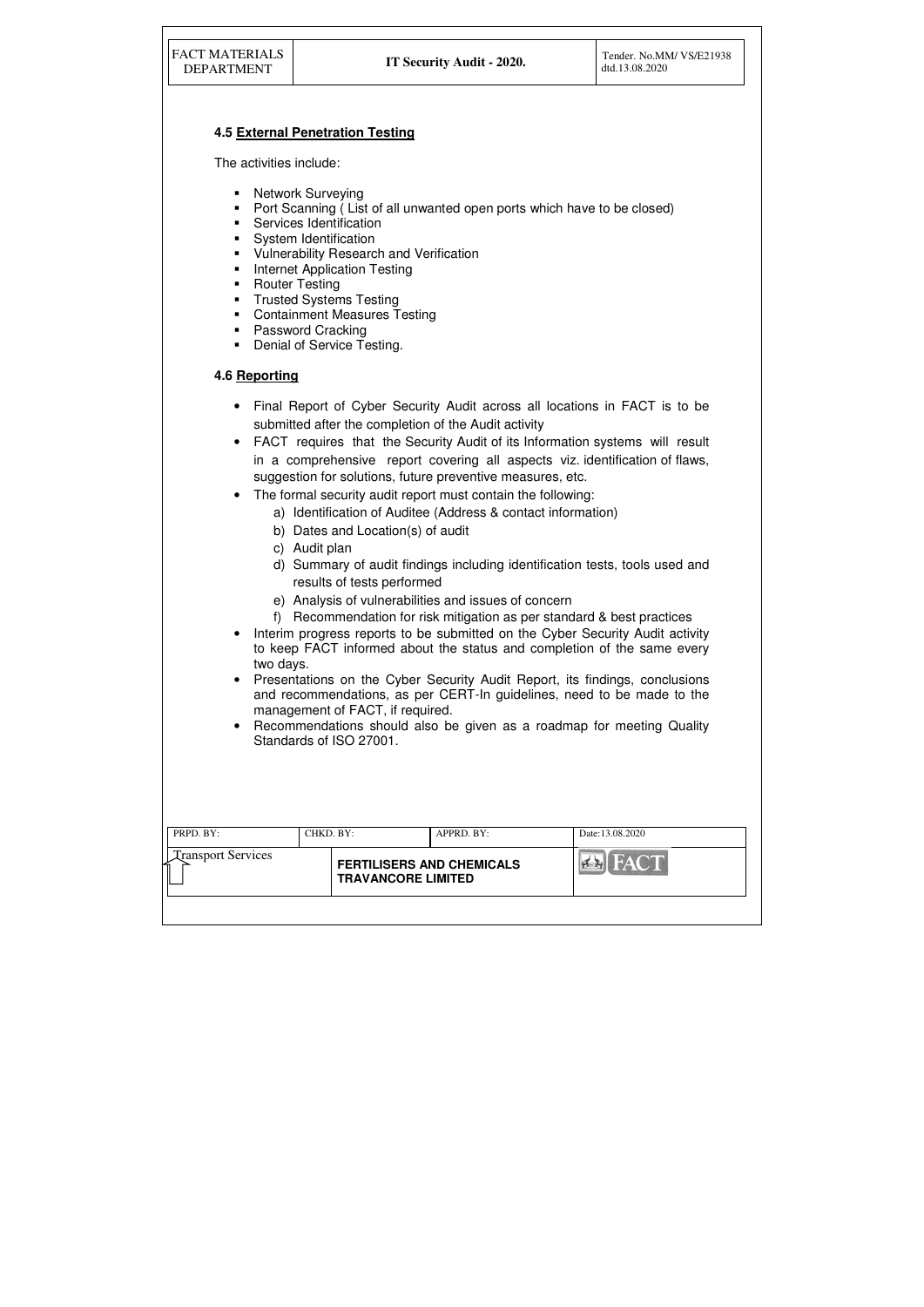| PRPD. BY:                      | CHKD. BY: |                                                               | APPRD. BY: | Date:13.08.2020         |
|--------------------------------|-----------|---------------------------------------------------------------|------------|-------------------------|
| <b>Transport Services</b><br>≺ |           | <b>FERTILISERS AND CHEMICALS</b><br><b>TRAVANCORE LIMITED</b> |            | <b>FACT</b><br>$\sigma$ |
|                                |           |                                                               |            |                         |

# **5.0 TERMS & CONDITIONS**

- 1. The rate quoted shall include all costs associated with information system security auditing exercise at FACT as per scope of work in totality.
- 2. Rate quoted shall remain firm for the period of the contract. FACT shall not consider any request for change of rate due to any reason whatsoever, during the currency period of the contract.
- 3. The successful bidder should have active CERT-in empanelment during the period of audit. (Documentary evidence regarding this should be submitted before placement of work order)
- 4. Vendor shall nominate a member of his staff as Project Leader to liaison with FACT on all matters relating to the contract work order. (Name and designation of staff member proposed to be deputed as Project Leader are to be specified by the Bidder)
- 5. Details of the Authorized Contact person for the Cyber Security Audit Exercise need to be provided by the Vendor, to be the single point of contact for FACT.
- 6. Vendor shall deploy only qualified and experienced resources with a minimum of 3 years' experience in IT Security audit. Detailed resume of the consultants to be deployed is to be submitted.
- 7. In case a resource person deputed by the Vendor for the above work is found not suitable by FACT, then Vendor shall deploy a suitable substitute within 2 days' time.
- 8. The vendor shall undertake to ensure that any software used for IT Audit in FACT will not be retained in any machine inside the premises of FACT.
- 9. The vendor shall ensure that all materials and information which may come into its possession or knowledge in connection with this work, whether consisting of confidential and proprietary data or not, whose disclosure to or use by third parties may be damaging or cause loss to the FACT, will at all times be held by it in the strictest confidence. The vendor shall ensure that appropriate action shall be taken with respect to its employees to ensure that the obligations of non-use and non-disclosure of confidential information are fully satisfied.
- 10. The vendor shall have to submit a signed NDA (Non-Disclosure Agreement) without any deviations on Company's Letterhead by authorized Signatory from vendor side as per prescribed format (Annexure-V).
- 11. FACT will not pay for any other expenses incurred by deputed personnel other than the rate quoted by successful Bidder.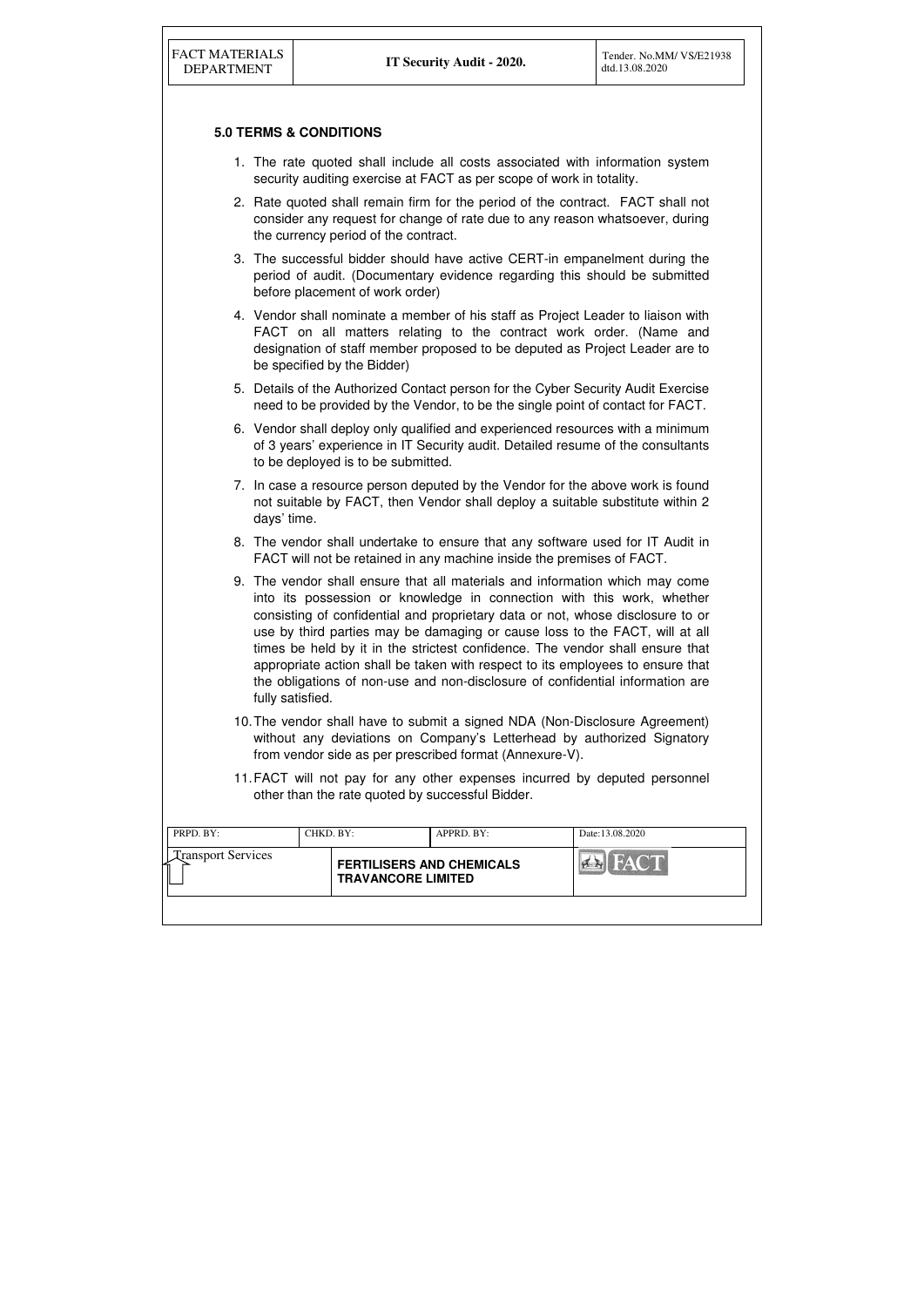| PRPD. BY:                 | CHKD. BY: |                                                               | APPRD. BY: | Date:13.08.2020    |
|---------------------------|-----------|---------------------------------------------------------------|------------|--------------------|
| <b>Transport Services</b> |           | <b>FERTILISERS AND CHEMICALS</b><br><b>TRAVANCORE LIMITED</b> |            | <b>THEAT COMPA</b> |
|                           |           |                                                               |            |                    |

- 12. Before submitting the Bid, the Bidder may inspect and satisfy itself about the form and nature of FACT's data centre and IT infrastructure in general, and obtain all necessary information which may influence his pricing. No extra charges consequent on any misunderstanding or otherwise shall be allowed.
- 13. Comprehensive insurance cover for all on-site consultants deployed during currency of contract shall be taken by Bidder at his own cost.
- 14. During the period of contract, the vendor shall observe the safety/ security regulations of the company and any loss or damage incurred by FACT on account of vendor's failure or that of his employees to observe the safety/ security regulations, shall be on vendor's account.
- 15. Vendor shall strictly comply with all provisions of Labour law and statutory requirements in force and applicable from time to time.
- 16. Under no circumstances shall FACT be liable for special, direct, indirect or any other damages to persons deputed by vendor in connection with or arising out of furnishing, performance or rendering of services or deliverables provided to FACT.
- 17. Vendor shall adhere to Fraud Prevention Policy of FACT and shall not indulge or allow anybody else working in his organization to indulge in fraudulent activities and shall immediately appraise FACT of fraud/ suspected fraud as soon as it comes to notice.
- 18. The Vendor shall not assign to others, in whole or in part, their obligation to perform under the order/contract, except with FACT's prior written consent.
- 19. The vendor shall indemnify FACT from and against all claims and proceedings brought against FACT for and on account of infringement of any patent rights, design, trademarks, or name or other predicted rights in respect of any software or materials used in the audit exercise. If the Vendor fails to comply and FACT is required to pay compensation to a third party resulting from such infringement, the Vendor shall be responsible for the compensation including all expenses, court costs and lawyer fees.
- 20. **Payment Terms**: 100% of the Order Value, on completion of audit and submission of Final Report to FACT as per terms and conditions of the contract.
- 21. **Performance Bank Guarantee (PBG)**:
	- a. The successful Bidder shall submit a Performance Bank Guarantee for an amount equivalent to ten percent (10%) of the contract value within fifteen days of the date of notice of the award of the Contract.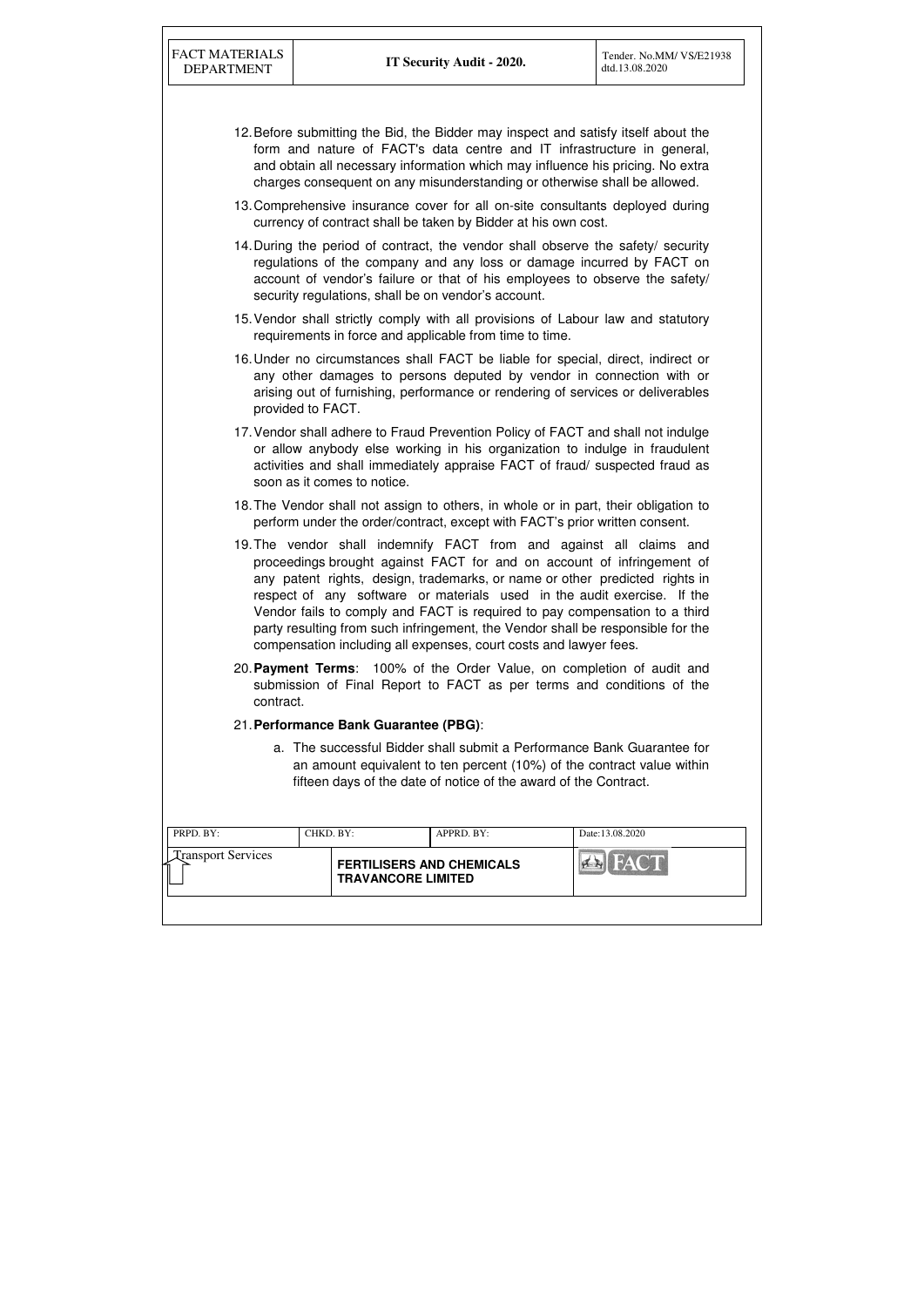| PRPD. BY:                 | CHKD. BY:                                                     | APPRD. BY: | Date:13.08.2020        |
|---------------------------|---------------------------------------------------------------|------------|------------------------|
| <b>Transport Services</b> | <b>FERTILISERS AND CHEMICALS</b><br><b>TRAVANCORE LIMITED</b> |            | <b>FACT</b><br>$H - H$ |
|                           |                                                               |            |                        |

- b. The Performance Bank Guarantee shall be valid for the entire duration of the Contract plus three months thereafter as a claim period.
- c. Performance Bank Guarantee must be irrevocable and should be drawn on a Scheduled Bank in favour of FACT Limited, payable at Ernakulam.
- d. Failure of the successful Bidder to comply with the terms and conditions of the contract shall constitute a sufficient ground for the annulment of the contract and forfeiture of the PBG.
- e. The Performance Bank Guarantee will be discharged / returned after the completion of the Contract upon being satisfied that successful Bidder has fully performed its obligations under the Contract.
- 22. Force majeure: If a force majeure situation arises, the Vendor shall promptly notify FACT in writing of such condition, the cause thereof and the change that is necessitated due to the conditions. Until and unless otherwise directed by FACT in writing, the Bidder shall continue to perform its obligations under the Contract as far as is reasonably practical, and shall seek all reasonable alternative means for performance not prevented by the Force Majeure event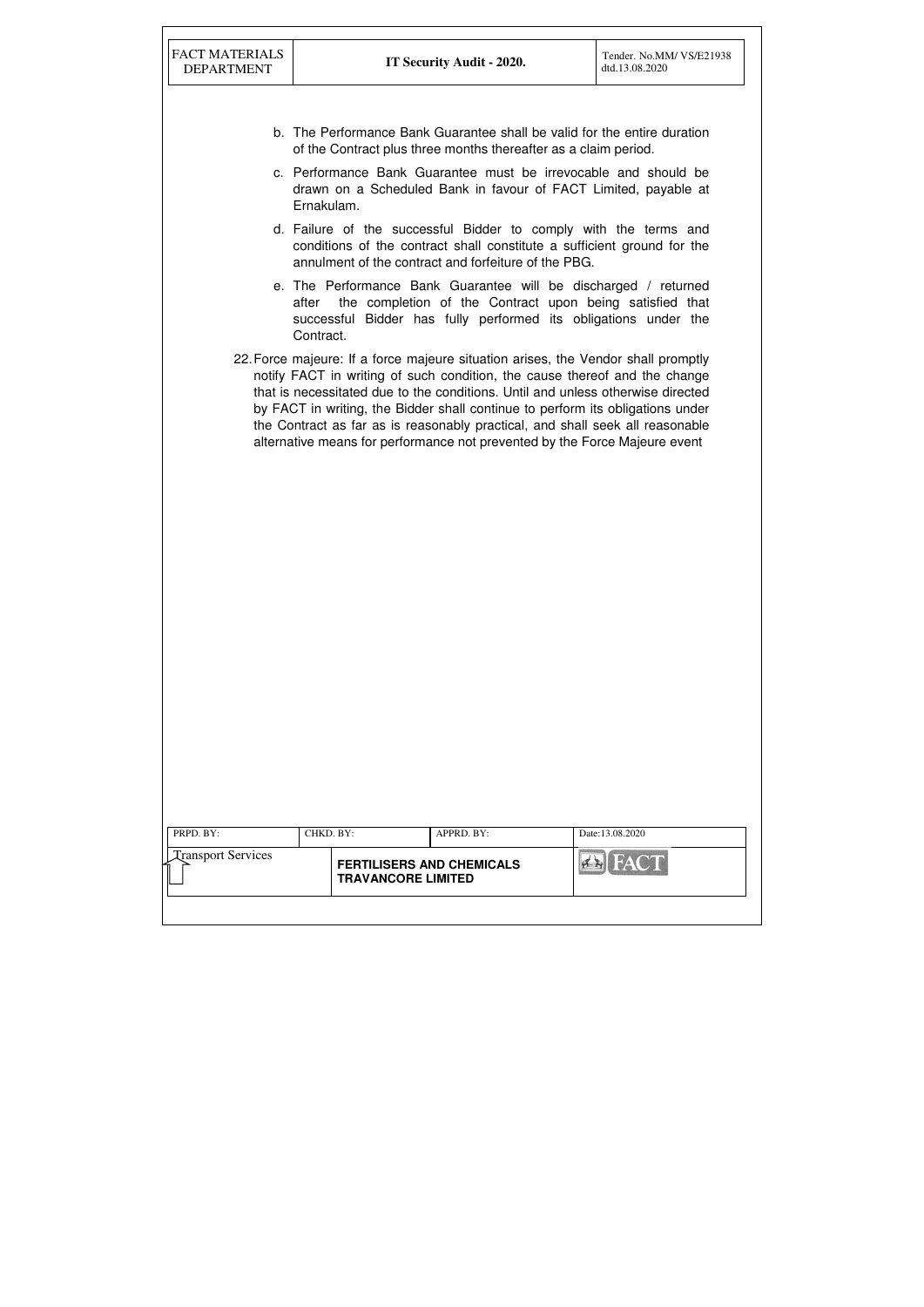| PRPD. BY:                 | CHKD. BY:                 | APPRD. BY:                       | Date:13.08.2020 |
|---------------------------|---------------------------|----------------------------------|-----------------|
| <b>Transport Services</b> | <b>TRAVANCORE LIMITED</b> | <b>FERTILISERS AND CHEMICALS</b> | <b>BEN FACT</b> |
|                           |                           |                                  |                 |

# **ANNEXURE – IV A**

### **SAP implementation in FACT**

The SAP ERP system landscape consists of SAP ECC 6.0 EHP8 and Enterprise portal (EP) 7.50 running on SUSE Linux with Oracle 12c database as backend.

The following modules/products of SAP are currently running in FACT.

- Materials Management (MM)
- Sales and Distribution (SD)
- Finance and Controlling (FICO)
- Production Planning (PP)
- Plant Maintenance (PM)
- Quality Management (QM)
- Project Systems (PS)
- Human Capital Management (HCM)
- Enterprise Portal (EP)
- ESS/MSS
- SOLMAN
- SAP Router

The SAP implementation runs in a three-system landscape having Development, Quality and Production Servers. The Production system of both ECC and EP is configured in a high availability cluster. The SAP implementation utilizes 380 ECC user licenses and 1250 ESS licenses.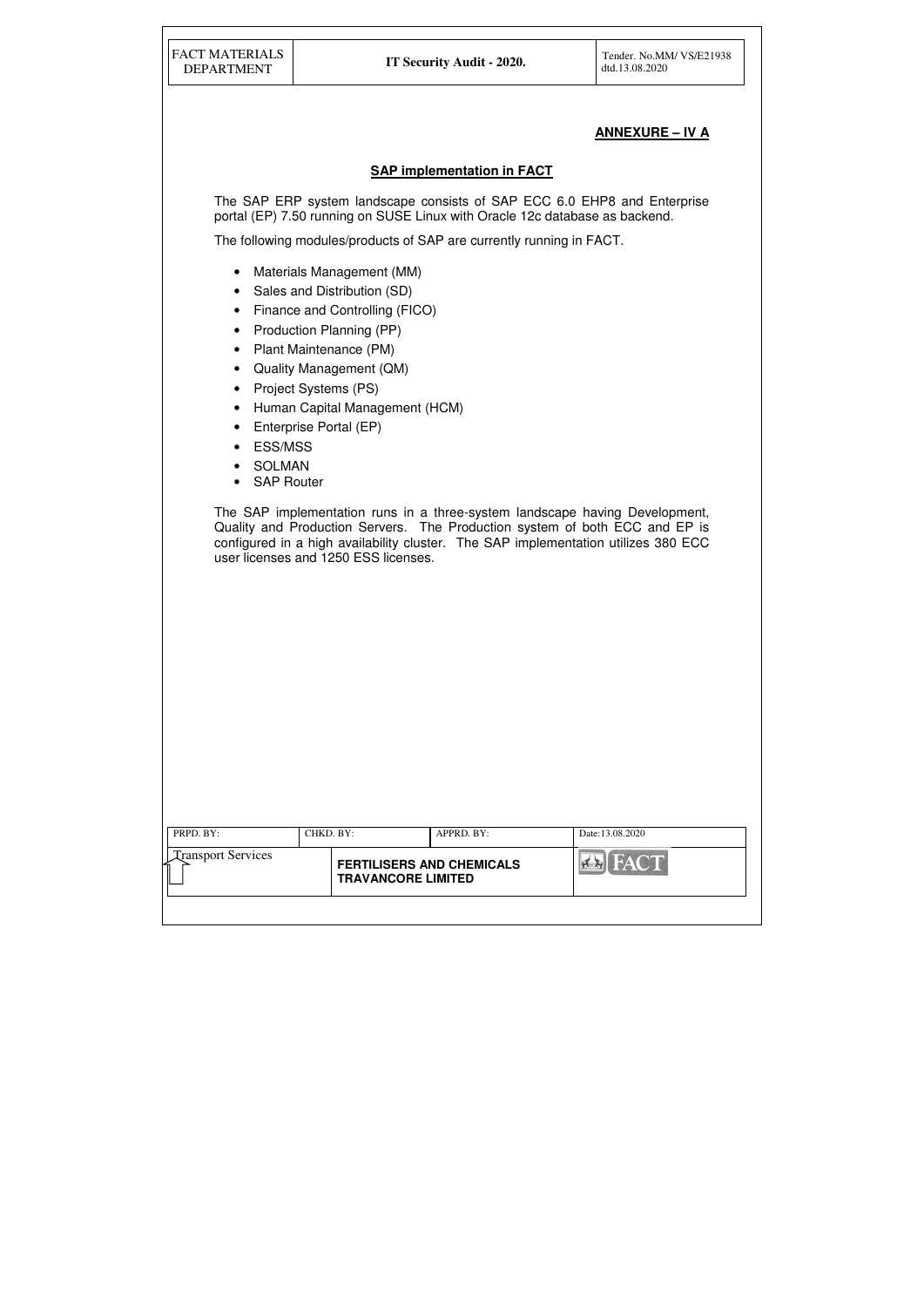# **ANNEXURE – IV B**

# **IT Infrastructure details**

| <b>Server</b>             | <b>Components</b>                                                                                        | <b>Make/Model</b>                                                       | <b>Nos</b>     |
|---------------------------|----------------------------------------------------------------------------------------------------------|-------------------------------------------------------------------------|----------------|
| <b>SAP Server</b>         | Servers (ESXi Hosts)                                                                                     | DELL R740                                                               | 3              |
|                           | <b>Backup Server</b>                                                                                     | DELL R540                                                               | 1              |
|                           | <b>SAN Storage</b>                                                                                       | <b>DELL Compellent SC5020</b>                                           | $\mathbf{1}$   |
|                           |                                                                                                          | DELL<br>Connectrix<br>6505B<br>DS.                                      |                |
|                           | <b>SAN Switch</b>                                                                                        | (Brocade)                                                               | $\overline{c}$ |
|                           | <b>Ethernet Switch</b>                                                                                   | DELL N4032F                                                             | $\overline{2}$ |
|                           | <b>Virtualisation Software</b>                                                                           | VSphere<br>VMWare<br>including<br>Vcenter 6.7 Appliance                 |                |
|                           | <b>Backup Appliance</b>                                                                                  | Domain<br>(Storage<br>based<br>Data<br>Backup)                          | 1              |
|                           | <b>Backup Software Tool</b>                                                                              | EMC Networker 18.2, Capacity<br>License                                 | 1              |
|                           | <b>Tape Library</b>                                                                                      | DELL EMC ML3 (2 Tape Drives)                                            | $\mathbf{1}$   |
| Legacy                    |                                                                                                          |                                                                         |                |
| <b>Server</b>             | Server                                                                                                   | DELL R540                                                               | 1              |
| <b>Mail Server</b>        | Server                                                                                                   | Dell PowerEdge R730                                                     | $\mathbf{1}$   |
|                           | <b>Archival Server</b>                                                                                   | Dell PowerEdge R730                                                     | $\mathbf{1}$   |
| <b>Citrix</b>             |                                                                                                          |                                                                         |                |
| <b>Server</b>             | Server                                                                                                   | DELL POWEREDGE R730                                                     | 3              |
|                           | <b>ISCSI Storage</b>                                                                                     | DELL SCV2020ISCSI                                                       | $\mathbf{1}$   |
|                           | <b>Network Switch</b>                                                                                    | <b>DELL N3024</b>                                                       | 1              |
|                           | Backup Infrastructure:<br>(a) Tape drive LTO-6<br>Hardware<br>(b) Backup management<br>system / hardware | DELL POWERVAULT (TM) - LTO-<br>6-200 with DELL PowerEdge R330<br>server | $\mathbf{1}$   |
|                           | Citrix XenApp 7.9<br><b>Advanced Edition</b>                                                             | Citrix XenApp Advanced 7.9                                              | 75<br>licenses |
|                           | NetScalar VPX 10 Mbps<br><b>Standard Edition</b>                                                         | Citrix NetScaler VPX 10<br><b>Mbps</b><br><b>Standard Edition</b>       | 1              |
|                           | <b>Hypervisor Software</b>                                                                               | VMWare VSphere<br>6<br>including<br><b>vCentre Server essentials</b>    | 3 hosts        |
|                           | <b>Windows Server 2012</b>                                                                               | <b>Microsoft</b>                                                        | 5              |
|                           | <b>Windows RDS User CAL</b>                                                                              | Microsoft                                                               | 75<br>licenses |
|                           | <b>Windows server CALS</b>                                                                               | Microsoft                                                               | 75<br>licenses |
|                           | Image based backup                                                                                       | Acronis<br><b>Backup</b><br>Advanced<br>for                             | 3              |
|                           |                                                                                                          |                                                                         |                |
| PRPD. BY:                 | CHKD. BY:                                                                                                | Date:13.08.2020                                                         |                |
| <b>Transport Services</b> | APPRD. BY:<br><b>EN FACT</b><br><b>FERTILISERS AND CHEMICALS</b><br><b>TRAVANCORE LIMITED</b>            |                                                                         |                |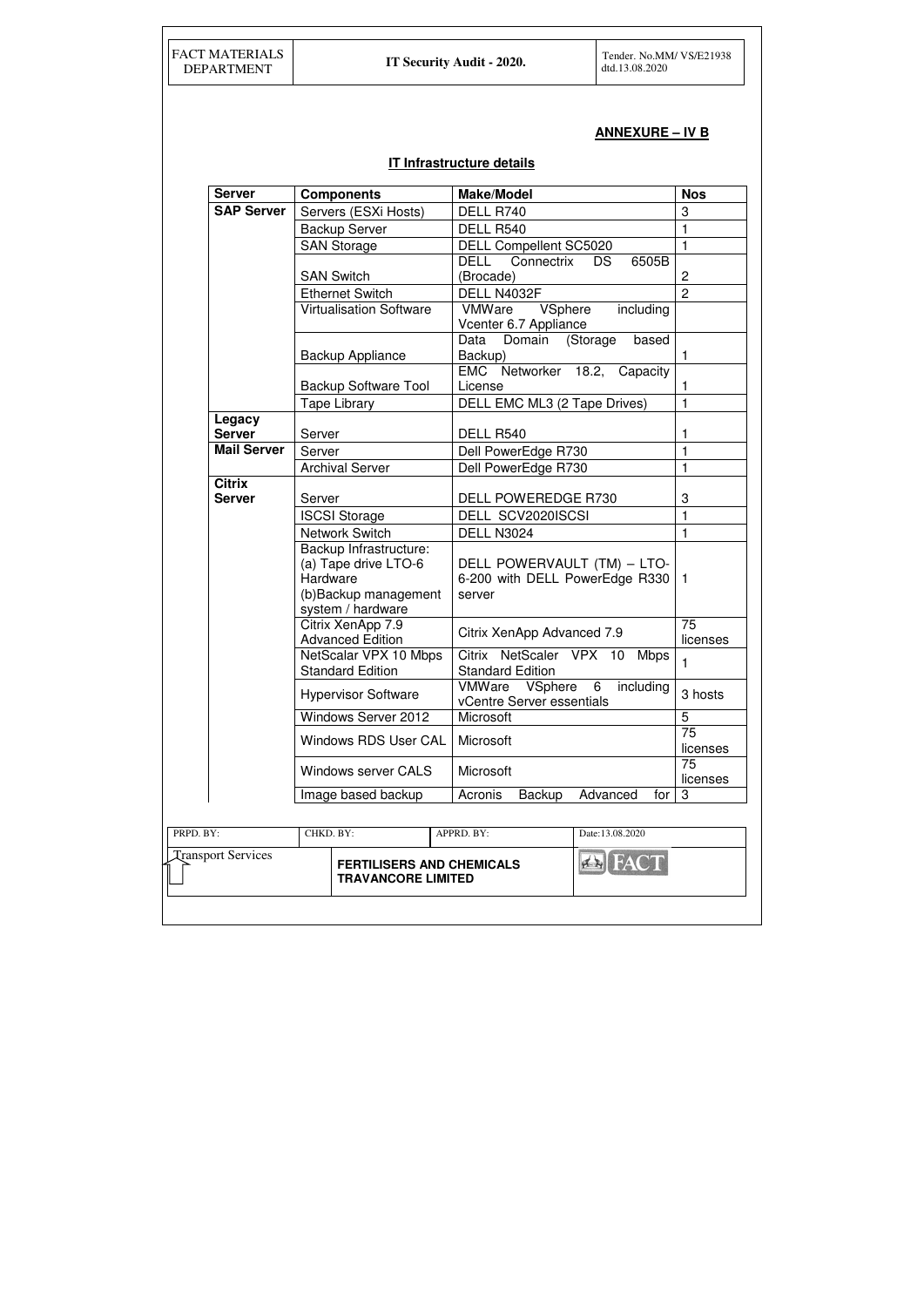| <b>DEPARTMENT</b>         |                                  | IT Security Audit - 2020. | Tender. No.MM/ VS/E21938<br>dtd.13.08.2020 |              |
|---------------------------|----------------------------------|---------------------------|--------------------------------------------|--------------|
|                           |                                  |                           |                                            |              |
|                           | Software                         | <b>VMWare</b>             |                                            |              |
|                           | SQL Server 2016                  | Microsoft                 |                                            | $\mathbf{1}$ |
| Nodes                     | Standard                         |                           |                                            | 800          |
|                           | Desktops and Laptops             | Windows XP, 7, 10         |                                            | (Approx.)    |
|                           |                                  |                           |                                            |              |
|                           |                                  |                           |                                            |              |
|                           |                                  |                           |                                            |              |
|                           |                                  |                           |                                            |              |
|                           |                                  |                           |                                            |              |
|                           |                                  |                           |                                            |              |
|                           |                                  |                           |                                            |              |
|                           |                                  |                           |                                            |              |
|                           |                                  |                           |                                            |              |
|                           |                                  |                           |                                            |              |
|                           |                                  |                           |                                            |              |
|                           |                                  |                           |                                            |              |
|                           |                                  |                           |                                            |              |
|                           |                                  |                           |                                            |              |
|                           |                                  |                           |                                            |              |
|                           |                                  |                           |                                            |              |
|                           |                                  |                           |                                            |              |
|                           |                                  |                           |                                            |              |
|                           |                                  |                           |                                            |              |
|                           |                                  |                           |                                            |              |
|                           |                                  |                           |                                            |              |
|                           |                                  |                           |                                            |              |
|                           |                                  |                           |                                            |              |
|                           |                                  |                           |                                            |              |
|                           |                                  |                           |                                            |              |
|                           |                                  |                           |                                            |              |
|                           |                                  |                           |                                            |              |
|                           |                                  |                           |                                            |              |
| PRPD. BY:                 | CHKD. BY:                        | APPRD. BY:                | Date:13.08.2020                            |              |
| <b>Transport Services</b> | <b>FERTILISERS AND CHEMICALS</b> |                           | <b>Ex</b> FACT                             |              |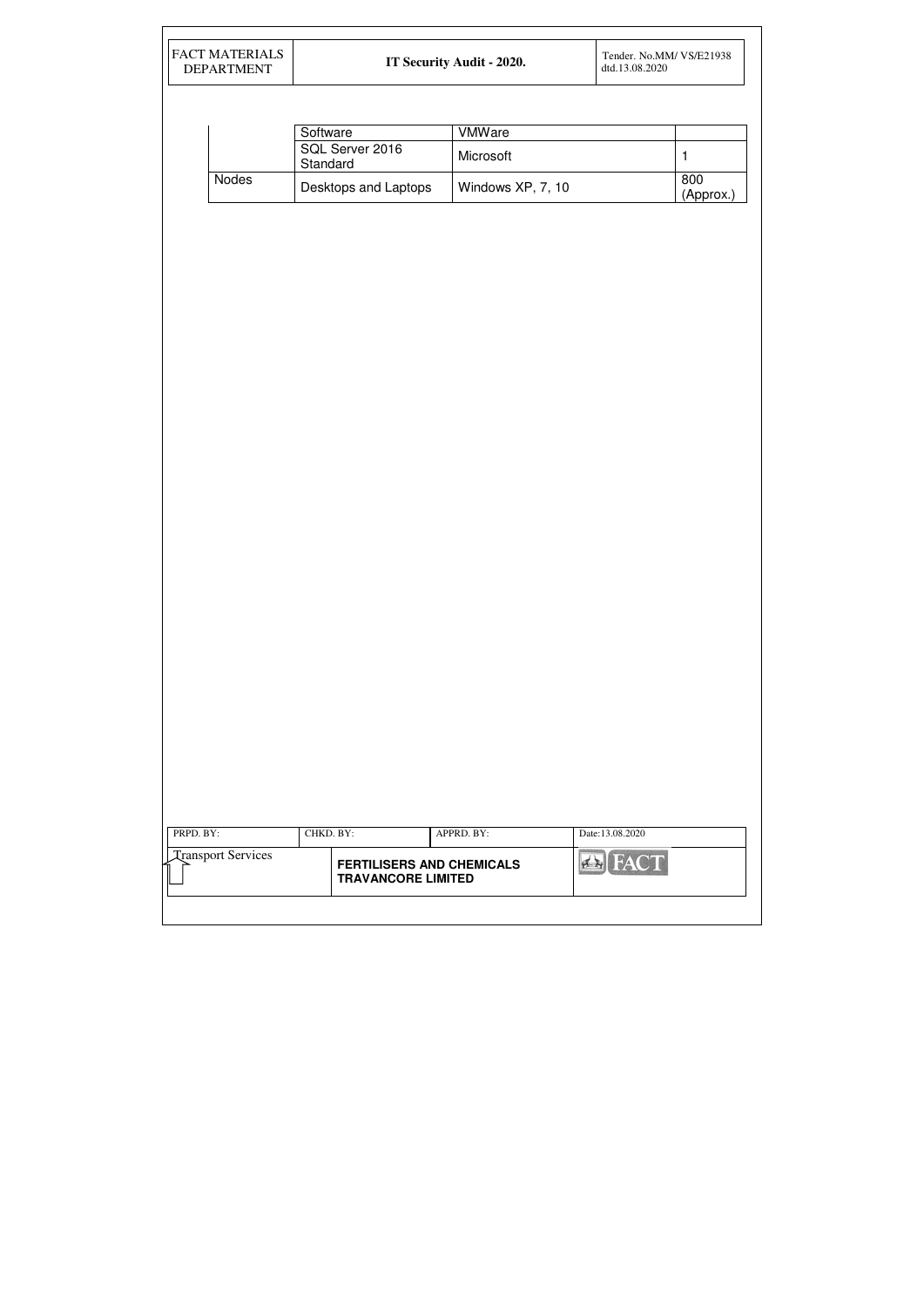| PRPD. BY:                      | CHKD. BY: |                                                               | APPRD. BY: | Date:13.08.2020 |
|--------------------------------|-----------|---------------------------------------------------------------|------------|-----------------|
| <b>Transport Services</b><br>ĺ |           | <b>FERTILISERS AND CHEMICALS</b><br><b>TRAVANCORE LIMITED</b> |            |                 |
|                                |           |                                                               |            |                 |

# **ANNEXURE-IV C**

(To be provided in Company Letter Head)

#### **Declaration Regarding Clean Track Record**

To

DGM(CS) Computer Services Centre, FACT-HO, Udyogamandal P.O Cochin – 683 501

**Reference**: Tender for IT security /cyber security audit at FACT

Dear Sir,

We hereby confirm and declare that we, M/s ---------------------------bidding for the above referred Tender has not been blacklisted/debarred as on bid calling date by any Central or State Government department/ Public Sector Undertaking/Government Agency/Bank/Institution or any other agency in India for non-satisfactory past performance, corrupt, fraudulent or any other unethical business practices . I further certify that I am competent officer in my company to make this declaration.

Name and Designation of Signatory: Seal & Signature of Authorized Person Name of Firm: Address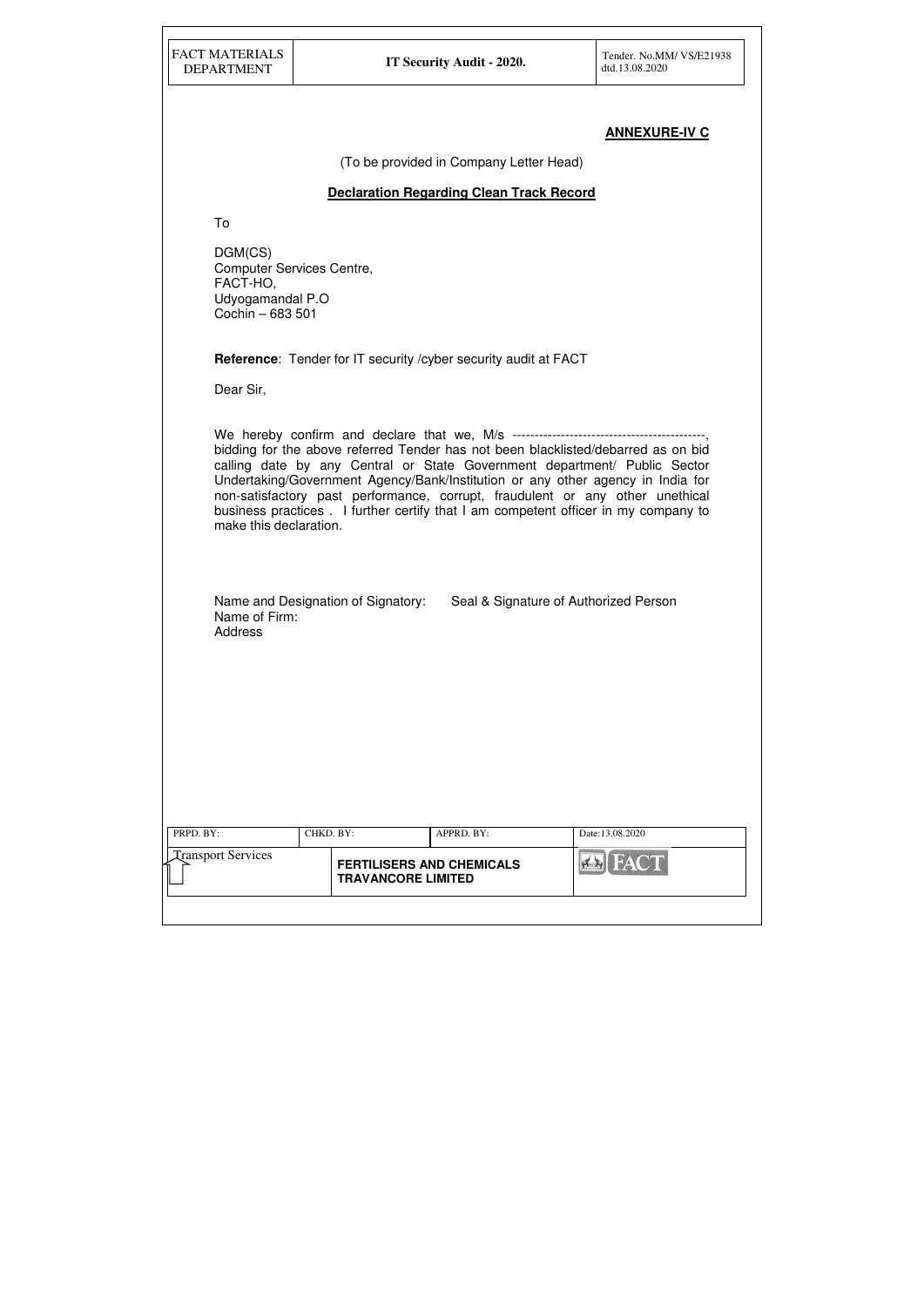| <b>Transport Services</b><br><b>FACT</b><br><b>FERTILISERS AND CHEMICALS</b><br>$\mathbf{A}$ $\mathbf{A}$<br><b>TRAVANCORE LIMITED</b> | PRPD. BY: | CHKD. BY: | $APPRD$ . $BY$ : | Date: 13.08.2020 |
|----------------------------------------------------------------------------------------------------------------------------------------|-----------|-----------|------------------|------------------|
|                                                                                                                                        |           |           |                  |                  |

# **ANNEXURE-IV D**

#### **MODEL NON-DISCLOSURE AGREEMENT**

(Between CERT-In empanelled Auditor & Auditee)

THIS NON-DISCLOSURE AGREEMENT is made on this ……... day (date) of ………… (Year)

#### By and between

Name incorporated/registered under the…...... Name of the Act having its registered/corporate office at ………………(herein referred to as "Auditor" which expression shall unless repugnant to the context or meaning thereof ,includes its seccessors,assigns,administrators,liquidators and recievers)of the second part

……………………………. (Name of Company/ Society) incorporated /registered under the Companies Act,1956/2013/ the societies registration Act,1860 having its registered/corporate office at …………………… (hereinafter referred to as "Auditee" which expression shall unless repugnant to the context or meaning thereof, includes its successors, administrators and permitted assigns) of the first part.

And

#### **WHEREAS**

A.Auditor is a services organization empanelled by the Indian Computer Emergency Response Team (hereinafter CERT-IN) under Department of Electronics & IT, for auditing, including vulnerability assessment and penetration testing of computer systems , networks, computer resources & applications of various agencies or departments of the Government, critical infrastructure organizations and those in other sectors of Indian economy vide communication No…………dated…….

B.Auditor as an empanelled Information Security Auditing organization has agreed to fully comply the "Guidelines for CERT-In Empanelled Information Security Auditing Organizations , Terms & conditions of empanelment and Policy guidelines for handling audit related data" while conducting audits.

C.Auditee is also aware of the aforesaid Guidelines along with guidelines for Auditee Organizations published by CERT-In.

D.Both Auditor and Auditee have given their irrevocable consent to fully comply the aforesaid Guidelines and any amendments thereof without any reservations.

**NOW, THEREFORE**, in consideration of the foregoing and the covenants and agreements contained herein, the parties agree as follows: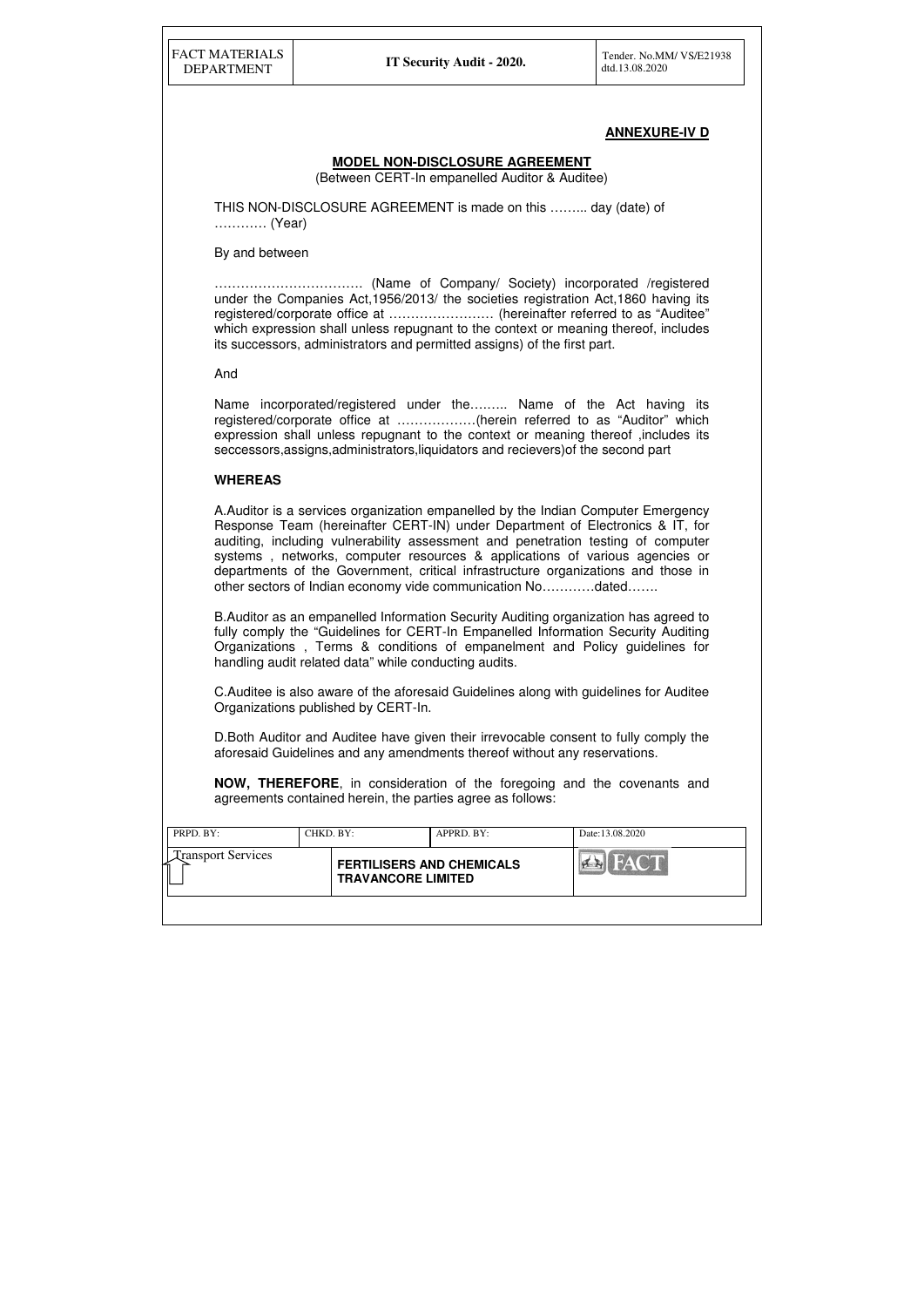| PRPD. BY:                 | CHKD. BY: |                                                               | APPRD. BY: | Date:13.08.2020                   |
|---------------------------|-----------|---------------------------------------------------------------|------------|-----------------------------------|
| <b>Transport Services</b> |           | <b>FERTILISERS AND CHEMICALS</b><br><b>TRAVANCORE LIMITED</b> |            | HAYCH<br>$\left  \bullet \right $ |
|                           |           |                                                               |            |                                   |

#### 1. **Definitions.:**

(a) The term "Confidential Information" shall include, without limitation, all information and materials, furnished by either Party to the other in connection with Auditee products and services including information transmitted in writing, orally, visually, (e.g. video terminal display) or on magnetic media, and including all proprietary information, customer & prospect lists, trade secrets, trade names or proposed trade names, methods and procedures of operation, business or marketing plans, licensed document know-how, ideas, concepts, designs, drawings, flow charts, diagrams, quality manuals, checklists, guidelines, processes, formulae, source code materials, specifications, programs, software packages, codes and other intellectual property relating to Auditee products and services. Results of any information security audits, tests, analysis, extracts or usages carried out by the Auditor in connection with the Auditee's products and/or services, IT infrastructure, etc. shall also be considered Confidential Information.

(b) The term "Auditee products" shall include all such products, goods, services, deliverables, which are subject to audit by the empanelled auditor under the Agreement.

**2 Protection of Confidential Information.** With respect to any Confidential Information disclosed to it or to which it has access, Auditor affirms that it shall:

(a) Use the Confidential Information as necessary only in connection with scope of audit and in accordance with the terms and conditions contained herein;

(b) Maintain the Confidential Information in strict confidence and take all reasonable steps to enforce the confidentiality obligations imposed hereunder, but in no event take less care with the Confidential Information that the parties take to protect the confidentiality of its own proprietary and confidential information and that of its other clients;

(c) Not to make or retain copy of any details of products and/or services, prototypes, business or marketing plans, Client lists, Proposals developed by or originating from Auditee or any of the prospective clients of Auditee.

(d) Not to make or retain copy of any details of results of any information security audits, tests, analysis, extracts or usages carried out by the Auditor in connection with the Auditee's products and/or services, IT infrastructure, etc. without the express written consent of Auditee.

(e) Not disclose or in any way assist or permit the disclosure of any Confidential Information to any other person or entity without the express written consent of the auditee; and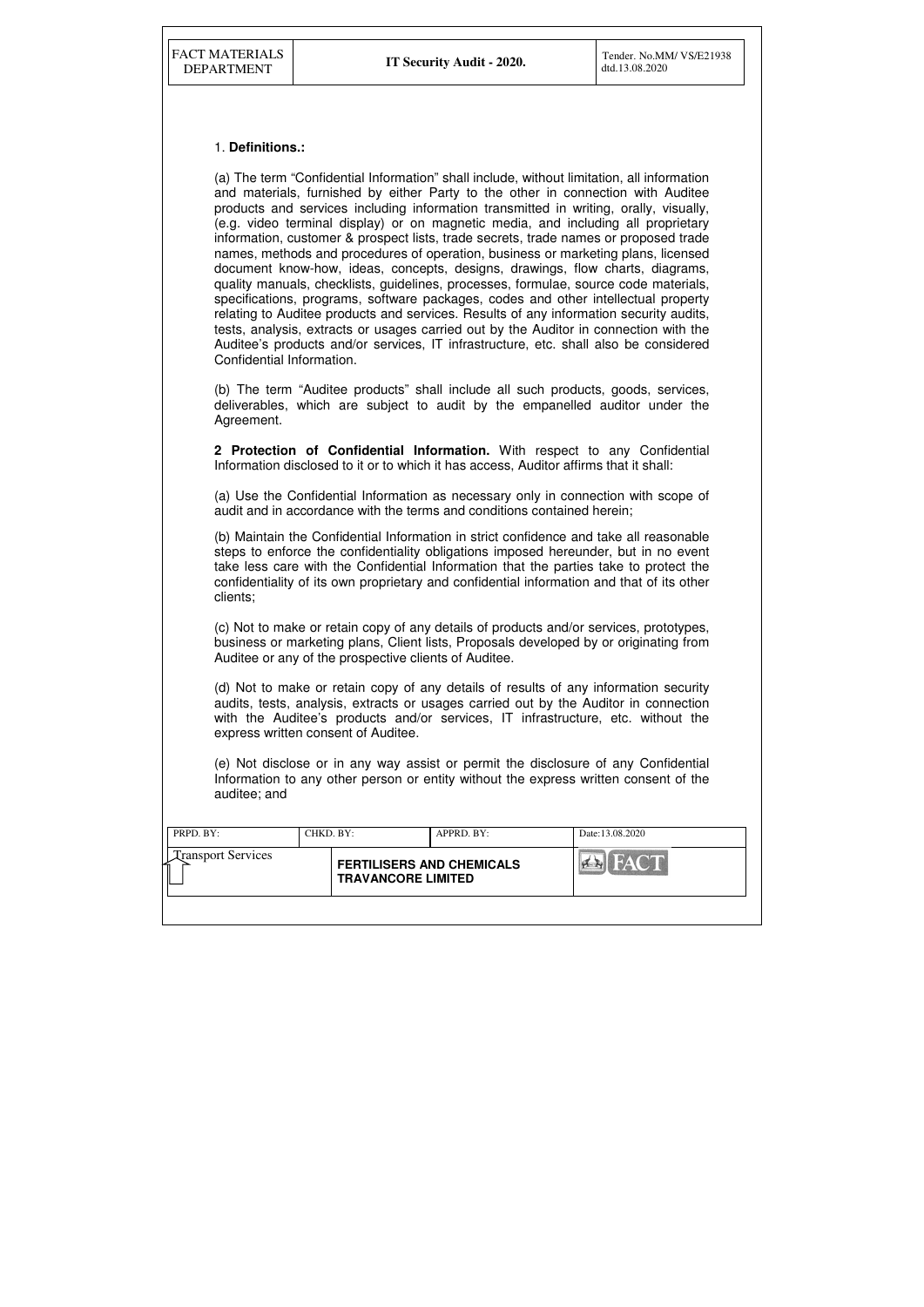| <b>Transport Services</b><br><b>FERTILISERS AND CHEMICALS</b><br><b>TRAVANCORE LIMITED</b> | PRPD. BY: | CHKD, BY: | APPRD. BY: | Date:13.08.2020 |
|--------------------------------------------------------------------------------------------|-----------|-----------|------------|-----------------|
|                                                                                            |           |           |            |                 |

(f) Return to the auditee, or destroy, at auditee's discretion, any and all Confidential Information disclosed in a printed form or other permanent record, or in any other tangible form (including without limitation, all copies, notes, extracts, analyses, studies, summaries, records and reproductions thereof) immediately on (i) expiration or termination ofthis agreement, or (ii) the request of Auditee therefor.

(g) Not to send Auditee's audit information or data and/or any such Confidential Information at any time outside India for the purpose of storage, processing, analysis or handling without the express written consent of the Auditee.

(h) The auditor shall use only the best possible secure methodology to avoid confidentiality breach, while handling audit related data for the purpose of storage, processing, transit or analysis including sharing of information with auditee.

(i) Not to engage or appoint any non-resident/foreigner to undertake any activity related to Information Security Audit. In case of information security audits for Government/ critical sector organization, only the man power declared to CERT-In shall be deployed to carry out such audit related activities.

(j) Not to discuss with any member of public, media, press, any or any other person about the nature of arrangement entered between the Auditor and the Auditee or the nature of services to be provided by Auditor to the Auditee.

(k) Make sure that all the employees and/or consultants engaged to undertake any audit on its behalf have signed the mandatory non-disclosure agreement. 3. **Onus.** Auditor shall have the burden of proving that any disclosure or use inconsistent with the terms and conditions hereof falls within any of the foregoing exceptions.

#### 4. **Permitted disclosure of audit related information**:

The auditor may share audit information with CERT-In or similar Government entities mandated under the law as and when called upon to do so by such agencies with prior written information to the auditee.

5. **Exceptions.** The Confidentiality obligations as enumerated in Article 2of this Agreement shall not apply in following cases:

(a) Which is independently developed by Auditor or lawfully received from another source free of restriction and without breach of this Agreement; or

(b) After it has become generally available to the public without breach of this Agreement by Auditor; or

(c) Which at the time of disclosure to Auditor was known to such party free of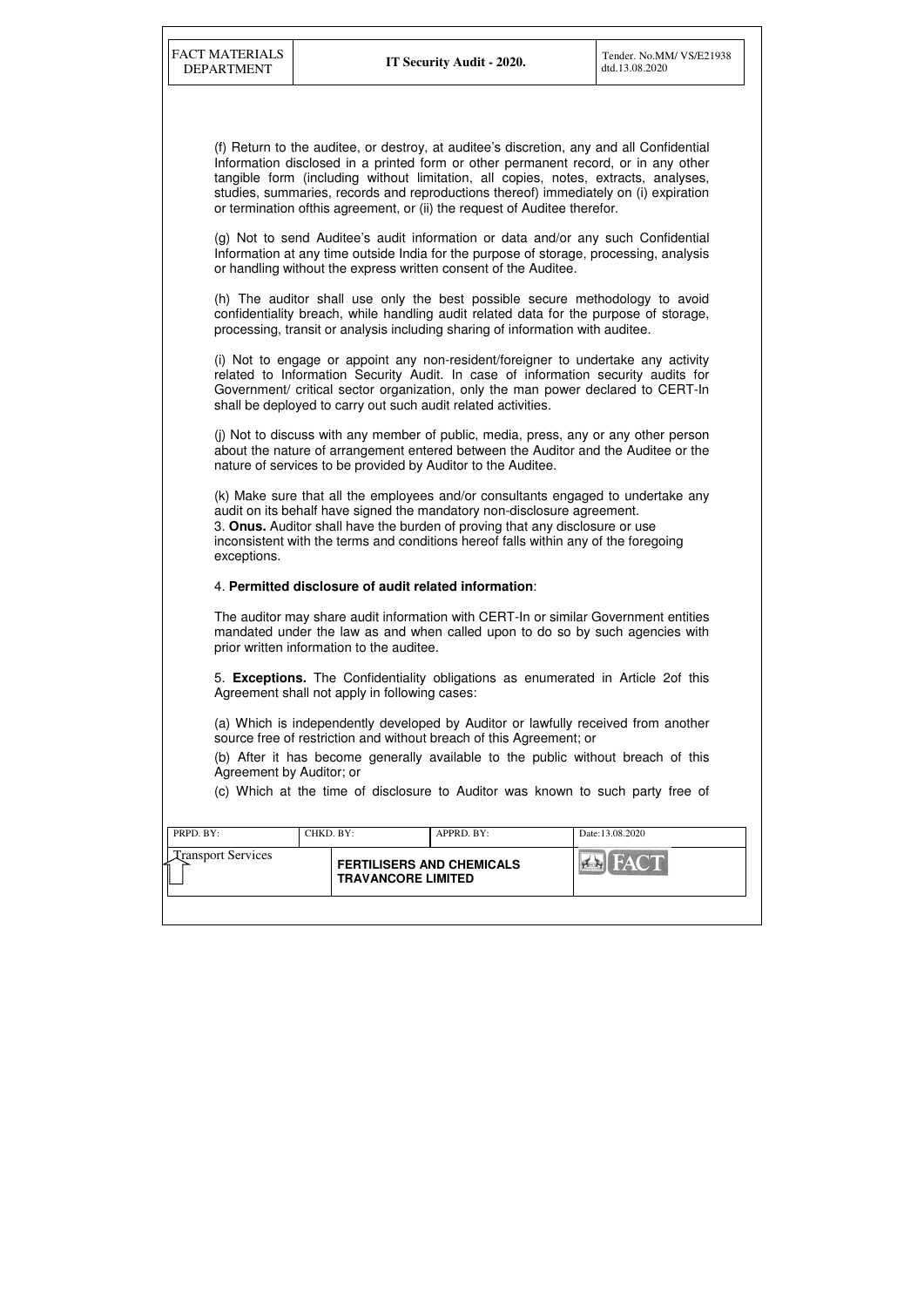| PRPD. BY:                 | CHKD. BY:                                                     | APPRD. BY: | Date:13.08.2020 |
|---------------------------|---------------------------------------------------------------|------------|-----------------|
| <b>Transport Services</b> | <b>FERTILISERS AND CHEMICALS</b><br><b>TRAVANCORE LIMITED</b> |            |                 |
|                           |                                                               |            |                 |

restriction and evidenced by documents in the possession of such party; or

(d) Which Auditee agrees in writing is free of such restrictions.

(e) Which is received from a third party not subject to the obligation of confidentiality with respect to such Information;

6. **Remedies.** Auditor acknowledges that any actual or threatened disclosure or use of the Confidential Information by Auditor would be a breach of this agreement and may cause immediate and irreparable harm to Auditee or to its clients; Auditor affirms that damages from such disclosure or use by it may be impossible to measure accurately; and injury sustained by Auditee / its clients may be impossible to calculate and compensate fully. Therefore, Auditor acknowledges that in the event of such a breach, Auditee shall be entitled to specific performance by Auditor of its obligations contained in this Agreement. In addition, Auditor shall compensate the Auditee for the loss or damages caused to the auditee actual and liquidated damages which may be demanded by Auditee. Liquidated damages not to exceed the Contract value. Moreover, Auditee shall be entitled to recover all costs of litigation including reasonable attorneys' fees which it or they may incur in connection with defending its interests and enforcement of contractual rights arising due to a breach of this agreement by Auditor. All rights and remedies hereunder are cumulative and in addition to any other rights or remedies under any applicable law, at equity, or under this Agreement, subject only to any limitations stated herein.

7. **Need to Know**. Auditor shall restrict disclosure of such Confidential Information to its employees and/or consultants with a need to know (and advise such employees and/or consultants of the obligations assumed herein), shall use the Confidential Information only for the purposes set forth in the Agreement, and shall not disclose such Confidential Information to any affiliates, subsidiaries, associates and/or third party without prior written approval of the Auditee. No information relating to auditee shall be hosted or taken outside the country in any circumstances.

**8. Intellectual Property Rights Protection.** No license to a party, under any trademark, patent, copyright, design right, mask work protection right, or any other intellectual property right is either granted or implied by the conveying of Confidential Information to such party.

9. **No Conflict**. The parties represent and warrant that the performance of its obligations hereunder do not and shall not conflict with any other agreement or obligation of the respective parties to which they are a party or by which the respective parties are bound.

10. **Authority.** The parties represent and warrant that they have all necessary authority and power to enter into this Agreement and perform their obligations hereunder.

11. **Governing Law.** This Agreement shall be interpreted in accordance with and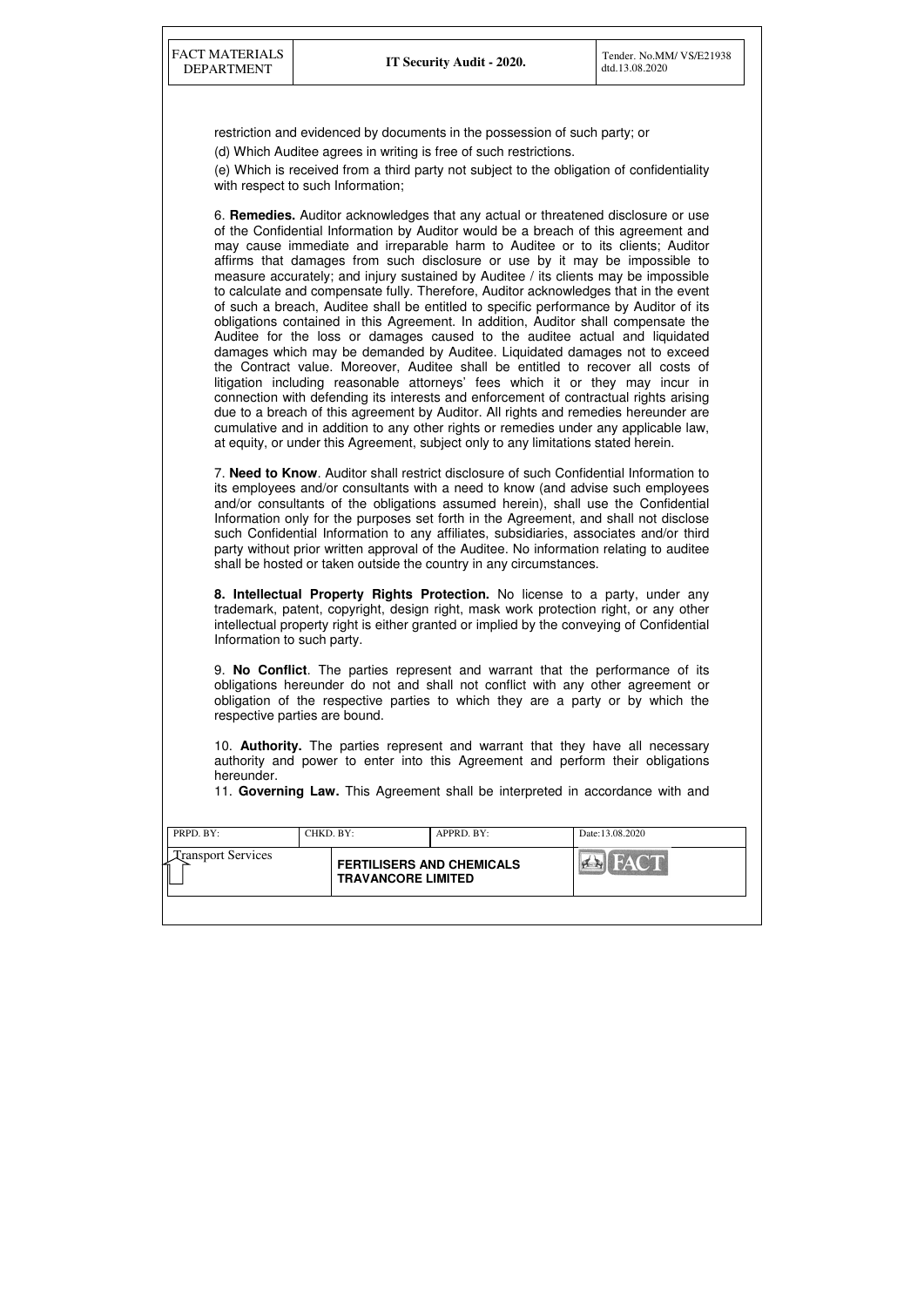| PRPD. BY:                 | CHKD. BY: |                                                               | APPRD. BY: | Date:13.08.2020                         |
|---------------------------|-----------|---------------------------------------------------------------|------------|-----------------------------------------|
| <b>Transport Services</b> |           | <b>FERTILISERS AND CHEMICALS</b><br><b>TRAVANCORE LIMITED</b> |            | <b>THE RAY ONE IN</b><br>$\sum_{i=1}^n$ |
|                           |           |                                                               |            |                                         |

governed by the substantive and procedural laws of India and the parties hereby consent to the jurisdiction of Courts and/or Forums situated at < Name of the city>

12. **Entire Agreement.** This Agreement constitutes the entire understanding and agreement between the parties, and supersedes all previous or contemporaneous agreement or communications, both oral and written, representations and under standings among the parties with respect to the subject matter hereof.

13. **Amendments.** No amendment, modification and/or discharge of this Agreement shall be valid or binding on the parties unless made in writing and signed on behalf of each of the parties by their respective duly authorized officers or representatives.

14. **Binding Agreement.** This Agreement shall be binding upon and inure to the benefit of the parties hereto and their respective successors and permitted assigns.

15. **Severability**. It is the intent of the parties that in case any one or more of the provisions contained in this Agreement shall be held to be invalid or unenforceable in any respect, such provision shall be modified to the extent necessary to render it, as modified, valid and enforceable under applicable laws, and such invalidity or unenforceability shall not affect the other provisions of this Agreement.

16. **Waiver.** Waiver by either party of a breach of any provision of this Agreement, shall not be deemed to be waiver of any preceding or succeeding breach of the same or any other provision hereof.

17. **Survival.** Both parties agree that all of their obligations undertaken herein with respect to Confidential Information received pursuant to this Agreement shall survive till perpetuity even after expiration or termination of this Agreement.

18. **Non-solicitation.** During the term of this Agreement and thereafter for a further period of two (2) years Auditor shall not solicit or attempt to solicit Auditee's employees and/or consultants, for the purpose of hiring/contract or to proceed to conduct business similar to Auditee with any employee and/or consultant of the Auditee who has knowledge of the Confidential Information, without the prior written consent of Auditee.

19. This Agreement is governed by and shall be construed in accordance with the laws of India. In the event of dispute arises between the parties in connection with the validity, interpretation, implementation or alleged breach of any provision of this Agreement, the parties shall attempt to resolve the dispute in good faith by senior level negotiations. In case, any such difference or dispute is not amicably resolved within forty-five (45) days of such referral for negotiations, it shall be resolved through arbitration process, wherein both the parties will appoint one arbitrator each and the third one will be appointed by the two arbitrators in accordance with the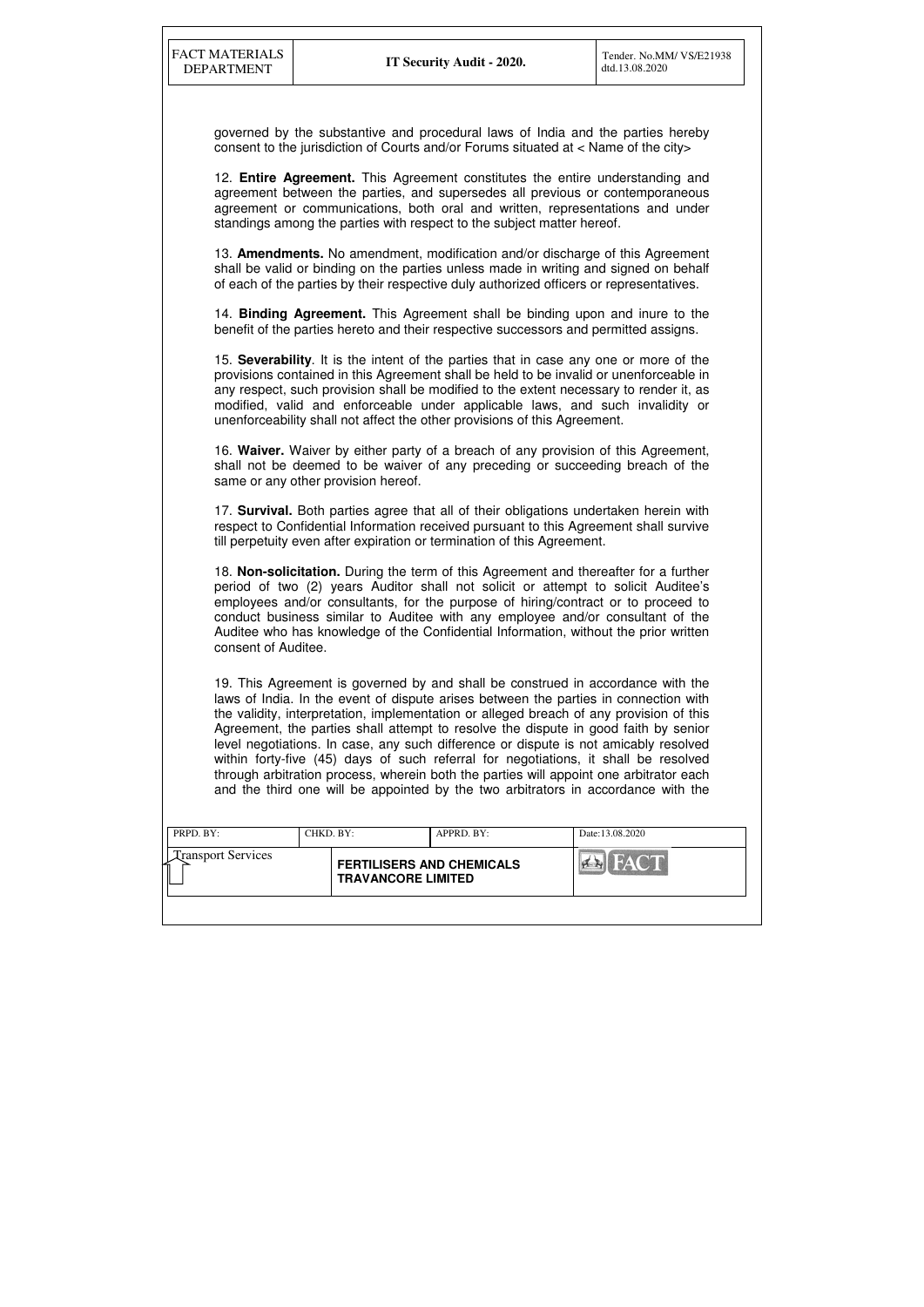IN WITNESS HEREOF, and intending to be legally bound, the parties have executed this Agreement to make it effective from the date and year first written above. for <Name of organization>, <Name and designation of authorized signatory> duly authorized by rules & regulations / of <Name of society>/ vide resolution no. …. Dated ....... Of Board of Directors of ...........<Name of organization>.

Arbitration and Conciliation Act, 1996. The venue of arbitration in India shall be (please choose the venue of dispute resolution as the city) or where the services are provided. The proceedings of arbitration shall be conducted in English language and the arbitration award shall be substantiated in writing and binding on the parties. The arbitration proceedings shall be completed within a period of one hundred and eighty (180) days from the date of reference of the dispute to arbitration.

| (AUDITEE)                 |                                                               |            | (AUDITOR)       |
|---------------------------|---------------------------------------------------------------|------------|-----------------|
|                           |                                                               |            |                 |
| WITNESSES:                |                                                               |            |                 |
| 1.                        |                                                               |            |                 |
| $\overline{c}$            |                                                               |            |                 |
|                           |                                                               |            |                 |
|                           |                                                               |            |                 |
|                           |                                                               |            |                 |
|                           |                                                               |            |                 |
|                           |                                                               |            |                 |
| PRPD. BY:                 | CHKD. BY:                                                     | APPRD. BY: | Date:13.08.2020 |
| <b>Transport Services</b> | <b>FERTILISERS AND CHEMICALS</b><br><b>TRAVANCORE LIMITED</b> |            | <b>Ex</b> FACT  |
|                           |                                                               |            |                 |

20. **Term.** This Agreement shall come into force on the date of its signing by both the parties and shall be valid up to ……… year.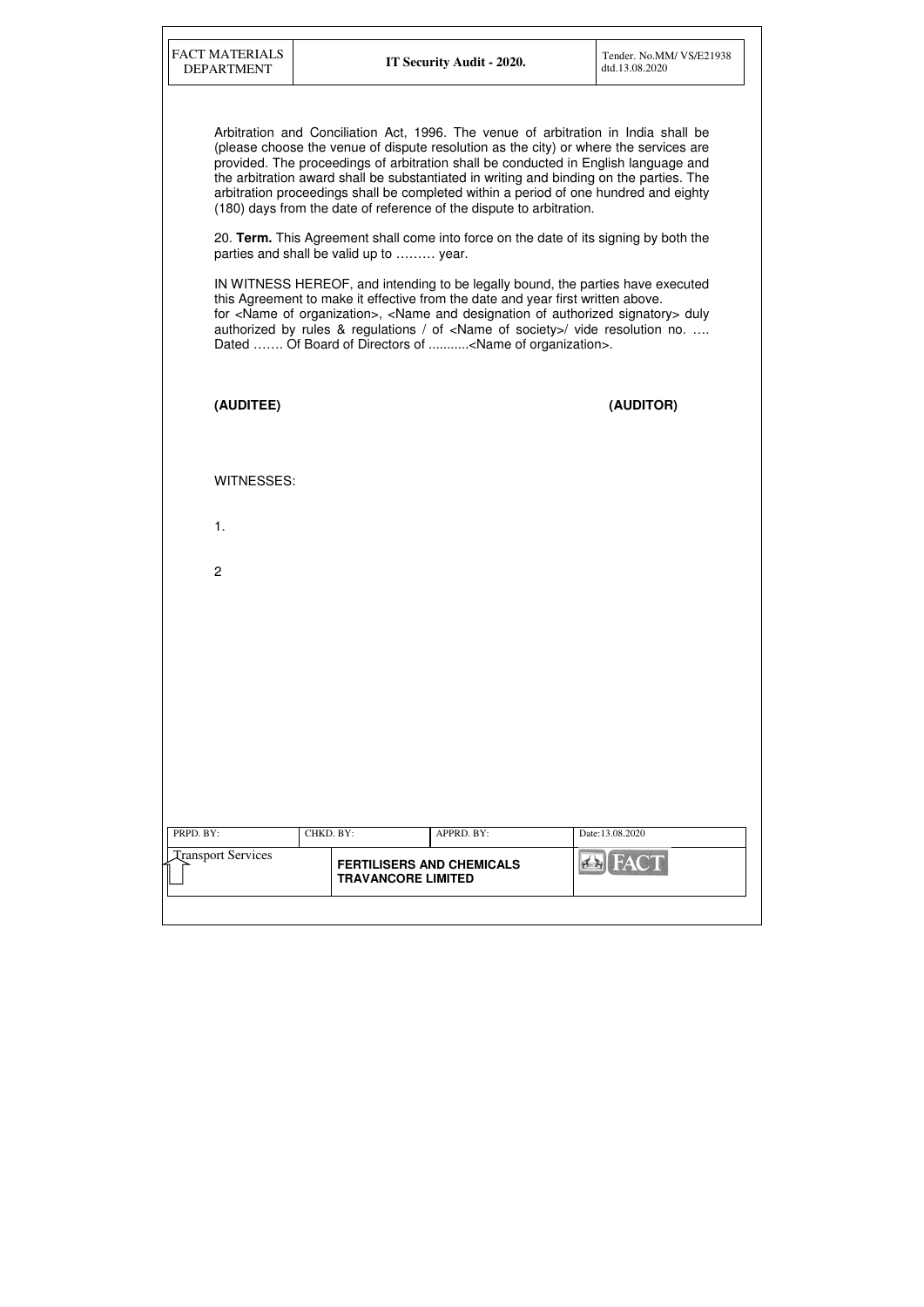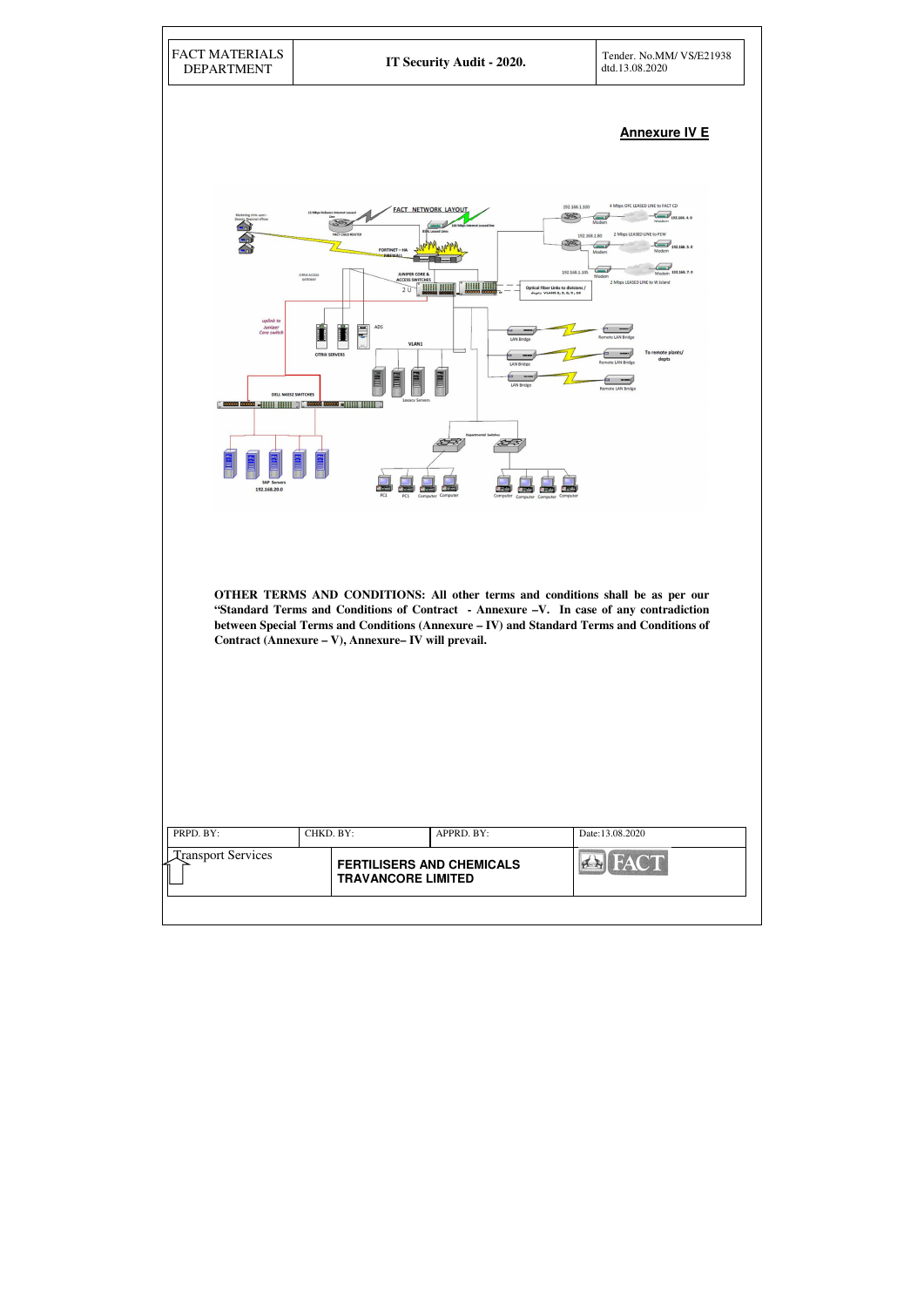# **ANNEXURE-V**

# **STANDARD TERMS AND CONDITIONS OF CONTRACT**

*1.0* **CONTENTS:** 

**GENERAL: SECURITY DEPOSIT: RATES: PAYMENT: QUANTITY: CONTINUITY OF WORK: RESPONSIBILITY FOR MATERIAL: SECURITY & SAFETY REGULATIONS STATUTORY OBLIGATIONS CONTRACTOR'S WORKMEN DEFAULT TERMINATION: FORCE MAJEURE: ASSIGNMENT: APPLICABLE LAW AND SETTLEMENT OF DISPUTES: ENVIRONMENT MANAGEMENT SYSTEM: FRAUD PREVENTION POLICY OF FACT ENTIRETY OF CONTRACT**

### **2.0 GENERAL:**

- 2.1 **"FACT"** shall mean the Fertilisers and Chemicals Travancore Limited, with registered office at Udyogamandal and its operating Divisions at Udyogamandal and Ambalamedu.
- 2.2 **"Contractor"** shall mean the firm/company/individual, who has been awarded the work order (Contract) against their bid in response to the enquiry issued by FACT.
- 2.3 The Contractor shall return to FACT the duplicate copy of the work order with terms and conditions duly acknowledged and signed in confirmation of having accepted the order as per terms and conditions mentioned.
- 2.4 The Contractor shall execute within 15 days from the date of receipt of FACT's Letter of Intent, an agreement in stamp paper in the form prescribed by FACT and shall bear all expenses incidental thereto.
- 2.5 The contract once awarded will not imply that the Contractor has exclusive right for the particular job.
- 2.6 The Contractor is deemed to have carefully examined and satisfied himself on the nature and extent of work to be executed and no claims for any extra payment shall be admissible under any circumstances.
- 2.7 FACT shall not in any way be responsible to the Contractor for payment of compensation for hold up of work, if any, due to any situation beyond the control of FACT.

| PRPD. BY:                 | CHKD, BY: |                                                               | APPRD. BY: | Date:13.08.2020 |  |
|---------------------------|-----------|---------------------------------------------------------------|------------|-----------------|--|
| <b>Transport Services</b> |           | <b>FERTILISERS AND CHEMICALS</b><br><b>TRAVANCORE LIMITED</b> |            |                 |  |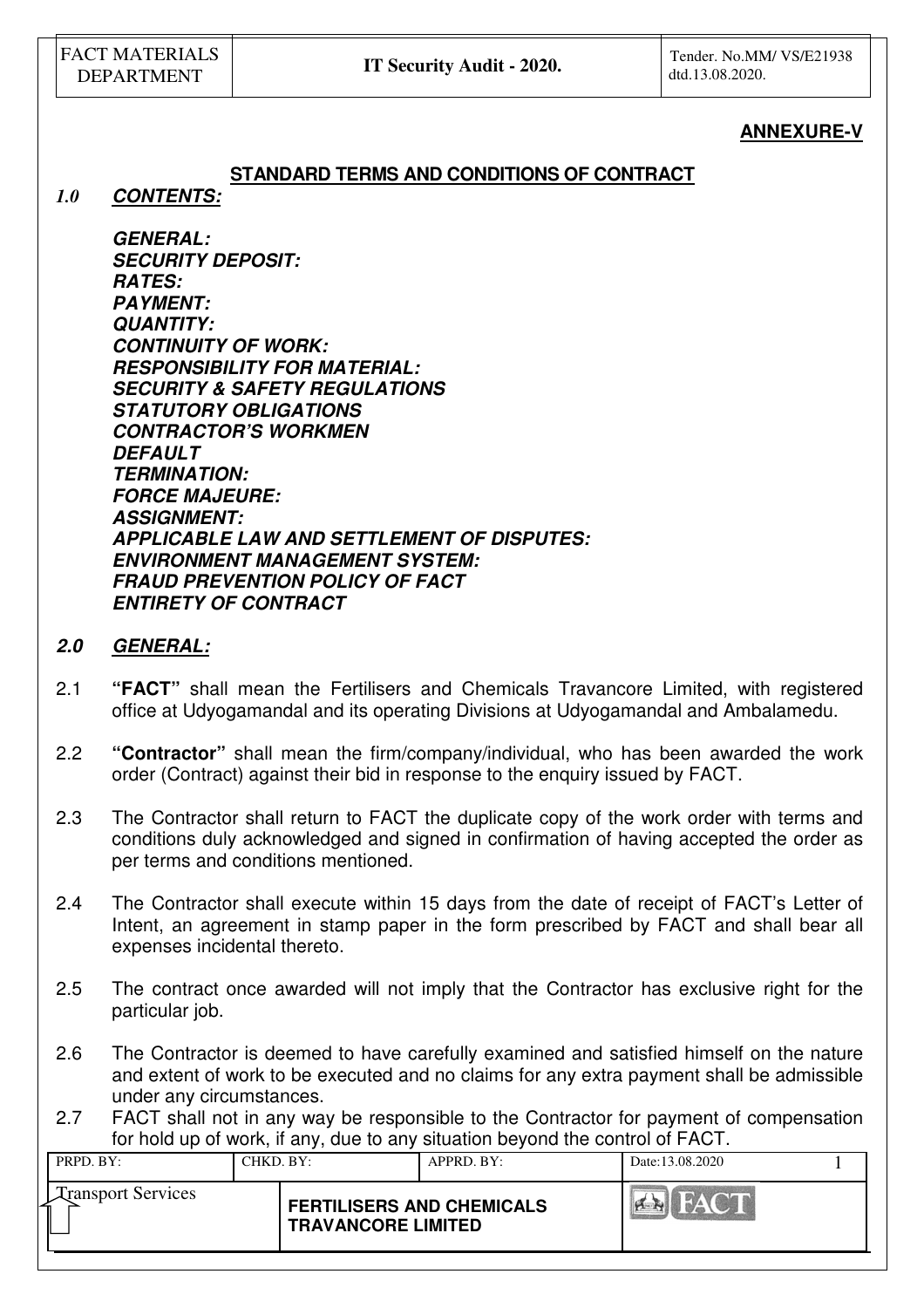FACT MATERIALS

## 3.0 **SECURITY DEPOSIT:**

- 3.2 The Security Deposit shall not be released until the work as per the Contract is satisfactorily completed and accepted and final bills paid. Any amount due from the Contractor to FACT shall be deducted from the Security Deposit without prejudice to FACT's right to claim balance amount, if any, from the Contractor.
- 3.3 The violation of any of the terms and conditions of Contract by the Contractor shall be liable to forfeiture of the Security Deposit and disqualification from further work with FACT without prejudice to FACT's right to avail other remedies.

# **4.0 RATES:**

The rates shall be inclusive of all incidental and other charges, which may have to be incurred by the Contractor in execution of the work as per this contract. The rates shall be firm for the period of contract.

# **5.0 PAYMENT:**

Payment shall be effected, on presentation of the bills to the Dy. General Manager (Fin)- Bills duly certified by the authorised person specified in the special conditions attached. Final settlement of contractors bill shall be made after deduction of (1) amounts due from them to FACT on account of shortage / damages / loss to the goods entrusted to them, (2) statutory levies such as PF liability, Income Tax etc. if any and (3) any other amount due from the contractor for any other reason. If the amount due from the contractor is more than the amount due to the contractor, the contractor shall arrange to pay FACT the difference without delay.

## **6.0 QUANTITY:**

Quantity given in the contract is only an approximate indication and FACT does not guarantee the total quantity to be transported. FACT reserves the right to reduce or increase the quantity at any time without assigning any reason whatsoever and does not give any guarantee regarding the quantity. The Contractor has no right to claim loss / loss of profit on account of reduction in revenue arising out of variation in quantity made available for transport.

## **7.0 CONTINUITY OF WORK:**

 The contract shall not mean continuity of work for the Contractor. The Contractor shall contact the authorised representatives of FACT for obtaining instructions. The instructions given over telephone have also to be complied with.

## **8.0 RESPONSIBILITY FOR MATERIAL:**

 The Contractor shall be responsible for the material entrusted to him and shall compensate FACT for any shortage or damage while the goods are in his custody.

# **9.0 SECURITY & SAFETY REGULATIONS: (If applicable)**

9.1 The Contractor shall strictly observe the Security and Safety Regulations of FACT. Any loss or damage incurred by FACT, on account of the neglect or failure of the Contractor or the Contractor's employees, representatives including the crew of the vehicles/tankers to

| PRPD. BY:                 | CHKD, BY:                                                     | APPRD. BY: | Date: 13.08.2020 |  |
|---------------------------|---------------------------------------------------------------|------------|------------------|--|
| <b>Transport Services</b> | <b>FERTILISERS AND CHEMICALS</b><br><b>TRAVANCORE LIMITED</b> |            | $\mathbf{A}$     |  |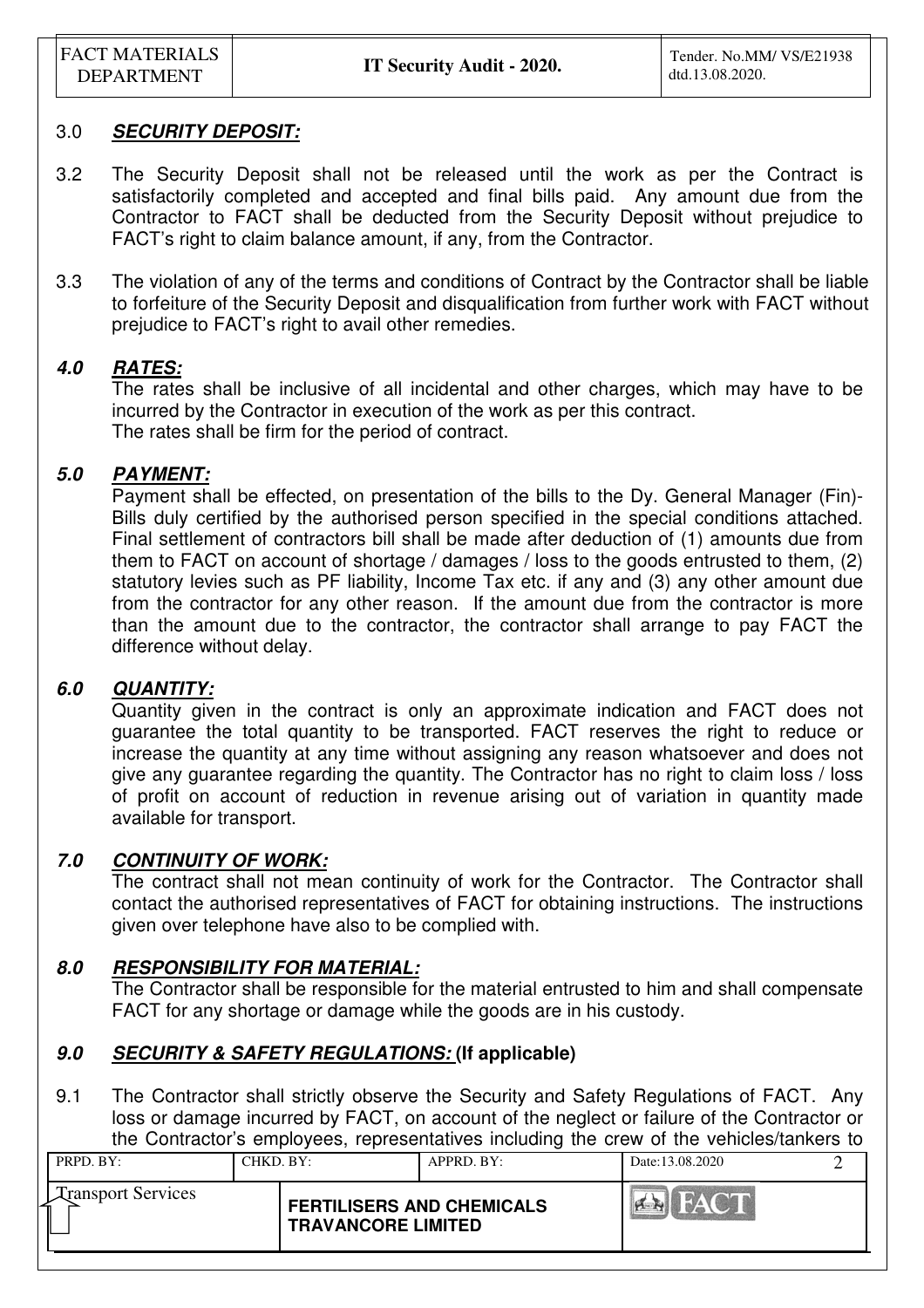observe the security and safety regulations shall be to the Contractor's account.

- 9.2 Smoking and carrying smoking material (including matches) inside FACT premises is prohibited due to safety reasons and the Contractor shall ensure that his employees, representatives and crew comply with this.
- 9.3 Any damage caused to any of FACT's buildings, equipment, vehicles, crafts etc. and that of any other contractor/s due to the negligence of the Contractor, his employees, his representatives and crew shall be to the account of the Contractor and FACT shall be indemnified and compensated in all such respects by the Contractor.
- 9.4 All precautions in transporting and handling whether stipulated or not shall be adhered to by the Contractor. The Contractor shall exercise care, diligence and promptness in the work and adhere to transport Rules and regulations, statutory obligations and all other Rules and Laws that have a bearing on the work. Any damages/shortages/penalties or any action legal or otherwise arising out of the Contractor's delay or failure or negligence or breach of statutory obligations shall be to the Contractor's account. If any loss/expenditure arising from the breach thereof is not met satisfactorily by the Contractor, FACT reserves the right to withhold payment of bills/Security Deposit and discharge the obligations of the Contractor without prejudice to FACT claiming from the Contractor full value of damages/compensation. The account rendered by FACT in this connection shall be treated as final.
- 9.5 The vehicles/tankers, if any, employed during the course of the execution of the Contract, shall have valid permits for carrying out the intended task.
- 9.6 Due safety requirements in handling and transporting hazardous chemicals like liquid Sulphuric Acid, Sulphuric Acid etc. filled in tankers, as provided vide Motor Vehicles Act 1988 and the Central Motor Vehicle Rules 1989 and regulations formulated from time to time by the proper authority, shall be adhered to by the Contractor at his own expense. The vehicles shall be legibly and conspicuously marked with an emergency information panel, as applicable, in each of the three places as per Rule 134 of the Central Motor Vehicle Rules 1989. Further any person driving the vehicle employed in the work as per the Contract shall have the ability to read and write at least one Indian language as per rule 9 of the Central Motor Vehicle Rules 1989 and Rules 4 of the Central Motor Vehicles (amended) Rules 1993
- 9.7 The vehicles shall be equipped with all the necessary safety appliances/equipment for emergency and rescue purpose as stipulated in Motor Vehicles Act 1988 and rules thereto.

# **10.0 STATUTORY OBLIGATIONS**

10.1 The Contractor shall comply with the requirements of all Local, State and Central Govt. Acts, Rules Regulations, By-Laws, Orders etc, in force from time to time and in particular Indian Factories Act, Workmen's Compensations Act, Contract Labour (regulations and abolition) Act 1970, Minimum Wages Act 1936, The Mines Act 1952, The Explosives Act 1884 and all other relevant Acts and Laws as amended from time to time in so far as they are or may be applicable to the execution of works as per this contract.

| PRPD. BY:                 | CHKD. BY: |                                                               | $APPRD$ . $BY$ : | Date:13.08.2020 |  |
|---------------------------|-----------|---------------------------------------------------------------|------------------|-----------------|--|
| <b>Transport Services</b> |           | <b>FERTILISERS AND CHEMICALS</b><br><b>TRAVANCORE LIMITED</b> |                  |                 |  |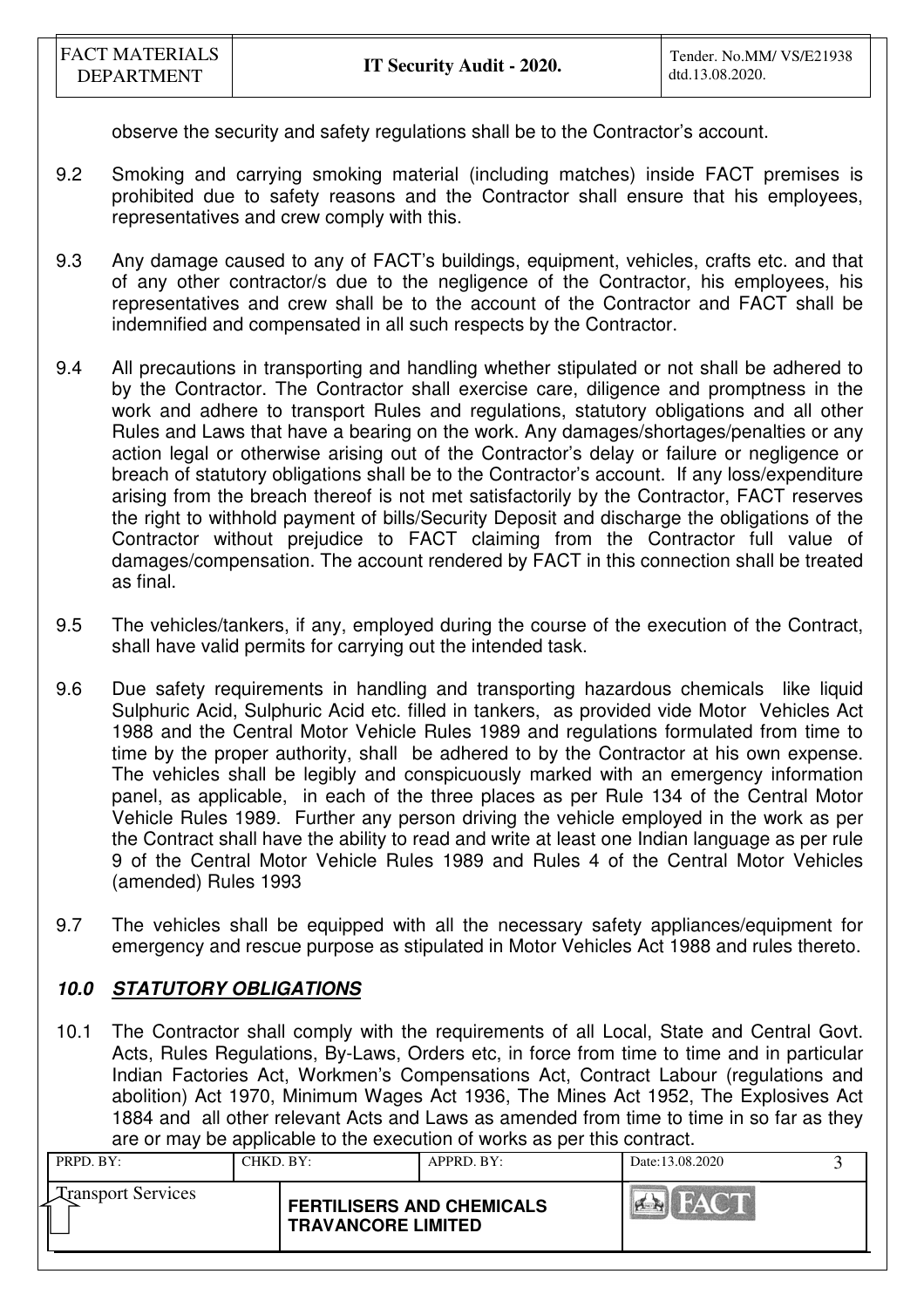- 10.2 The Contractor shall obtain at his cost all permits, license and other authorisation, as required for his work, from Govt. authorities. The Contractor shall maintain proper records & registers as required by the concerned statutes and submit them to FACT as and when required.
- 10.3 Proper records of payment of wages to workers/labourers/crew etc. engaged in the work shall be maintained by the Contractor and produced for inspection when required by FACT.
- 10.4 The Contractor shall be responsible for all payments to his workmen including Employees State Insurance and Provident Fund benefits etc., if any, i.e. FACT shall not make any payments to the Contractor other than the rates agreed for the work. All extra payments, if any, to be made to the Contractor's workmen during the course of contract period shall be borne entirely by the Contractor.
- 10.5 In case the Contractor fails to discharge his statutory obligations leading to a situation where in FACT is to incur any expenditure/loss in their capacity as the Principal Employer such expenditure/loss shall be realised from the Contractor.

# **11.0 CONTRACTOR'S WORKMEN**

 FACT shall have no dealing with the Contractor's workmen or their Union. FACT reserves the right to debar any of the contractor's employees/workmen/crew from entering FACT premises for whatever reason FACT deems fit.

# **12.0 DEFAULT:**

In the event of failure on the part of the Contractor to execute the Contract to FACT's satisfaction, FACT may, at their option, either recover from the Contractor liquidated damages as prescribed in the "Special Conditions", if any, or at the risk and cost of the Contractor and without prejudice to FACT's other rights as per the Contract, terminate the Contract wholly or partially and carry out the work through other contractors or by themselves.

## **13.0 TERMINATION:**

- 13.1 If any work entrusted with other contractors by FACT is obstructed by, interfered with or caused to be interfered with by the Contractor, his employees, his representatives or crew, the contract shall be terminated without notice and the remaining work for the unexpired portion of the contract arranged by FACT through others at the Contractor's risk and cost.
- 13.2 The contract can be terminated by FACT with one month's notice at any time during the pendency of the contract.

# **14.0 FORCE MAJEURE:**

 Neither the Contractor nor FACT shall be considered in default in the performance of their obligations under the Work Order so long as the performance is prevented or delayed because of Force Majeure conditions like war or hostilities, riots or civil commotion, earth

| PRPD. BY:                 | CHKD, BY: |                                                               | APPRD. BY: | Date: 13.08.2020 |  |
|---------------------------|-----------|---------------------------------------------------------------|------------|------------------|--|
| <b>Transport Services</b> |           | <b>FERTILISERS AND CHEMICALS</b><br><b>TRAVANCORE LIMITED</b> |            | <b>DAY</b>       |  |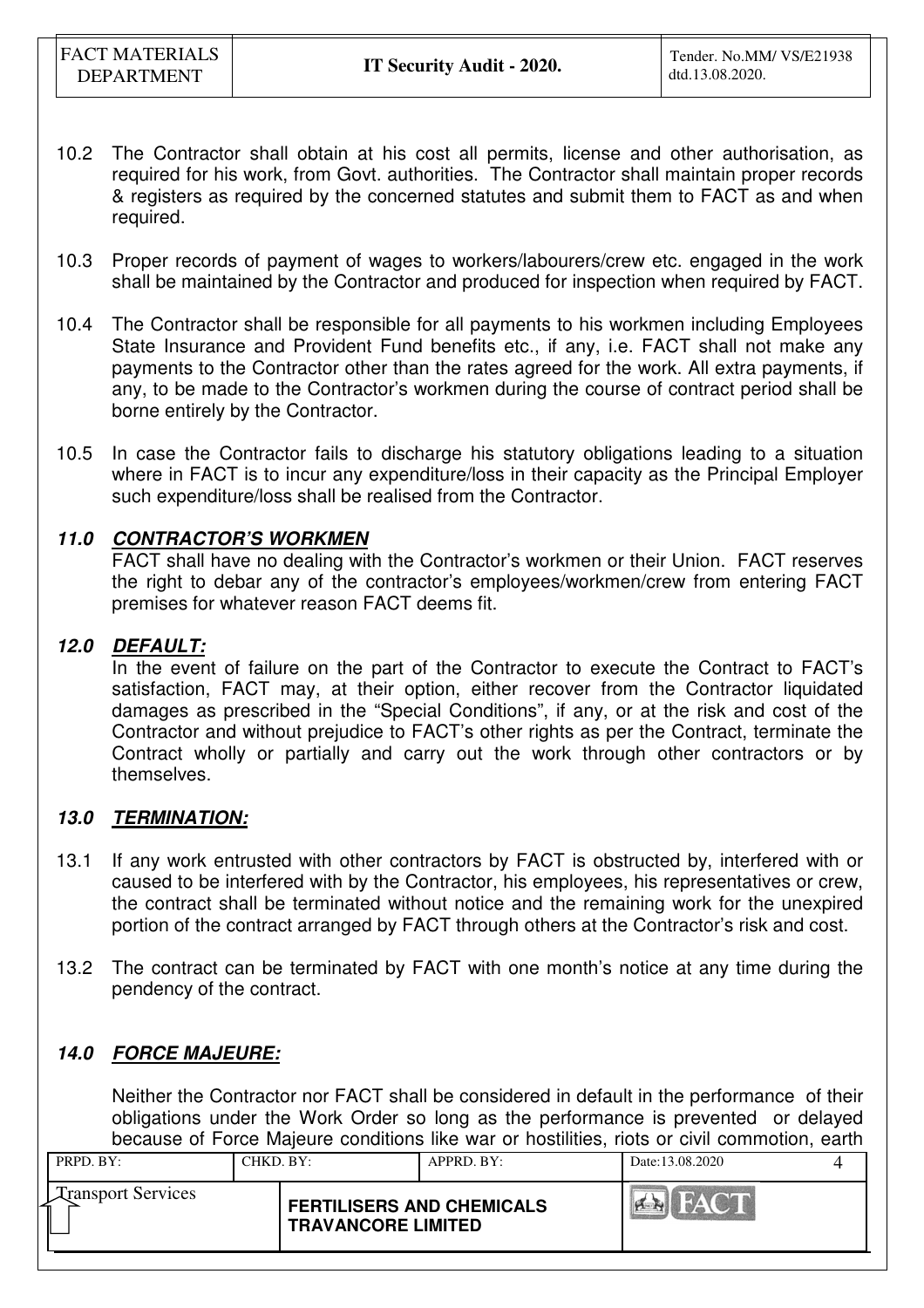quake, flood or tempest, drought, accident, fire or explosion, labour strike or lock-out or Act-of-God or because of any law and order proclamation, regulation or ordinance of Government or subdivision thereof and situation arising out of our plant break downs. Notice of a Force Majeure situation shall be given by the affected party to the other party within one week of its occurrence. Should such a delay be for more than three months, FACT shall have the right to cancel the Work Order at no charge to FACT and FACT shall be entitled to reimbursement of any amount due from the Contractor.

# **15.0 ASSIGNMENT:**

 The Contractor shall not assign, transfer or sub-let this work order without the prior written approval of FACT.

# **16.0 APPLICABLE LAW & SETTLEMENT OF DISPUTES:**

- 16.1 This contract shall be subject to and shall in all respects be governed by Indian law.
- 16.2 If any dispute arises out of or relating to or in connection with this contract, between the contractor and the owner/FACT, the same shall be amicably settled through mutual discussions, failing which, the unresolved dispute (s) shall be referred to arbitration in accordance with the provisions of the Arbitration and Conciliation Act, 1996, as amended from time to time and number of Arbitrator shall be one. The Venue of the Arbitration shall be at Ernakulam and the proceeding shall be in English.
- 16.3 Any legal proceedings relating to or in connection with this contract shall be limited to the exclusive jurisdiction of the High Court of Kerala.

# **17.0 ENVIRONMENT MANAGEMENT SYSTEM :**

FACT is a company having Environmental Management System according to ISO 14001 standard. The Contractor shall ensure that none of their activities cause damage to the environment.

# **18.0 FRAUD PREVENTION POLICY OF FACT:**

FACT a Central Public Sector Undertaking (PSU) follows Corporate Governance principles proactively and has formulated a Fraud Prevention Policy. Details of Fraud Prevention Policy of FACT-2012 can be viewed in FACT's Website *www.fact.co.in*. Contractors shall make themselves aware and also ensure compliance of the same.

## **19.0 ENTIRETY OF CONTRACT :**

All of the terms agreed to between the Contractor and FACT are included in the Work Order and no other communication, written, oral, or implied shall be considered to be included in the Work Order or form part of the Work Order, unless specifically agreed to in writing by FACT.

| PRPD. BY:                 | CHKD, BY:                 | APPRD. BY:                       | Date:13.08.2020 |  |
|---------------------------|---------------------------|----------------------------------|-----------------|--|
| <b>Transport Services</b> | <b>TRAVANCORE LIMITED</b> | <b>FERTILISERS AND CHEMICALS</b> | $\sum_{i=1}^n$  |  |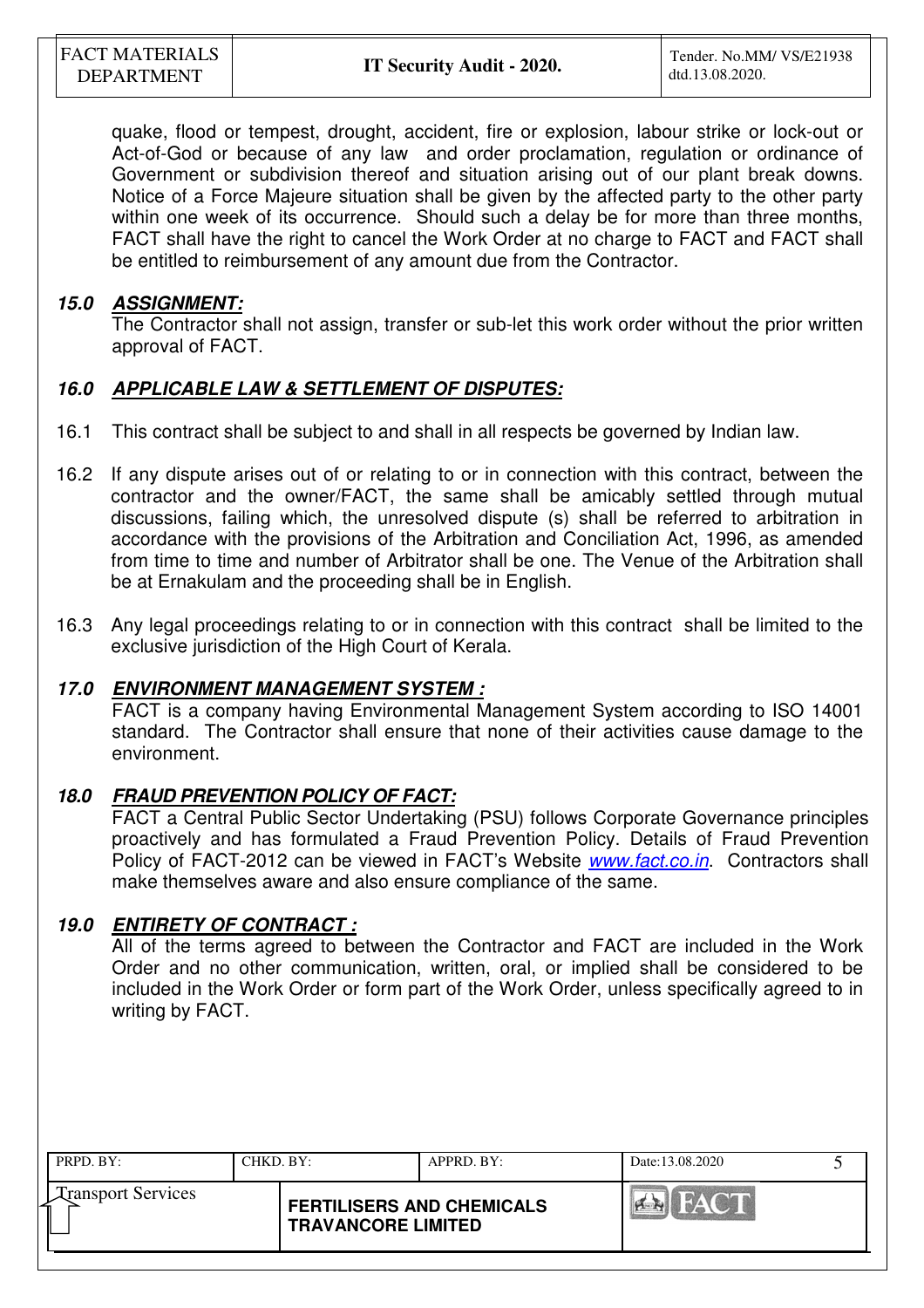### **ANNEXURE-VI**

# **COMPLIANCE STATEMENT**

We state that our offer against tender No: MM/ VS/E21938 dtd.13.08.2020 is in full compliance with the documents issued against the Enquiry No: MM/ VS/E21938 dtd.13.08.2020 and we have read and understood the Notice Inviting Tender, Scope of Work, Instructions to Bidders, Special terms and conditions and Standard Terms and conditions of Contract attached with this enquiry referred above and hereby confirm our acceptance to the same.

Name of bidder: Signature of the Bidder:

Place: (Seal)

| PRPD. BY:                 | CHKD. BY:                                                     | APPRD. BY: | Date:13.08.2020 |  |
|---------------------------|---------------------------------------------------------------|------------|-----------------|--|
| <b>Transport Services</b> | <b>FERTILISERS AND CHEMICALS</b><br><b>TRAVANCORE LIMITED</b> |            |                 |  |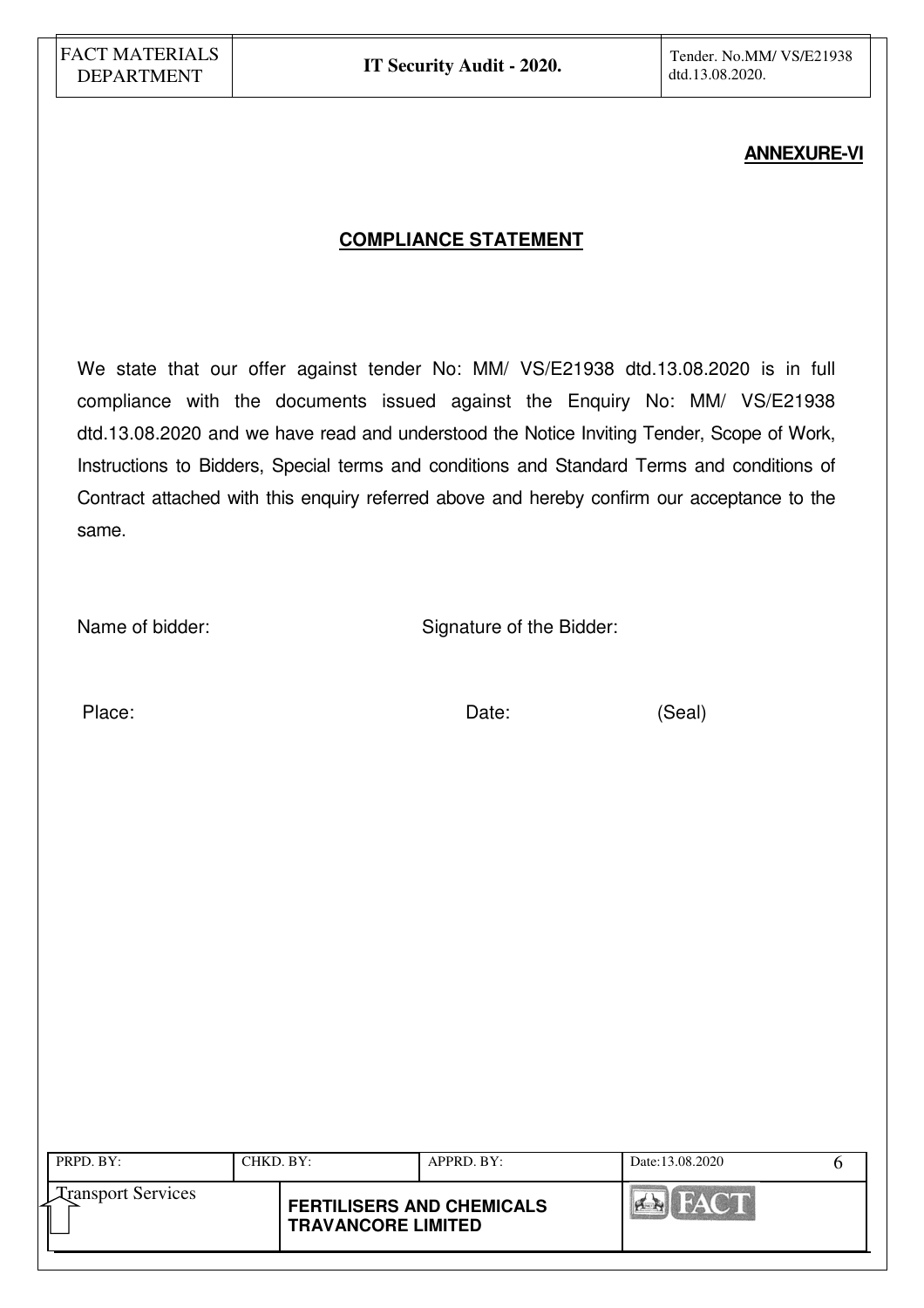#### **ANNEXURE –VII**

# **UN-PRICED COPY OF PRICE BID FORMAT**

# (Please do not fill in Rates in this Price Bid format. **Kindly indicate "Quoted" in the column provided)**

From To

ASST. GEN. MANAGER [MATERIALS]-TS, MATERIALS DEPT, FACT LTD., FACT PD ADMINISTRATIVE BUILDING, UDYOGAMANDAL 683 501

[TENDER NO: MM/ VS/E21938 dtd.13.08.2020]

| SI. No. | Schedule of Work                                        | All-inclusive Total Rate in Rs. but<br>excluding GST (Indicate "Quoted")<br>Do not quote rate in this column) |
|---------|---------------------------------------------------------|---------------------------------------------------------------------------------------------------------------|
|         | Security Audit of IT resources and<br>processes of FACT |                                                                                                               |

I/We have read and understood the Notice Inviting Tender, Instructions to Bidders and the Terms and Conditions of the enquiry and confirm our acceptance to the same.

Signature of the Bidder

Place Date

(Office seal)

| PRPD. BY:                 | CHKD, BY:                 | $APPRD$ . BY:                    | Date:13.08.2020 |  |
|---------------------------|---------------------------|----------------------------------|-----------------|--|
| <b>Transport Services</b> | <b>TRAVANCORE LIMITED</b> | <b>FERTILISERS AND CHEMICALS</b> |                 |  |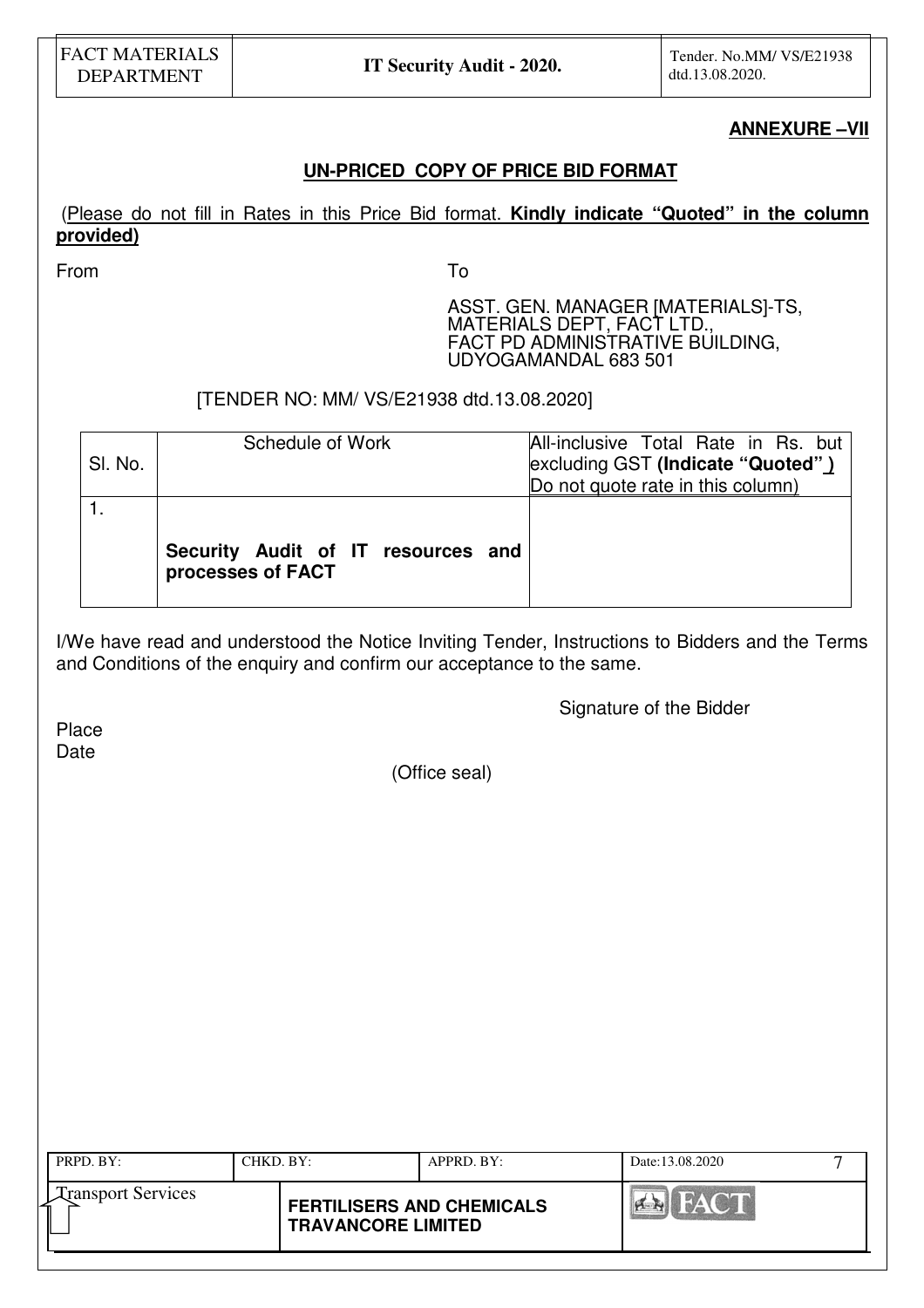# **ANNEXURE –VIII**

# **P R I C E B I D (BOQ)**

Please visit **https://eprocure.gov.in** and search using the tender **ID 2020\_FACT\_xxxxx\_1** under FACT Tenders to see the price Bid (BOQ-EXCEL SHEET)

Printout of BOQ is attached at pages c/xx-c/xx)

| PRPD. BY:                 | CHKD. BY:                 | APPRD. BY:                       | Date:13.08.2020 |  |
|---------------------------|---------------------------|----------------------------------|-----------------|--|
| <b>Transport Services</b> | <b>TRAVANCORE LIMITED</b> | <b>FERTILISERS AND CHEMICALS</b> | HAY CHE         |  |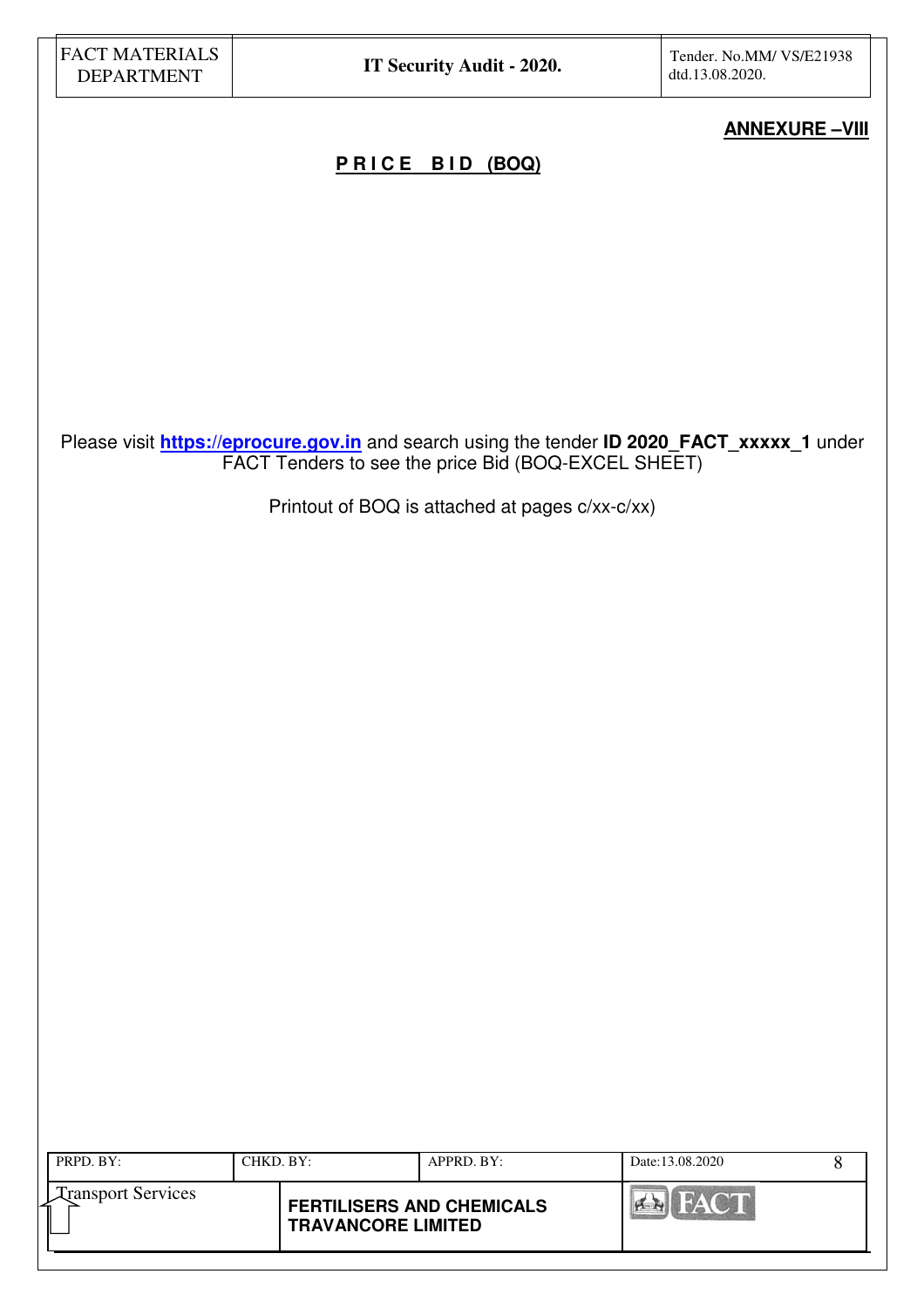#### **ANNEXURE - IX**

### **PROFORMA OF BANK GUARANTEE FOR FURNISHING SECURITY DEPOSIT**

(TO BE OBTAINED FROM A INDIAN NATIONALISED/SCHEDULED BANK ON Rs.500/- STAMP PAPER )

To

The Fertilisers and Chemicals Travancore Ltd.,

Udyogamandal, Cochin-683 501.

Whereas FACT, Udyogamandal P.O., Kerala (hereinafter called referred to as the Company) has placed a work order no. ............... dated ............ with M/S.........................(hereinafter called the Vendor) for the work of .......................and whereas it is one of the conditions of the said work order that the Vendor shall either remit a sum of Rs............... (Rupees.............................only) or furnish a Bank Guarantee for Rs............. (Rupees.................................only) as security deposit for the due fulfilment of the said work order by the said Vendor.

In consideration of the Company having agreed to accept a Bank Guarantee from us towards such security deposit in lieu of the cash deposit in accordance with the terms and conditions of the above work order, we................. The Bank (hereinafter referred to as the Bank) do hereby undertake to pay the Company merely on demand any sum or sums from time to time demanded by the Company up to a maximum of Rs................... (Rupees............................only) being the amount of the security deposit against any loss or damage caused to or suffered by or would be caused to or suffered by the Company by reason of any breach by the said Vendor of any of the terms and conditions contained in the said work order.

We, the said Bank, do hereby undertake to pay the amount so demanded by the Company without any demur merely on a demand from the Company stating that the amount claimed is due by way of loss or damage caused to or suffered or would be caused to or suffered by the Company by reason of breach by the said Vendor of any of the terms and conditions contained in the said contract. Any such demand made on the Bank shall be conclusive as regards the amount due and payable by the Bank under this guarantee.

We undertake to pay to the Company any money so demanded notwithstanding any dispute or disputes raised by the said Vendor in any suit or proceeding pending before any court or Tribunal relating thereto our liability under this present being absolute and unequivocal.

The payment so made by us under this Guarantee shall be a valid discharge of our liability for payment there under and the said Vendor shall have no claim against us for making such payment.

We.......................... further agree that the guarantee herein contained shall remain in full force and effect during the period that would be take for the performance of the said contract and that it shall continue to be enforceable till all the dues of the Company under or by virtue of the said contract have been fully paid and its claim satisfied or discharged or till the Company certifies that the terms and conditions of the said contract have been fully and properly carried out by the said Vendor and accordingly discharges this guarantee.

We............................. further agree with the said company that they shall have the fullest liberty without our consent and without affecting in any manner our obligations hereunder to vary any of the terms and conditions of the said contract or to extend time of performance by the said Vendor or to postpone for any time and from time to time any of the powers exercisable by it against the said Vendor and either to enforce or forebear from enforcing any of the terms and conditions governing the said contract or securities available to the Company and the said Bank shall not be released from its liability under these presents by any exercise by the Company of the liberty with reference to the matters aforesaid or by reason of time being given to the said Vendor or any other forbearance, act or omission on the part of the Company or any indulgence by the Company to the said Vendor or any

| PRPD. BY:                 | CHKD. BY:                 | APPRD. BY:                       | Date:13.08.2020              |  |
|---------------------------|---------------------------|----------------------------------|------------------------------|--|
| <b>Transport Services</b> | <b>TRAVANCORE LIMITED</b> | <b>FERTILISERS AND CHEMICALS</b> | <b>EVAN COM</b><br>$ A - A $ |  |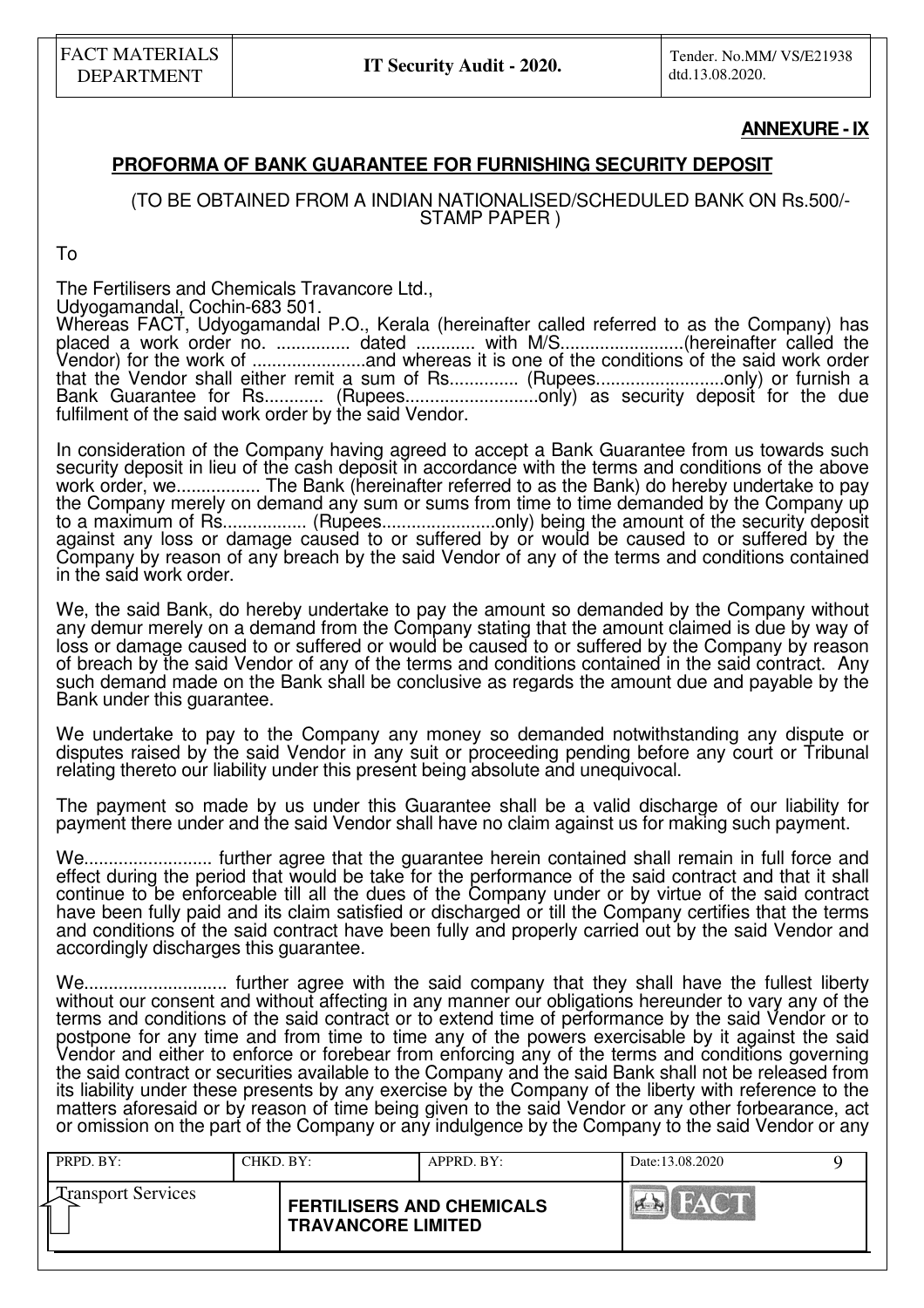other matter of thing whatsoever which under the law relating to sureties, but for this provision, have the effect of so relieving us.

This guarantee shall not be affected by any change in the constitution of the Bank or the Company or the said Vendor nor shall this guarantee be affected by any change in the constitution of the Company or the said Vendor by absorption with any other body or corporation and this guarantee shall be available to or enforceable by such body or corporation.

Our guarantee shall remain in force until................. Unless a claim or demand is made within six months after the expiry of the above date, all the Company's rights under the guarantee shall be deemed as waived/forfeited and we shall be relieved and discharged from all liabilities there under. Notwithstanding anything contained hereinbefore, our liability under this guarantee shall be limited to an amount not exceeding Rs.................... (Rupees.............................. only).

Any notice by way of request, demand or otherwise hereunder may be sent by post to the Bank addressed as aforesaid and if sent by post, it shall be deemed to have been given at the time when it would be delivered in due course of post and in proving such notice when given by post, it shall be sufficient to prove that the envelope containing the notice was posted and certificate signed by an officer of the Company that the envelope was so posted shall be conclusive.

Disputes/differences, if any, relating to or arising out of this Bank Guarantee, shall be settled by courts having jurisdiction over Udyogamandal, in Kerala State, where the registered office of the company is situated and no other court shall have jurisdiction in the matter.

We........................................ Bank lastly undertakes not to revoke this guarantee during its currency except with the previous consent of the Company in writing.

Dated this..................... day of ................................ Two thousand and twenty.

 For (Name of Bank) : Authorised Official : Name **Designation** 

Place:

Full address of the Branch issuing this guarantee:

| PRPD. BY:                 | CHKD. BY:                 | APPRD. BY:                       | Date:13.08.2020 |  |
|---------------------------|---------------------------|----------------------------------|-----------------|--|
| <b>Transport Services</b> | <b>TRAVANCORE LIMITED</b> | <b>FERTILISERS AND CHEMICALS</b> | HAY OF<br>H     |  |